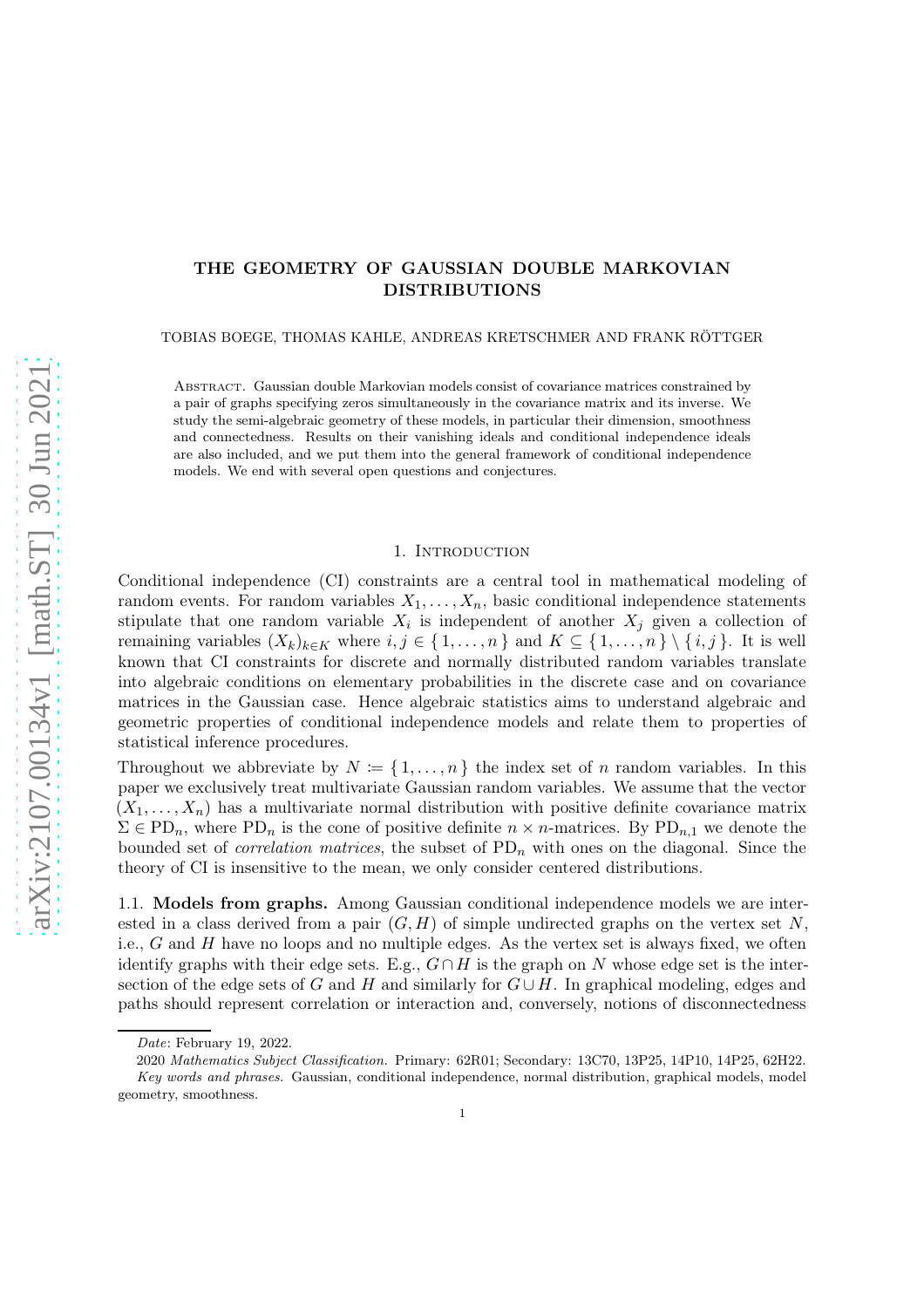represent independence. The Gaussian graphical model of a simple undirected graph G on N with edge set  $E_G$  is

$$
\mathcal{M}(G) := \left\{ \Sigma \in \mathrm{PD}_n : (\Sigma^{-1})_{ij} = 0 \text{ for all } \{i, j\} \notin E_G \right\}.
$$

In words, the non-edges of G specify zeros of the inverse covariance matrix  $K = \Sigma^{-1}$ , also called the concentration matrix. Gaussian graphical models first appeared in [\[32\]](#page-28-0), and [\[38\]](#page-28-1) is a modern survey containing many connections to e.g. optimization and matrix completion.

Motivated by a question of Piotr Zwiernik (see Theorem [3.8\)](#page-16-0) we study CI models associated with a pair  $(G, H)$  as above, where the graph G, as in  $\mathcal{M}(G)$ , specifies the zeros in the concentration  $K = \Sigma^{-1}$ , and additionally the graph H specifies zeros in the covariance  $\Sigma$ .

**Definition 1.1.** Let G and H be simple, undirected graphs on N. A symmetric  $n \times n$ -matrix K conforms to G if  $K_{ij} = 0$  for every  $\{i, j\} \notin E_G$ . The double Markovian model of G and H is

$$
\mathcal{M}(G,H) \coloneqq \left\{ \Sigma \in \mathrm{PD}_n : \Sigma^{-1} \text{ conforms to } G \text{ and } \Sigma \text{ conforms to } H \right\}.
$$

We set  $\mathcal{M}_1(G,H) := \mathcal{M}(G,H) \cap \mathrm{PD}_{n-1}$ .

A special case of a double Markovian model appeared recently in [\[24,](#page-28-2) Example 3.4], where the authors consider graphical models with some entries of K zero and complementary entries of  $\Sigma$  nonnegative. They investigate efficient estimation procedures. The models go back to work of Kauermann [\[1,](#page-27-0) [22\]](#page-28-3). One way to describe these models is via mixed parametrizations: the regular exponential family of all multivariate mean-zero Gaussians can be parametrized by the mean parameter  $\Sigma = (\sigma_{ij})$  or the natural parameter  $K = (k_{st})$ . One can also employ a mixed parametrization, using  $\sigma_{ij}$  and  $k_{st}$  for  $ij \in A$  and  $st \in B$ , where  $A \dot{\cup} B$  is a partition of the entries of an  $n \times n$ -symmetric matrix. Double Markovian models where  $G \cup H = K_N$  arise from imposing zeros in the mixed parametrization. In general they do not form regular exponential families, though. In the terminology of [\[24\]](#page-28-2), linear constraints on mixed parameters define mixed linear exponential families. Such models also appear in causality theory [\[30\]](#page-28-4).

Double Markovian models are conditional independence models whose CI statements are all of the following two forms: either  $X_i \perp X_j$  (for each non-edge ij of H) or  $X_i \perp X_j | X_{N\setminus\{i,j\}}$ (for each non-edge  $ij$  of G). While pairwise conditional independence as in the second type is common in graphical modeling [\[23\]](#page-28-5), marginal independence constraints (as in the first case) also appear, for example with bidirected [\[12\]](#page-27-1) or dashed graphs [\[9\]](#page-27-2). Graphs encoding marginal independence constraints are also known as covariance graphs [\[22,](#page-28-3) [24\]](#page-28-2).

Algebraically, we consider ideals generated by stipulating some zeros in the entries of a positive definite matrix  $\Sigma \in \mathrm{PD}_n$  and some more zeros in the entries of its inverse. The latter can also be encoded as the vanishing of certain submaximal minors. This puts us broadly in the framework of sparse determinantal ideals, see Definition [3.17](#page-19-0) for the concrete class of ideals we are concerned with. The sparsity is twofold in our setting: our ideals are generated by only some minors of a sparse generic symmetric matrix, i.e., a symmetric matrix whose entries in the upper triangle are either distinct variables or zero. To our knowledge, no systematic study of these ideals has been carried out so far, even in the case of submaximal minors only. This might be surprising to see, as minors of symmetric matrices are a classical topic in commutative algebra, see [\[7\]](#page-27-3) for a foundational reference. Our results can be viewed as a first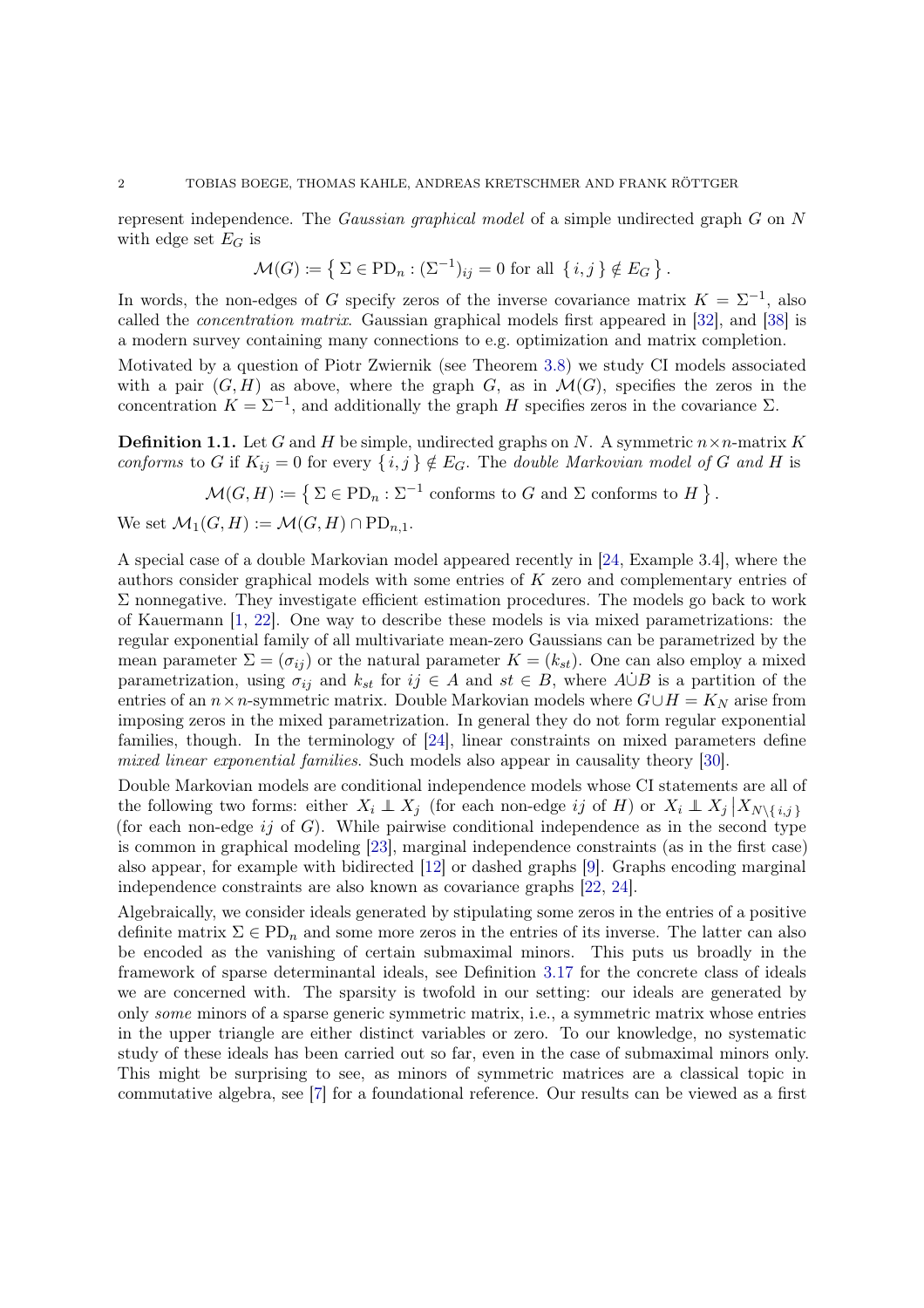step towards the study of this class of sparse determinantal ideals. E.g., in Theorem [3.20](#page-20-0) we give a combinatorial criterion ensuring that the saturation of such an ideal at all principal minors is a square-free monomial ideal.

Remark 1.2. The term *double Markov property* appears in [\[20,](#page-27-4) Lemma 1] based on [\[10,](#page-27-5) Exercise 16.25, p. 392] where it is called "double Markovity". It describes constraints on three random variables which are in a special pair of Markov chains. This notion is unrelated to the Markovness with respect to two undirected graphs studied here. We judge the potential for confusion low enough to reuse this term.

1.2. Geometry of models. We aim to understand how the geometry of  $\mathcal{M}(G, H)$  depends on  $G$  and  $H$ . In particular, we are interested in dimension, smoothness, irreducible decompositions and other basic geometric facts that seem useful and interesting for inference methodology.

<span id="page-2-1"></span>We illustrate our results on a simple preliminary example. Section [4](#page-25-0) contains further examples.

**Example 1.3.** Let  $G = \sum$  be a star with edge set  $\{12, 13, 14\}$  and  $H = \prod$  a path with edge set  $\{12, 23, 34\}$ . To study the model  $\mathcal{M}(G, H)$ , consider two indeterminate symmetric  $4 \times 4$ -matrices  $\Sigma = (\sigma_{ij}), K = (k_{ij})$  representing covariance and concentration matrices. The non-edges of G dictate the zeros of K and the non-edges of H those of Σ. Algebraically (which means ignoring the positive definiteness for a moment), the model is specified by the equations

<span id="page-2-0"></span>(1) 
$$
\Sigma K = \mathbb{1}_4
$$
,  $k_{23} = k_{24} = k_{34} = \sigma_{13} = \sigma_{14} = \sigma_{24} = 0$ .

These equations can be solved in Macaulay2 [\[18\]](#page-27-6) using primary decomposition algorithms. This computation shows that the complex algebraic variety defined by [\(1\)](#page-2-0) consists of two irreducible components. In one of the components,  $k_{22} = s_{11} = 0$  holds. So, if this component contains covariance matrices at all, then they are of non-regular Gaussians. We do not consider this further in this example, although boundary components can be important with respect to marginalization; see Example [2.9.](#page-8-0) The other component consists of the matrices  $\Sigma$  of the form

$$
\Sigma = \begin{pmatrix} \sigma_{11} & \sigma_{12} & 0 & 0 \\ \sigma_{12} & \sigma_{22} & 0 & 0 \\ 0 & 0 & \sigma_{33} & 0 \\ 0 & 0 & 0 & \sigma_{44} \end{pmatrix}, \quad K = \begin{pmatrix} k_{11} & k_{12} & 0 & 0 \\ k_{12} & k_{22} & 0 & 0 \\ 0 & 0 & k_{33} & 0 \\ 0 & 0 & 0 & k_{44} \end{pmatrix},
$$

subject to the constraints  $\Sigma K = \mathbb{1}_4$ . This component is 5-dimensional and contains positive definite matrices. If one additionally normalizes the variances as  $\sigma_{ii} = 1$  for  $i = 1, \ldots, 4$ , then  $\Sigma$  is positive definite exactly if  $\sigma_{12} \in (-1, 1)$ . The (complex) singular locus of the interesting component is empty. In fact, smoothness is clear from the simple parametrization.

Several features of this example follow from results in this paper. For example, the vanishing ideal of the model is a monomial ideal by Theorem [3.20.](#page-20-0) That  $\mathcal{M}_1(G, H)$  is a curve segment is explained by Corollary [3.27.](#page-23-0)

**Theorem** (Theorem [3.11,](#page-17-0) Theorem [3.8,](#page-16-0) Theorem [3.15\)](#page-18-0). For all graphs  $G$  and  $H$  we have  $\dim(\mathcal{M}(G,H)) \leq |E_G \cap E_H| + n$ . If  $G \cup H = K_N$ , the complete graph, then  $\mathcal{M}(G,H)$  is smooth of dimension  $|E_G \cap E_H| + n$ . Conversely, if  $\mathcal{M}(G, H)$  attains this maximal dimension, its top-dimensional connected components are smooth with irreducible Zariski closure.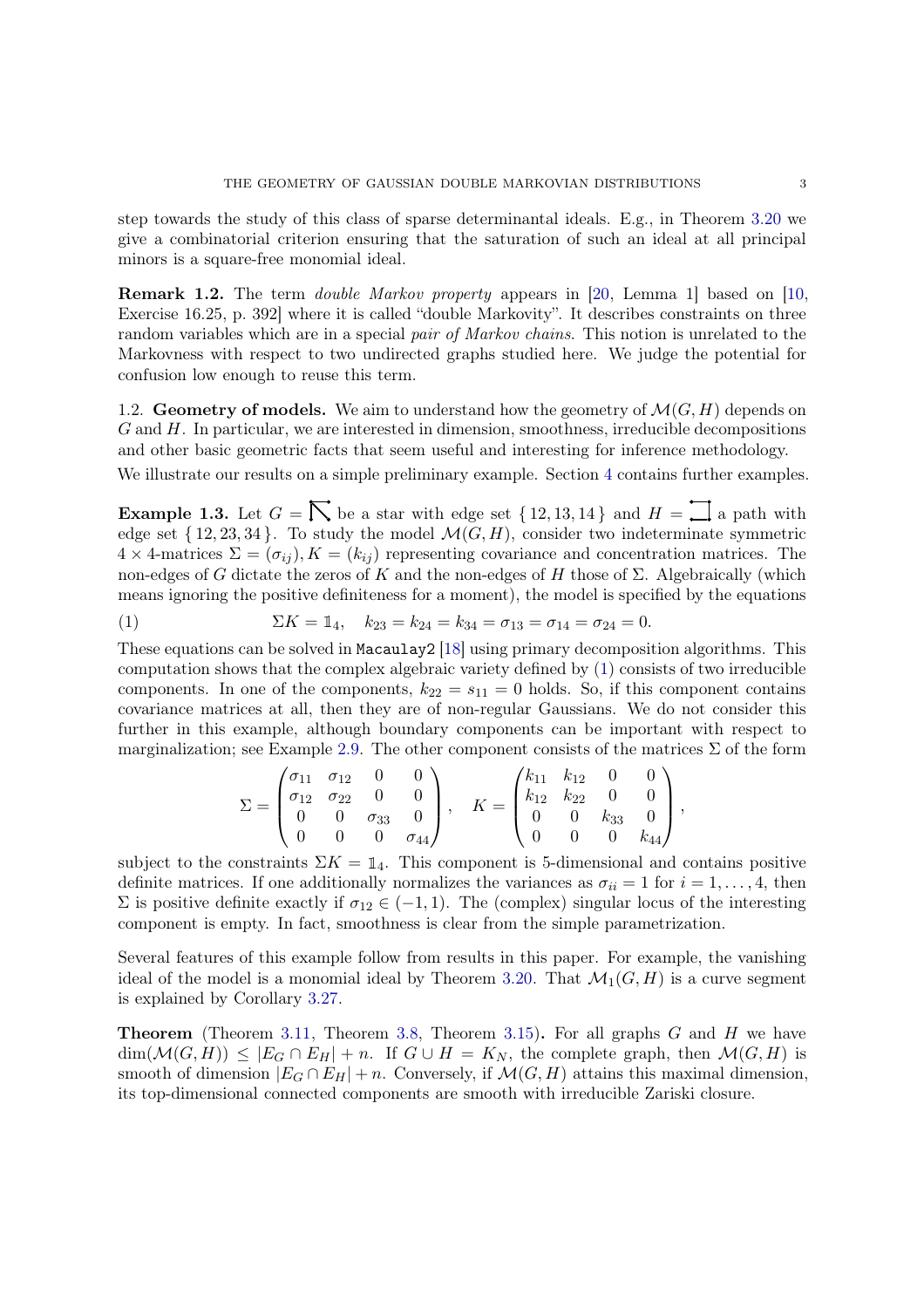Of course, our models need not be equi-dimensional (see Example [4.2\)](#page-25-1). In Section [3.3](#page-21-0) we initiate the study of connectedness of  $\mathcal{M}(G, H)$  in the Euclidean topology. One foundational result is Theorem [2.17](#page-12-0) which reduces the questions of smoothness and connectedness to pairs of connected graphs  $G$  and  $H$ . Our sufficient conditions for connectedness are:

Theorem (Corollary [3.21,](#page-21-1) Theorem [3.22,](#page-21-2) Corollary [3.26,](#page-23-1) Corollary [3.27,](#page-23-0) Proposition [3.28\)](#page-23-2). The double Markovian model  $\mathcal{M}(G, H)$  is connected in the following cases:

- (1) For every non-edge kl of G there is at most one path  $p$  in H connecting k and  $l$  (or if this holds for  $G$  and  $H$  exchanged).
- (2) There is a vertex  $i \in N$  such that for all non-edges kl of G, every path in H connecting k and l contains i (or if this holds for G and H exchanged).
- (3)  $|E_G \cap E_H| \leq 2$ .

The correlation model satisfies  $\mathcal{M}_1(G, H) = \{ \mathbb{1}_n \}$  if and only if  $E_G \cap E_H = \emptyset$ .

Conjecture [4.6](#page-26-0) asks if, in fact, all double Markovian models are connected. We show that allowing semi-definite matrices, similarly defined variants of the correlation models  $\mathcal{M}_1(G, H)$ can be disconnected. In fact, they can consist of isolated points as in Example [4.5.](#page-26-1)

**Remark 1.4.** For computation it is often useful to work in  $(\Sigma, K)$ -space as in Example [1.3.](#page-2-1) Let  $\Sigma = (\sigma_{ij})$  and  $K = (k_{st})$  be generic symmetric matrices (possibly with ones on the diagonal). The natural map

$$
\mathbb{R}[\sigma_{ij} : i \leq j]_{\det(\Sigma)} \stackrel{\cong}{\longrightarrow} \mathbb{R}[\sigma_{ij}, k_{st} : i \leq j, s \leq t]/(\Sigma K - \mathbb{1}_n)
$$

is an isomorphism. If  $I \subseteq \mathbb{R}[\sigma_{ij} : i \leq j]$  is an ideal, then the restriction of its extension in the localization at  $\det(\Sigma)$  agrees with its saturation at  $\det(\Sigma)$ . This provides a way to study conditional independence ideals in the ring  $\mathbb{R}[\sigma_{ij}, k_{st} : i \leq j, s \leq t]/(\Sigma K - \mathbb{1}_n)$ , where the almost-principal minors are directly available as the  $k_{st}$  variables. Saturation at  $\det(\Sigma)$ , however, is in general not equivalent to the saturation at the product of all principal minors.

1.3. Conditional Independence, Minors, Realizations. Gaussian graphical models as well as the double Markovian models are conditional independence models. Here CI is abstracted to formal symbols  $(ij|K)$  where  $i \neq j \in N$  and  $K \subseteq N \setminus ij$ . These formal symbols are subject to the efficient Matúš set notation where union is written as concatenation and singletons are written without curly braces. For example,  $ijK$  is shorthand for  $\{i\} \cup \{j\} \cup K$ . The symbol (ij|K) shall represent the conditional independence  $X_i \perp X_j | X_K$  where  $X_K =$  $(X_k)_{k\in K}$ . For Gaussian random variables  $X_1, \ldots, X_n$ , the CI statement  $X_I \perp\!\!\!\perp X_J | X_K$  is equivalent to rk  $\Sigma_{IK,JK} = |K|$  by [\[36,](#page-28-6) Proposition 4.1.9]. Using the adjoint formula for the inverse of a matrix, it can be seen that a statement  $(ij|N \setminus ij)$  (as it appears in the definition of a graphical model) is equivalent to  $(\Sigma^{-1})_{ij} = 0$ .

The set of all conditional independence statements among  $n$  random variables is

$$
\mathcal{A}_n = \{ (ij|K) : i \neq j \in N, K \subseteq N \setminus ij \}.
$$

A conditional independence relation is a subset of  $A_n$ . Fundamental problems in the intersection of probability, computer science and information theory concern the set of subsets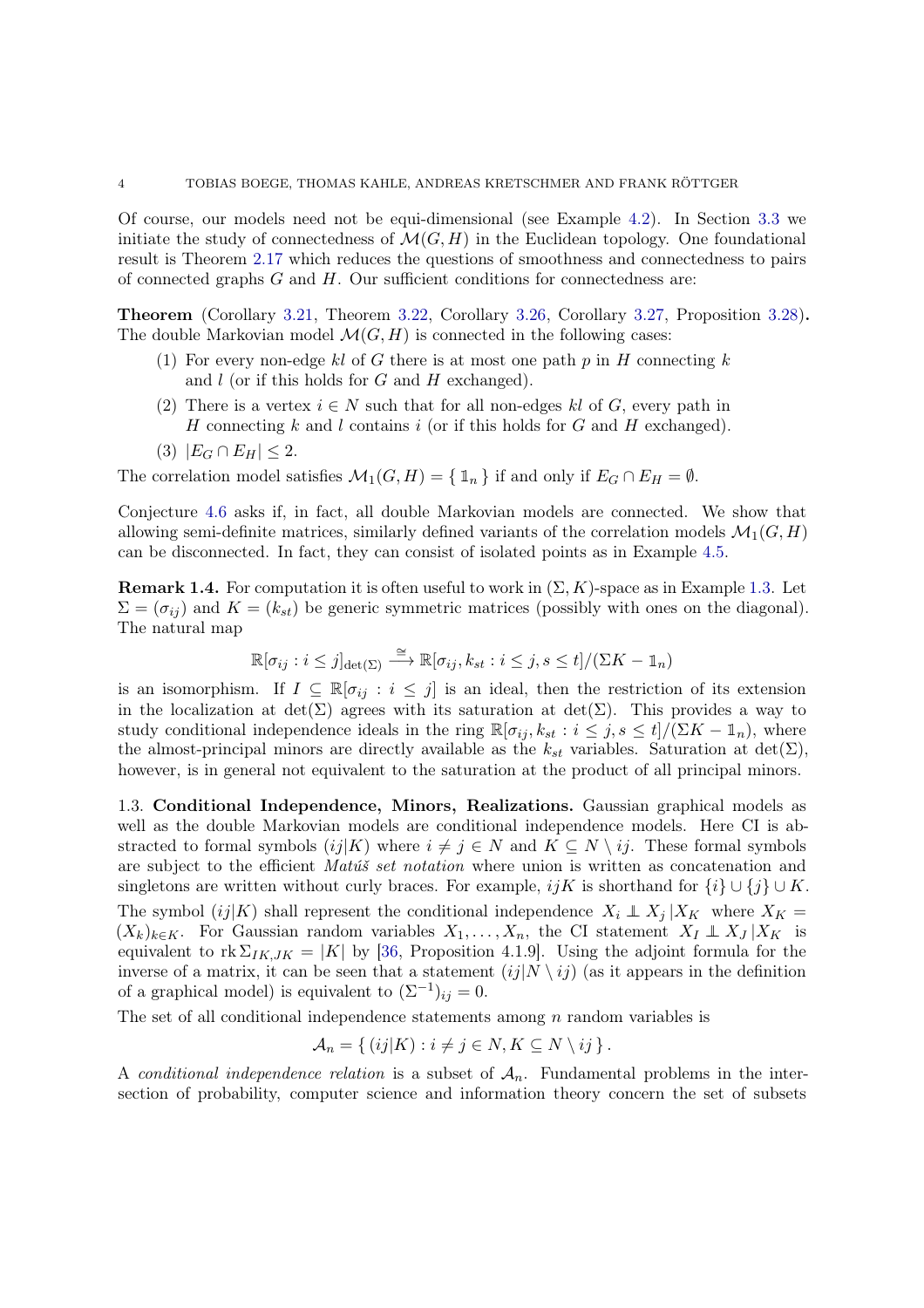$\mathfrak{R} \subseteq 2^{\mathcal{A}_n}$  which are *realizable*, meaning that for  $\mathcal{R} \in \mathfrak{R}$  there exists a random vector X which satisfies the independence statements in  $\mathcal R$  and not those in  $\mathcal A_n \setminus \mathcal R$ .

The covariance matrices satisfying all statements of a conditional independence relation  $\mathcal R$ form the *Gaussian conditional independence model* of  $\mathcal{R}$ :

$$
\mathcal{M}(\mathcal{R}) \coloneqq \{ \Sigma \in \mathrm{PD}_n : \det(\Sigma_{iK,jK}) = 0 \text{ for all } (ij|K) \in \mathcal{R} \} \subseteq \mathrm{PD}_n \subseteq \mathrm{Sym}^2(\mathbb{R}^n) \cong \mathbb{R}^{\binom{n+1}{2}}.
$$

We consider this set together with the subset topology with respect to the Euclidean topology on the set of symmetric matrices  $Sym^2(\mathbb{R}^n)$ . The cone PD<sub>n</sub> is open in  $Sym^2(\mathbb{R}^n)$  as it is the preimage of  $\mathbb{R}_{>0}^n \subseteq \mathbb{R}^n$  under the continuous map which sends  $\Sigma \in \text{Sym}^2(\mathbb{R}^n)$  to the vector in  $\mathbb{R}^n$  consisting of the determinants of all n leading principal minors, using Sylvester's criterion. Writing  $\Sigma = (\sigma_{ij})$ , the associated *correlation matrix* of  $\Sigma$  has  $\frac{\sigma_{ij}}{\sqrt{\sigma_{ii}}\sqrt{\sigma_{jj}}}$  as its *ij*-entry. Its diagonal consists of ones and all non-diagonal entries lie in  $(-1, 1)$  by the Cauchy–Schwarz inequality. Therefore, the set of correlation matrices  $PD_{n,1}$  is an intersection of  $PD_n$  with an affine linear subspace of  $Sym^2(\mathbb{R}^n)$ . This yields a subspace topology and also a canonical smooth structure on  $PD_{n,1}$ , making it into a smooth submanifold of  $PD_n$  of codimension n. It is often convenient to work with the bounded set of correlation matrices in the model:

$$
\mathcal{M}_1(\mathcal{R}) \coloneqq \{ \Sigma \in \text{PD}_{n,1} : \det(\Sigma_{iK,jK}) = 0 \text{ for all } (ij|K) \in \mathcal{R} \} = \text{PD}_{n,1} \cap \mathcal{M}(\mathcal{R}).
$$

Many favorable properties transfer between  $\mathcal{M}_1(\mathcal{R})$  and  $\mathcal{M}(\mathcal{R})$ , especially if they are of differentiable nature, see Lemma [3.1.](#page-13-0) Some care is necessary when considering algebraic properties such as the number of Zariski irreducible components.  $\mathcal{M}_1(\mathcal{R})$  is a linear section of  $\mathcal{M}(\mathcal{R})$  so its algebraic properties can differ; see e.g. Example [4.1.](#page-25-2)

To each positive definite  $n \times n$ -matrix  $\Sigma$  we associate a corresponding CI model

$$
\langle\!\langle \Sigma \rangle\!\rangle \coloneqq \{\,(ij|K) : \mathrm{rk}\,\Sigma_{iK,jK} = |K|\,\} \subseteq \mathcal{A}_n
$$

consisting exactly of the CI statements that hold for  $\Sigma$ . Similarly, if G is a graph on N, then

$$
\langle G \rangle := \{ (ij|K) : K \text{ separates } i \text{ and } j \text{ in } G \}
$$

denotes the CI separation statements, those that follow from separation in the graph. See [\[23\]](#page-28-5) for all details on modeling CI by graphs. Any relation  $\langle G \rangle$  is realizable, meaning that it equals  $\langle \Sigma \rangle$  for some  $\Sigma \in \mathrm{PD}_n$  and one can even pick  $\Sigma$  with all positive correlations [\[4,](#page-27-7) Theorem 4]. The models realizing  $\langle G \rangle$  are smooth as they are inverse linear spaces and thus parametrized by a diffeomorphism (see Proposition [2.5\)](#page-7-0). Matúš [\[28,](#page-28-7) Theorem 2] proved a striking geometric characterization of undirected graphical models: a regular Gaussian conditional independence model is a convex subset of  $PD_N$  if and only if it equals the inverse of a graphical model.

There is no finite axiomatic characterization of the set  $\Re$  of realizable CI relations that is valid for all n. Neither in general [\[33\]](#page-28-8) nor for Gaussians specifically [\[35\]](#page-28-9). Closure properties of CI relations often have cryptic names going back to the search for a finite axiomatization. In this terminology, for  $\Sigma \in \mathrm{PD}_n$ , the relation  $\langle \Sigma \rangle$  is a weakly transitive, compositional graphoid. The compound of these properties is also the definition of *qaussoid* [\[25\]](#page-28-10). Gaussoids approximate Gaussian conditional independence in a similar way to matroids approximating linear independence [\[4\]](#page-27-7).

n+1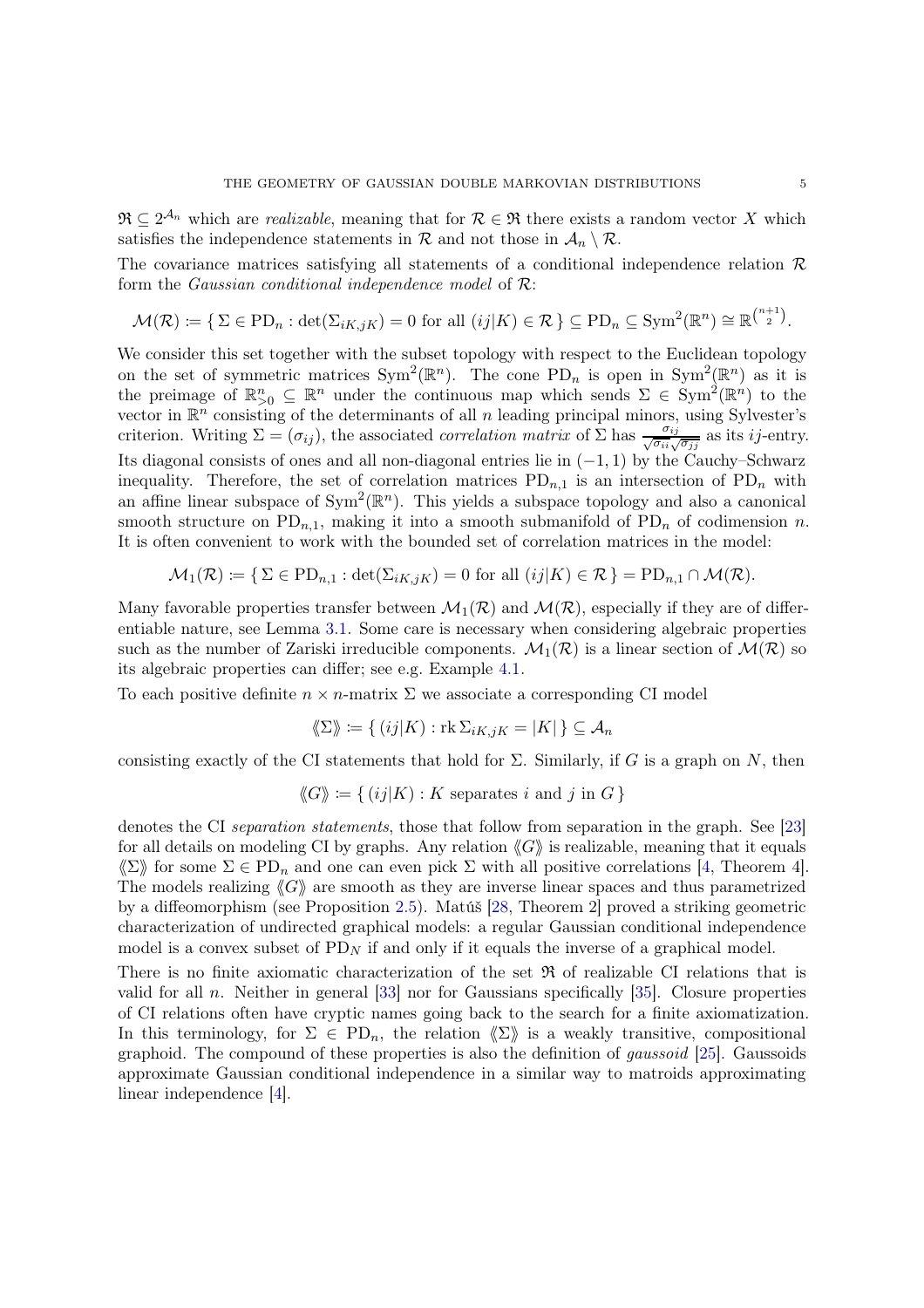Since the CI relation  $\langle G \rangle$  of any graph G is realizable by a positive definite matrix, it follows that  $\langle G \rangle$  is a gaussoid. In addition, graph separation is upward-stable and this is even a finite axiomatic characterization, by [\[26,](#page-28-11) Proposition 2]. Refer to [\[31,](#page-28-12) Section 2.3] for terminology.

The following lemma states that it is sufficient to verify that  $\Sigma$  satisfies the maximal separation statements (which correspond to the non-edges in  $G$ ), for it to satisfy all separation statements for G. In this case  $\Sigma$  is *Markovian for G.* 

<span id="page-5-0"></span>**Lemma 1.5.** Let  $\Sigma$  be a complex symmetric matrix with non-vanishing principal minors and let  $m = \{ (ij|N \setminus ij) : i \neq j \in N \}$  denote the set of maximal CI statements. Then  $\langle G \rangle \cap m \subseteq$  $\langle \langle \Sigma \rangle \rangle$  implies  $\langle \langle G \rangle \rangle \subset \langle \langle \Sigma \rangle \rangle$ .

Proof. This result is essentially [\[25,](#page-28-10) Lemma 3]. A *pseudographoid* is an abstract CI structure which satisfies the intersection property, which together with the semigraphoid axiom forms the definition of graphoid; see [\[25,](#page-28-10) Remark 1] for the terminology. By [\[27,](#page-28-13) Corollary 1] the CI structure  $\langle \Sigma \rangle$  is a weakly transitive, compositional graphoid already when  $\Sigma$  is a complex symmetric matrix with non-vanishing principal minors (which includes the real positive definite case). To apply [\[25,](#page-28-10) Lemma 3], choose  $\mathcal{M} = \langle G \rangle \cap m$ . Then G is a graph with i and j adjacent if and only if  $(ij|N \setminus ij) \notin \mathcal{M}$ . Since  $\mathcal{M} \subseteq \langle \langle \Sigma \rangle \rangle$  by assumption, it follows that  $\langle G \rangle \subseteq \langle \Sigma \rangle$ .  $\square$ 

By Lemma [1.5,](#page-5-0)  $\Sigma$  is Markovian for G if and only if  $\langle G \rangle \cap m \subset \langle \Sigma \rangle$ . The maximal CI statements  $\langle G \rangle \cap m$  point out precisely the non-edges in G and therefore  $\Sigma$  being Markovian for G is equivalent to  $\Sigma^{-1}$  conforming to G. This shows that  $\mathcal{M}(G) = \mathcal{M}(\langle\!\langle G \rangle\!\rangle).$ 

<span id="page-5-1"></span>For double Markovian models the situation is more intricate. For example, there is no realizability result for their CI structures. To write them down, the following duality is useful.

**Definition 1.6.** The dual of  $\mathcal{R} \subseteq \mathcal{A}_N$  is  $\mathcal{R}^{\dagger} := \{ (ij | N \setminus ijK) : (ij|K) \in \mathcal{R} \} \subseteq \mathcal{A}_N$ .

Then we put  $\langle G, H \rangle = \langle G \rangle \cup \langle H \rangle$ . This choice is justified since the dual operation corresponds to matrix inversion (Lemma [2.3\)](#page-6-0) and since duality, marginalization and conditioning are compatible with it (Lemma [2.4\)](#page-7-1). It holds that  $\mathcal{M}(G, H) = \mathcal{M}(\langle\!\langle G, H\rangle\!\rangle).$ 

Example [2.7](#page-8-1) shows that double Markovian CI structures need not be semigraphoids and thus not realizable at all. Double Markovian CI models are minor-closed (just like graphical models) (Lemma [2.6\)](#page-7-2). However, the more advanced geometric properties which we are after are not. In particular, smoothness is not minor-closed, meaning that a double Markovian CI structure with a smooth model can be marginalized to a singular model (Example [2.9\)](#page-8-0). This phenomenon can be explained geometrically by studying non-regular Gaussians, i.e., the boundary of the PSD cone. As a partial remedy we describe a direct sum of CI structures that preserves smoothness in Lemma [2.14.](#page-11-0) Smoothness can be checked recursively using a decomposition technique of tangent spaces that we also develop there.

1.4. Geometry and Statistics. We are interested in favorable geometric properties of statistical models since they imply favorable statistical properties. A statistical model is a subset of some real space. It is *smooth* if it is irreducible and locally smooth according to the Jacobian criterion (see Definition [3.3\)](#page-14-0). Smoothness is important for several statistical reasons. For example, if a model is smooth, then essentially likelihood ratio tests have a  $\chi^2$ -distribution with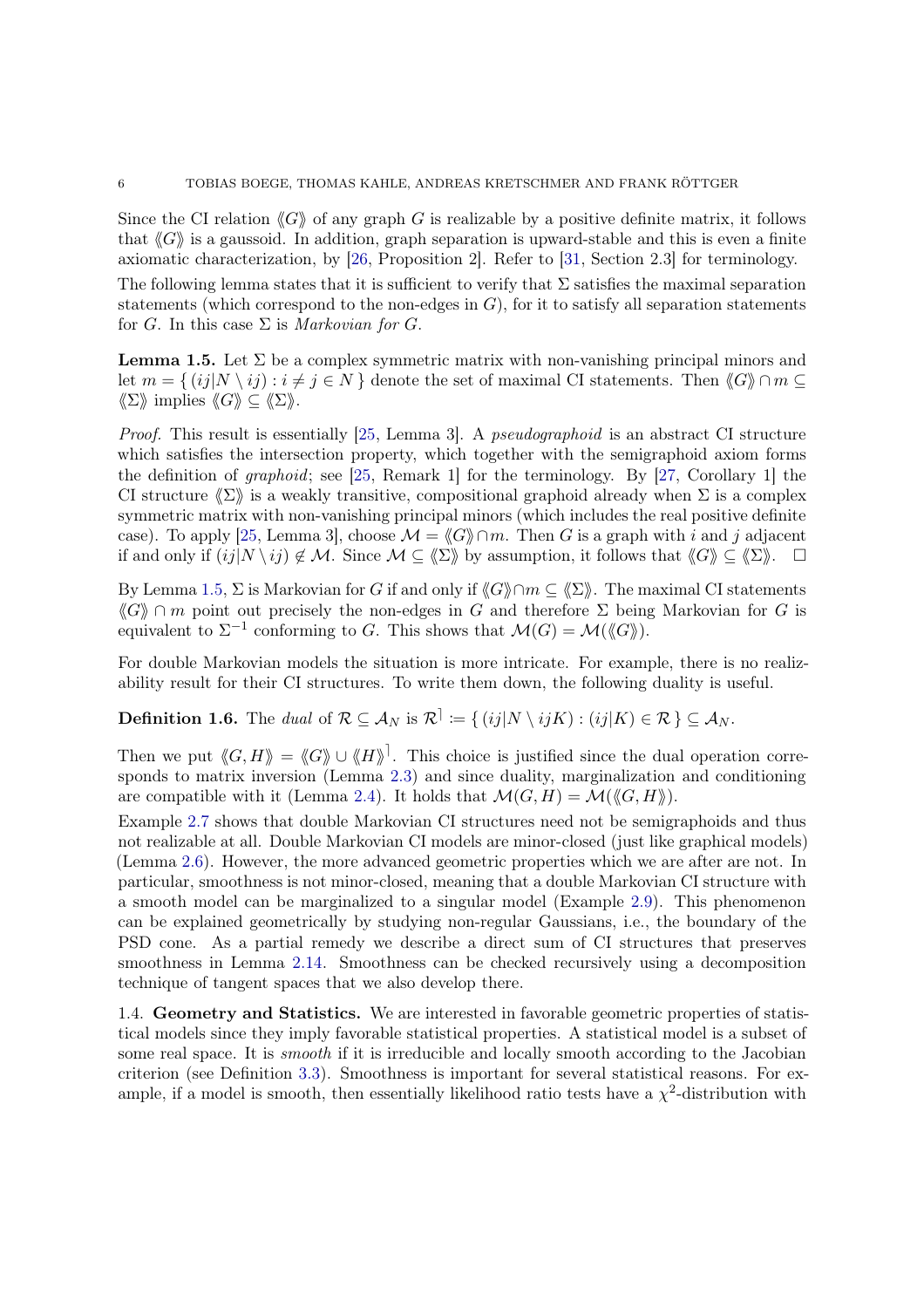a known number of degrees of freedom. The asymptotic behavior of M-estimators such as the MLE depends on properties of tangent cones that go under the name Chernoff regularity in [\[17\]](#page-27-8). Drton has shown that the nature of singularities determines the large sample asymptotics of likelihood ratio tests [\[11\]](#page-27-9). Smoothness of log-linear models for discrete random variables has been studied by examining the parametrization by marginals [\[15,](#page-27-10) [16\]](#page-27-11). Generally, smoothness is favorable because estimation procedures using analytical techniques like gradient descent rely on it.

A systematic analysis of smoothness of Gaussian CI models has been initiated in [\[13\]](#page-27-12), see in particular Question 1.1 there. That paper treats the  $n = 4$  case in detail. It relies on similar algebraic techniques as we do here, but also relies heavily on the characterization of realizable 4-gaussoids from [\[25\]](#page-28-10). We deal with a smaller class of models here, but achieve results independent of the number of random variables.

# 2. Minors, direct sums and smoothness

Double Markovian CI structures combine the CI statements from the zero pattern on  $\Sigma$  and on  $K = \Sigma^{-1}$ , i.e., they combine a graphical model and a dual graphical model:

**Definition 2.1.** A Markov relation on N is a CI relation of the form  $\langle G \rangle$  for an undirected graph G on N. A *double Markov relation* on N is a union  $\langle G, H \rangle := \langle G \rangle \cup \langle H \rangle$  for undirected graphs G and H.

Marginalization and conditioning are natural operations on random vectors and can also be carried out abstractly on conditional independence structures. These abstract operations mimic the effect of the statistical operations on a purely formal level. The corresponding operations on graphs have been explained in [\[26\]](#page-28-11):

**Definition 2.2.** Let  $\mathcal{R} \subseteq \mathcal{A}_N$  and  $k \in N$ . The marginal and the conditional of  $\mathcal{R}$  on  $N \setminus k$ are, respectively,

$$
\mathcal{R} \setminus k := \left\{ (ij|K) \in \mathcal{A}_{N \setminus k} : (ij|K) \in \mathcal{R} \right\},\
$$
  

$$
\mathcal{R} / k := \left\{ (ij|K) \in \mathcal{A}_{N \setminus k} : (ij|k \cup K) \in \mathcal{R} \right\}.
$$

Any set  $\mathcal{R}' \subseteq A_{N'}$ ,  $N' \subseteq N$ , obtained from  $\mathcal R$  by a sequence of marginalization and conditioning operations is a minor of R.

The duality in Definition [1.6](#page-5-1) is the operation on CI structures which mimics matrix inversion for passing between a covariance  $\Sigma$  which is Markovian to a graph G and a concentration matrix  $K = \Sigma^{-1}$  which conforms to G. It also exchanges marginal and conditional:

<span id="page-6-0"></span>**Lemma 2.3.** For any  $\mathcal{R} \subseteq \mathcal{A}_N$  and  $k \in N$  we have  $\mathcal{R} \setminus k = (\mathcal{R} \setminus k)$ . If  $\Sigma$  is positive definite, then  $\langle \Sigma \rangle^{\dagger} = \langle \! \langle \Sigma^{-1} \rangle \! \rangle$ .

The notions of minors of a graph that exist in the literature are fortunately aligned with those of conditional independence coming from graphical models. To see this, for a graph G and a vertex k, write  $G \setminus k$  for the graph G where vertex k and all incident edges are deleted and  $G / k$  for the graph G where vertex k is deleted and all vertices previously adjacent to k are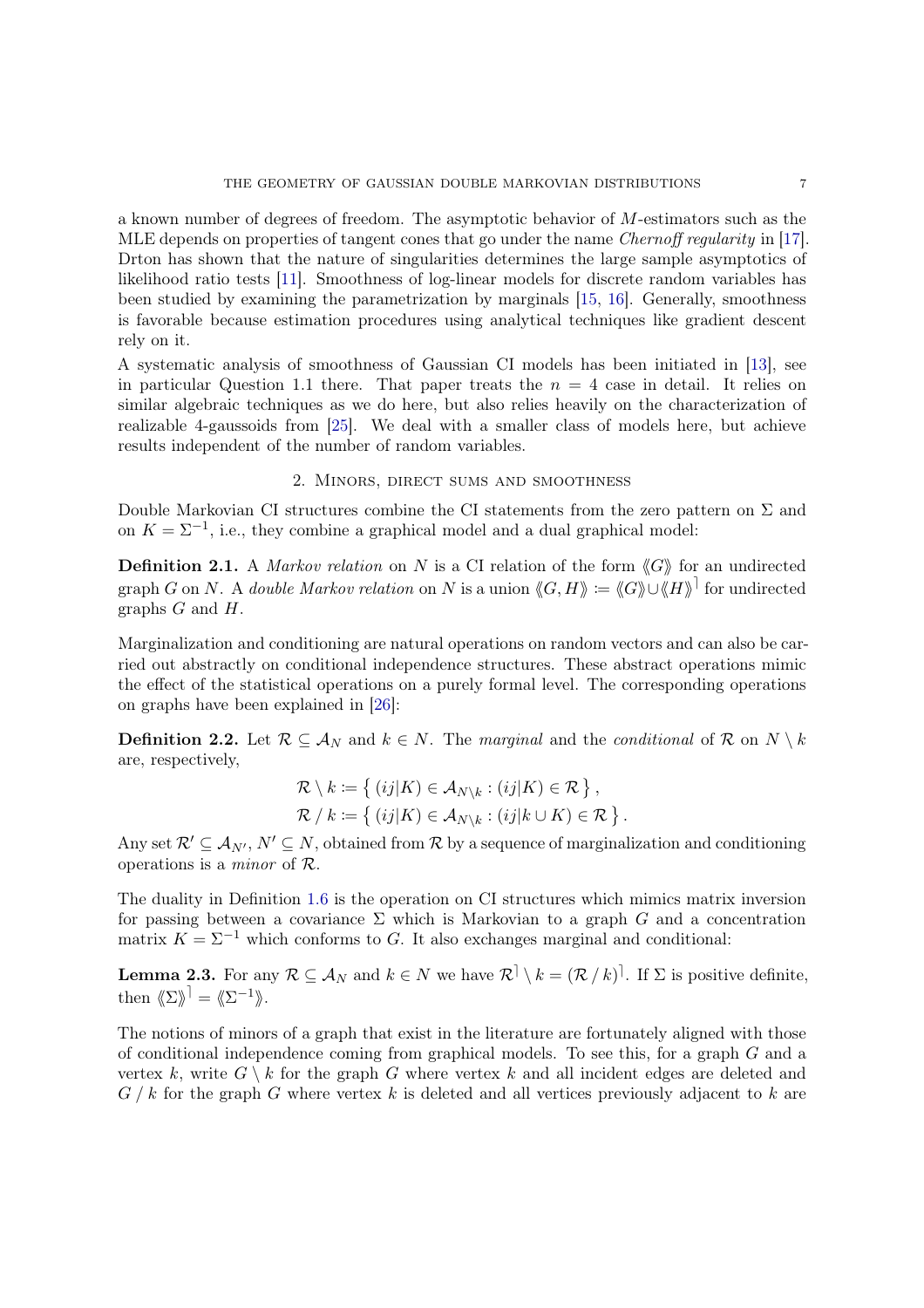connected to form a clique. These operations can be carried out analogously on covariance matrices. For a positive definite matrix  $\Sigma$  and a row/column label k, let  $\Sigma \setminus k$  be the principal submatrix arising from deleting row and column k and let  $\Sigma/k$  be the Schur complement with respect to the  $k \times k$  entry. Both of these are positive definite when  $\Sigma$  is.

<span id="page-7-1"></span>These three notions are all aligned. The class of Markov relations is closed under taking minors and the following lemma holds. Proofs can be found in [\[26,](#page-28-11) Lemma 3] and [\[36,](#page-28-6) Theorem 2.4.2].

**Lemma 2.4.** Let G be a graph on vertex set N and  $k \in N$ . Then  $\langle G \rangle \setminus k = \langle G / k \rangle$ and  $\langle G \rangle / k = \langle G \setminus k \rangle$ . For a positive definite matrix  $\Sigma$  we have  $\langle \Sigma \rangle \setminus k = \langle \Sigma \setminus k \rangle$  and  $\langle \! \langle \Sigma \rangle \! \rangle / k = \langle \! \langle \Sigma / k \rangle \! \rangle$ .

From a statistical viewpoint, minors are natural subconfigurations of CI structures. One can ask which classes of CI structures are closed under taking minors and also whether they are completely specified by their forbidden or compulsory minors (the not forbidden minors of a fixed size). For example, for Markov relations this is true, as proved in [\[26,](#page-28-11) Proposition 2]. A CI structure is a Markov relation if and only if it is an upward-stable (or ascending) gaussoid [\[5\]](#page-27-13), or, equivalently, a positively orientable gaussoid [\[4\]](#page-27-7). Summarizing the mostly well-known facts collected so far, we have:

<span id="page-7-0"></span>Proposition 2.5. The class of Markov relations is minor-closed. It possesses a finite forbidden minor characterization on the three-element ground set. Each  $\langle G \rangle$  is realizable by a regular Gaussian distribution. For each graph G, the model  $\mathcal{M}(G)$  is irreducible and smooth.

Proof. Minor-closedness and the finite set of forbidden minors were shown in [\[26,](#page-28-11) Proposition 2]. Realizations for  $\langle G \rangle$  were constructed from (inverses of) generalized adjacency matrices in [\[25,](#page-28-10) Theorem 1. By Lemma [1.5](#page-5-0) the set  $\mathcal{M}(G)^{-1}$  is a linear subspace intersected with the PD cone. It is the interior of a spectrahedron. As such it is an irreducible semi-algebraic set and smooth. These properties are transferred to the inverse  $\mathcal{M}(G)$  by Lemmas [3.1](#page-13-0) and [3.2](#page-13-1) below.

<span id="page-7-2"></span>2.1. Double Markovian structures. Moving to double Markovian CI structures, the following statements are easy to prove based on Proposition [2.5:](#page-7-0)

**Lemma 2.6.** Let G and H be graphs on the vertex set N. Then

$$
\langle\!\langle G, H \rangle\!\rangle^{\dagger} = \langle\!\langle H, G \rangle\!\rangle,
$$
  

$$
\langle\!\langle G, H \rangle\!\rangle \setminus k = \langle\!\langle G \rangle / k, H \setminus k \rangle\!\rangle,
$$
  

$$
\langle\!\langle G, H \rangle\!\rangle / k = \langle\!\langle G \rangle k, H \rangle k \rangle\!\rangle.
$$

Hence the class of double Markov relations is minor-closed.

Whether a CI structure is a Markov relation can be decided by examining its 3-minors and checking if all of them are in Figure 6 of [\[26\]](#page-28-11). It is unclear if the same is possible for the double Markov relations.

We now turn to realizability and smoothness, two properties that hold for every Markov relation and its model but can fail in the double Markov case. We begin with a double Markov relation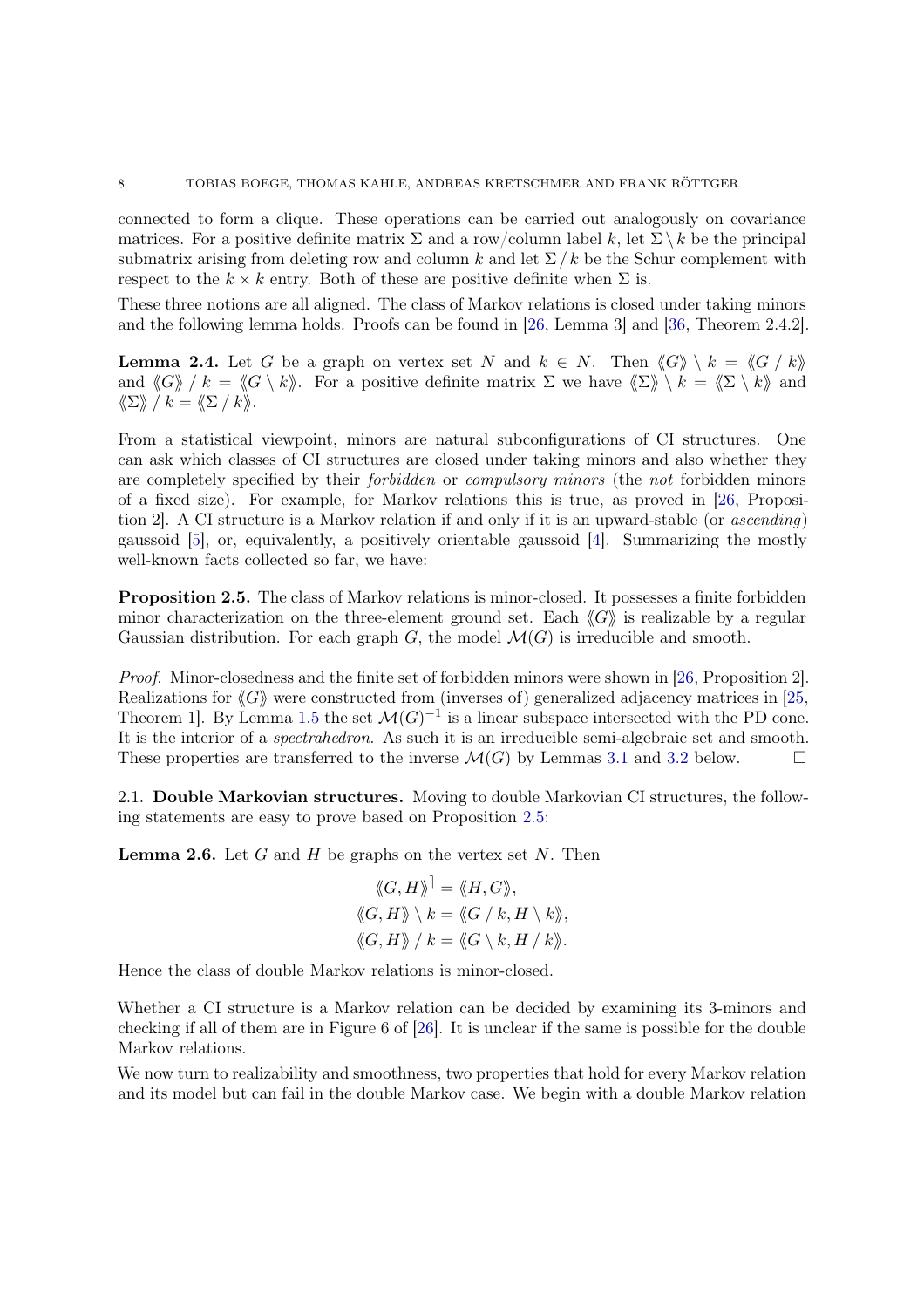which is not even a semigraphoid because it violates the basic rule

$$
(12|) \land (13|2) \Rightarrow (13|) \land (12|3),
$$

<span id="page-8-1"></span>which is satisfied for any probability distribution (Gaussian or not).

**Example 2.7.** Consider the two graphs  $G = \prod$  and  $H = \sum$ , where the vertices are labeled 1, 2, 3, 4, clockwise starting at the top left. The vertex 4 can be replaced by any graph as long as it is not connected to 123. Because (13)  $\notin \langle G \rangle$  and (13|24)  $\notin \langle H \rangle$ , (13|)  $\notin \langle G, H \rangle$ . However, (13|2) holds in G and (12|L) holds in H for any  $L \subseteq 34$ . But (12|) and (13|2) without (13) in  $\langle G, H \rangle$  contradict the semigraphoid property.

The semigraphoid closure of the CI structure in Example [2.7](#page-8-1) (with 4 being an isolated vertex) is  $\mathcal{A}_N$  and its model consists only of the identity matrix. As explained by Corollary [3.26,](#page-23-1) this happens because the edge sets of  $G$  and  $H$  are disjoint.

The next example uses the weak transitivity axiom  $(12) \wedge (12|3) \Rightarrow (13|) \vee (23|)$  to construct a family of graph pairs  $(G, H)$  whose model is non-smooth. The basic idea is that the logical OR in the conclusion of weak transitivity produces two components of the model. We verify that the CI model of  $\{(12), (12|3)\}\)$  has two irreducible components which intersect in the positive definite cone. With two components, this model is not smooth.

<span id="page-8-2"></span>**Example 2.8.** Pick  $G = H = \mathbb{N}$  which connects 1 with 2 via 3. Making only small changes to the following arguments, the fourth node can be replaced by any (possibly empty) graph that is not connected to 123. The CI structure is

$$
\langle G, H \rangle = \mathcal{A}_4 \setminus \{ (13|L) : L \subseteq 24 \} \setminus \{ (23|L) : L \subseteq 14 \}.
$$

In particular the formula (12|)  $\wedge$  (12|3)  $\wedge \neg$ (13|)  $\wedge \neg$ (23|) holds for  $\mathcal{R} = \langle G, H \rangle$ , which violates weak transitivity. Because it violates weak transitivity,  $\mathcal R$  is not a gaussoid and not realizable by a regular Gaussian distribution. There are two gaussoid extensions of  $R$  to consider:  $\mathcal{R}_1$  which adds (13|L) and  $\mathcal{R}_2$  which adds (23|L), for all L, respectively, to  $\mathcal{R}$ . These extensions are isomorphic by exchanging the roles of 1 and 2. They are Markov relations corresponding to the complete graph with one edge removed. Hence, they are realizable and their models are irreducible and smooth by Proposition [2.5.](#page-7-0) However, the model of  $\mathcal R$  consists of two copies of this smooth model, intersecting at the identity matrix, which makes it a singular point.

<span id="page-8-0"></span>Unlike being double Markovian, being double Markovian with a smooth model is not minorclosed. Smoothness fails because marginalizations of irreducible models can be reducible.

**Example 2.9.** The two graphs  $G = \bigsqcup$  and  $H = \bigsqcup$  impose the following relations on a positive definite  $4 \times 4$  matrix  $\Sigma = (\sigma_{ij})$  in their double Markovian model:

$$
\sigma_{12} = \sigma_{14} = \sigma_{24} = \sigma_{34} = 0, \text{ from } \langle H \rangle^{\dagger},
$$
  

$$
\sigma_{13}\sigma_{23}\sigma_{44} = 0, \sigma_{13}\sigma_{22}\sigma_{44} = 0, \text{ from } \langle G \rangle^{\dagger}.
$$

The bounded model  $\mathcal{M}_1(G, H) = \mathcal{M}(G, H) \cap \mathrm{PD}_{4,1}$  is a curve segment parametrized by  $\sigma_{23} \in$  $(-1, 1)$  since  $\sigma_{13}$  is forced to zero on PD<sub>4,1</sub>. The marginal CI structure on 123 is  $\langle G, H \rangle \setminus 4 =$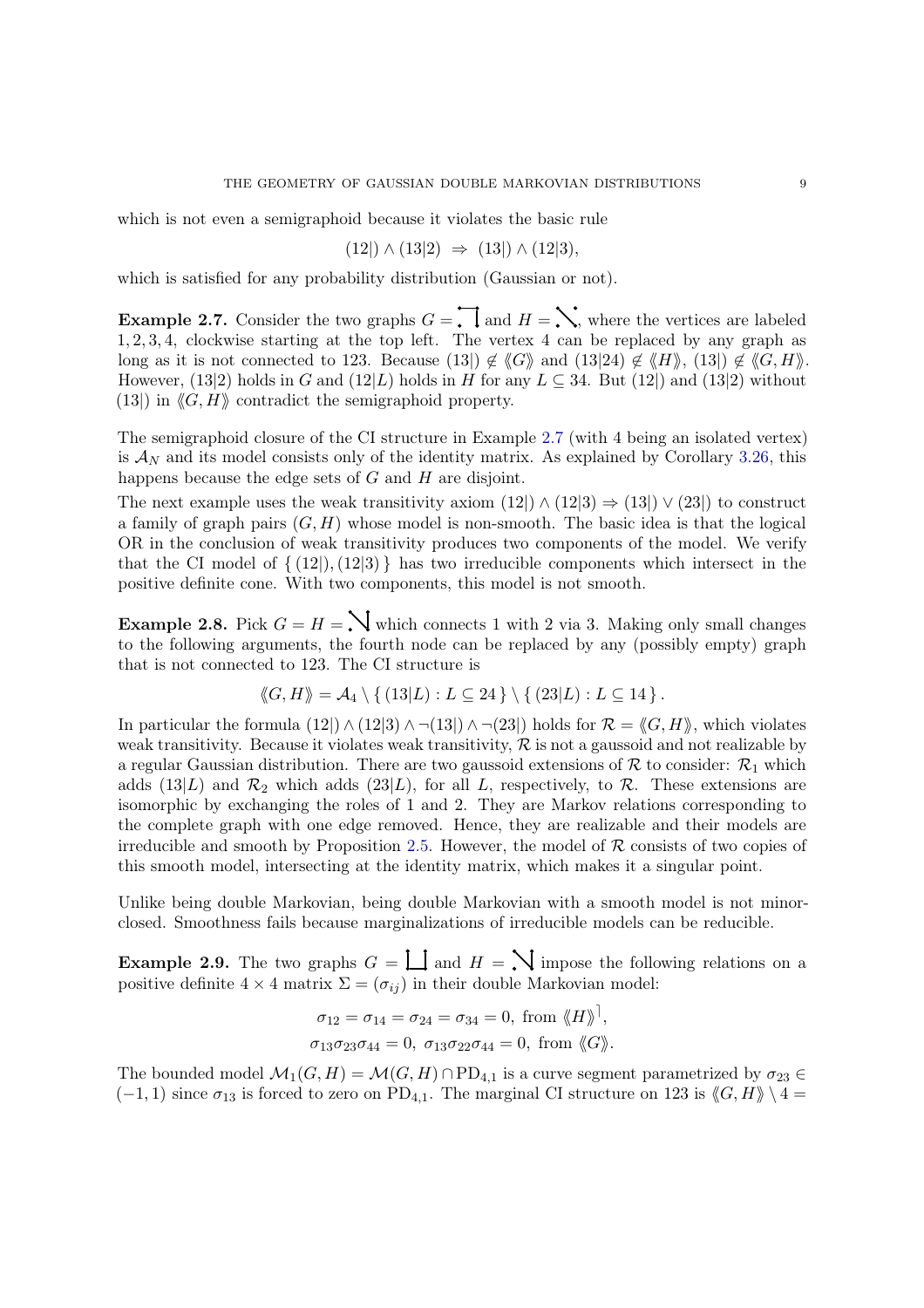$\langle G / 4, H \setminus 4 \rangle = \langle \mathcal{N}, \mathcal{N} \rangle$ , the one from Example [2.8.](#page-8-2) Its model has two components which intersect in the identity matrix and is therefore not smooth.

To understand this phenomenon one has to distinguish the model of the marginal CI structure,  $\mathcal{M}(G / 4, H \setminus 4)$ , from the pointwise marginalization of  $\mathcal{M}(G, H)$ . What is discussed above is the former. It is reducible and properly contains the latter model as one of its two components. The "unexpected" component of  $\mathcal{M}(G \mid 4, H \setminus 4)$  arises from semi-definite matrices on the boundary of  $\mathcal{M}(G, H)$  which become regular after marginalization. Namely, the two equations

$$
\sigma_{13}\sigma_{23}\sigma_{44} = 0, \ \sigma_{13}\sigma_{22}\sigma_{44} = 0
$$

imply  $\sigma_{13} = 0$  on positive definite matrices, but there are semi-definite solutions to them where (1)  $\sigma_{22} = 0$  and  $\sigma_{23} = 0$ , or (2)  $\sigma_{44} = 0$ , and  $\sigma_{13}$  and  $\sigma_{23}$  are arbitrary. Thus there are three types of solutions:

$$
\begin{pmatrix}\n\sigma_{11} & 0 & 0 & 0 \\
0 & \sigma_{22} & \sigma_{23} & 0 \\
0 & \sigma_{23} & \sigma_{33} & 0 \\
0 & 0 & 0 & \sigma_{44}\n\end{pmatrix}, \n\qquad\n\begin{pmatrix}\n\sigma_{11} & 0 & \sigma_{13} & 0 \\
0 & 0 & 0 & 0 \\
\sigma_{13} & 0 & \sigma_{33} & 0 \\
0 & 0 & 0 & \sigma_{44}\n\end{pmatrix}, \n\qquad\n\begin{pmatrix}\n\sigma_{11} & 0 & \sigma_{13} & 0 \\
0 & \sigma_{22} & \sigma_{23} & 0 \\
\sigma_{13} & \sigma_{23} & \sigma_{33} & 0 \\
0 & 0 & 0 & 0\n\end{pmatrix}.
$$

The first type is visible in PD<sub>4</sub> and in  $\mathcal{M}(G, H)$  and its marginalization forms one of the components of  $\mathcal{M}(G/4, H\backslash 4)$ . The second type of solutions is not visible in the marginalization because it contains no  $PD_3$  matrices. Marginalizing 4 from the CI structure removes the last row and column of these matrices and imposes additional constraints, in this case  $\sigma_{13}\sigma_{23} = 0$ . This turns the third type of solution positive definite and reduces the dimension by one. In this case, both the first and second component arise from this 2-dimensional boundary component.

Next, we present a family of double Markov relations which are realizable but whose model is singular at the identity matrix. Moreover, this gives an infinite family of realizable, non-smooth models all of whose proper minors are realizable and smooth.

<span id="page-9-0"></span>**Example 2.10.** By [\[13,](#page-27-12) Proposition 4.2], the model of  $\mathcal{R} = \{ (12|), (12|N \setminus 12) \}$  is singular at the identity matrix. It can be represented by the double Markov relation  $\langle G, G \rangle$  where G is the graph on N whose only non-edge is 12. If  $k = 1, 2$ , the marginalization and conditioning of G by  $k$  are both the complete graph, so their double Markovian model is the entire cone PD<sub>N</sub> and smooth. If  $k \in N \setminus \{12\}$ , then  $G / k$  is a complete graph and  $G \setminus k$  is another graph on  $N \setminus k$  whose only non-edge is 12. Since a complete graph imposes no relations, we find that  $\langle G, G \rangle \setminus k = \langle G \setminus k \rangle$  is a Markov relation and thus its model is smooth by Proposition [2.5.](#page-7-0) It is clear that all further minors of these two cases yield smooth models as well. This gives infinitely many examples of minor-minimal, non-smooth double Markovian CI structures. Explicit computation in Macaulay2 for  $n = 4, 5, 6$  verifies that (the Zariski closure of) the model is an irreducible variety and this shows that singularities are not always caused by an intersection of irreducible components. In Example [4.3](#page-25-3) we examine the singular locus of  $\mathcal{M}(G, G)$  further. It turns out to be another conditional independence model.

We have no general proof for the Zariski-irreducibility of the models in the preceding example when  $n \ge 7$ . It was shown in [\[3,](#page-27-14) Lemma 5.4] that the CI structures  $\{(12), (12|N \setminus 12)\}\$ are realizable by Gaussian distributions for all  $n \geq 4$ . Thus the models are irreducible in the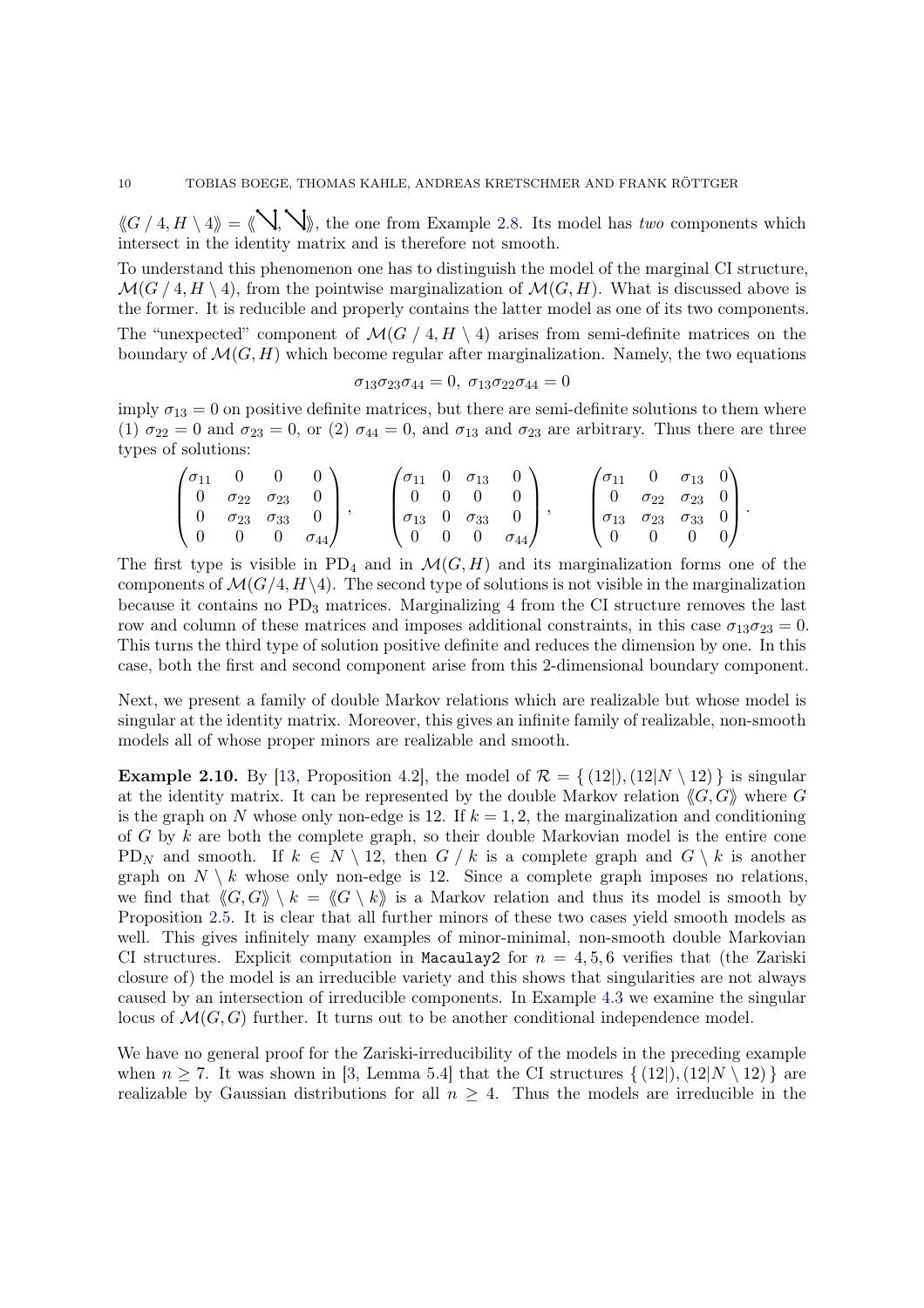finite "CI topology" studied (but not named) by Drton and Xiao in [\[13,](#page-27-12) Section 2.1]. This is a coarsening of the usual Zariski topology induced on  $PD_N$ , so CI-irreducibility provides a necessary criterion for Zariski-irreducibility.

This CI topology is induced by a Galois connection between CI structures  $\mathcal{R} \subseteq \mathcal{A}_N$  and Gaussian CI models  $\mathcal{M}(\mathcal{R}) \subseteq PD_N$ . The closed CI structures under this connection are termed complete relations by Drton and Xiao, and their [\[13,](#page-27-12) Theorem 2.2] characterizes them as the intersections of realizable gaussoids. The completion of a double Markovian relation  $\langle G, H \rangle$ asks for all CI statements which hold on every matrix in its model  $\mathcal{M}(G, H)$ . For single Markovian relations  $\langle G \rangle$ , the answer is trivial:  $\langle G \rangle$  is always complete because it is even realizable by Proposition [2.5](#page-7-0) and its elements can be read off from the graph G.

On the other hand, Example [2.7](#page-8-1) exhibits a pair of graphs  $G$  and  $H$  whose CI structure does not satisfy the semigraphoid property. Since the semigraphoid axiom holds for every Gaussian distribution, it follows that  $\langle G, H \rangle$  need not be complete. Moreover, even if the set  $\langle G, H \rangle$  is closed under the compositional graphoid axioms, which hold for all Gaussians (and which are also called "semigaussoid axioms" by Drton and Xiao), it may still be incomplete:

**Example 2.11.** Let  $G = \prod$  and  $H = \bigtimes$  both be 4-cycles. We have  $\langle G \rangle = \{ (13|24), (24|13) \}$ and  $\langle H \rangle$ <sup>1</sup> = { (12|), (34|) }. Their union R is the set of antecedents to an instance of inference rule [\[25,](#page-28-10) Lemma 10 (17)]:

 $(12|) \wedge (34|) \wedge (13|24) \wedge (24|13) \Rightarrow (13|)$ 

This formula is valid for all regular Gaussians. Since  $R$  is not closed under this rule, it is not realizable by a positive definite matrix. It is not complete either because the inference rule (17) is a *Horn clause*, i.e., it has a unique consequence (13) which every realizable superset of  $\mathcal{R}$ and hence  $\mathcal R$  as their intersection would have to contain if it were complete.

However,  $\mathcal R$  is a gaussoid (therefore closed under the compositional graphoid axioms) and it is realizable by a complex matrix with non-vanishing principal minors. Consequently, working with equations in a algebra system like Macaulay2, one cannot deduce any further CI statements from  $\langle G, H \rangle$ . Positive definiteness has to be taken into account.

The completion of  $\mathcal R$  in the positive definite setting can be computed as its closure under the semigaussoid axioms [\[25,](#page-28-10) Definition 1  $(7)-(9)$ ] and the higher inference rules [25, Lemma 10 (17)–(21)] of Lněnička and Matúš. It equals  $\overline{\mathcal{R}} = \mathcal{A}_4 \setminus \{ (14|L) : L \subseteq 23 \} \setminus \{ (23|L) : L \subseteq 14 \}.$ This structure is a self-dual Markov relation and hence can be written as the relation of two identical graphs  $(J, J)$  such that  $\langle J \rangle = \langle J \rangle$ <sup>1</sup>. Indeed  $J = G \cap H$  gives  $\langle J, J \rangle = \mathcal{R}$ . This shows that nevertheless  $\mathcal{M}(G, H) = \mathcal{M}(\mathcal{R}) = \mathcal{M}(J, J) = \mathcal{M}(G \cap H)$  is smooth.

Question 2.12. Is there a combinatorial criterion similar to separation in undirected graphs to derive a complete set of valid CI statements for  $\mathcal{M}(G, H)$ ?

A first step is Corollary [3.26](#page-23-1) where the triviality of the model is characterized by disjointness of the edge sets. In this case, every CI statement is a consequence of the statements in  $\langle G, H \rangle$ .

2.2. Direct sums. Having seen the bad behavior of  $\mathcal{M}(G, H)$  in the previous section we now move to a more constructive view. We discuss a construction that allows to recursively examine a model for smoothness using simpler submodels.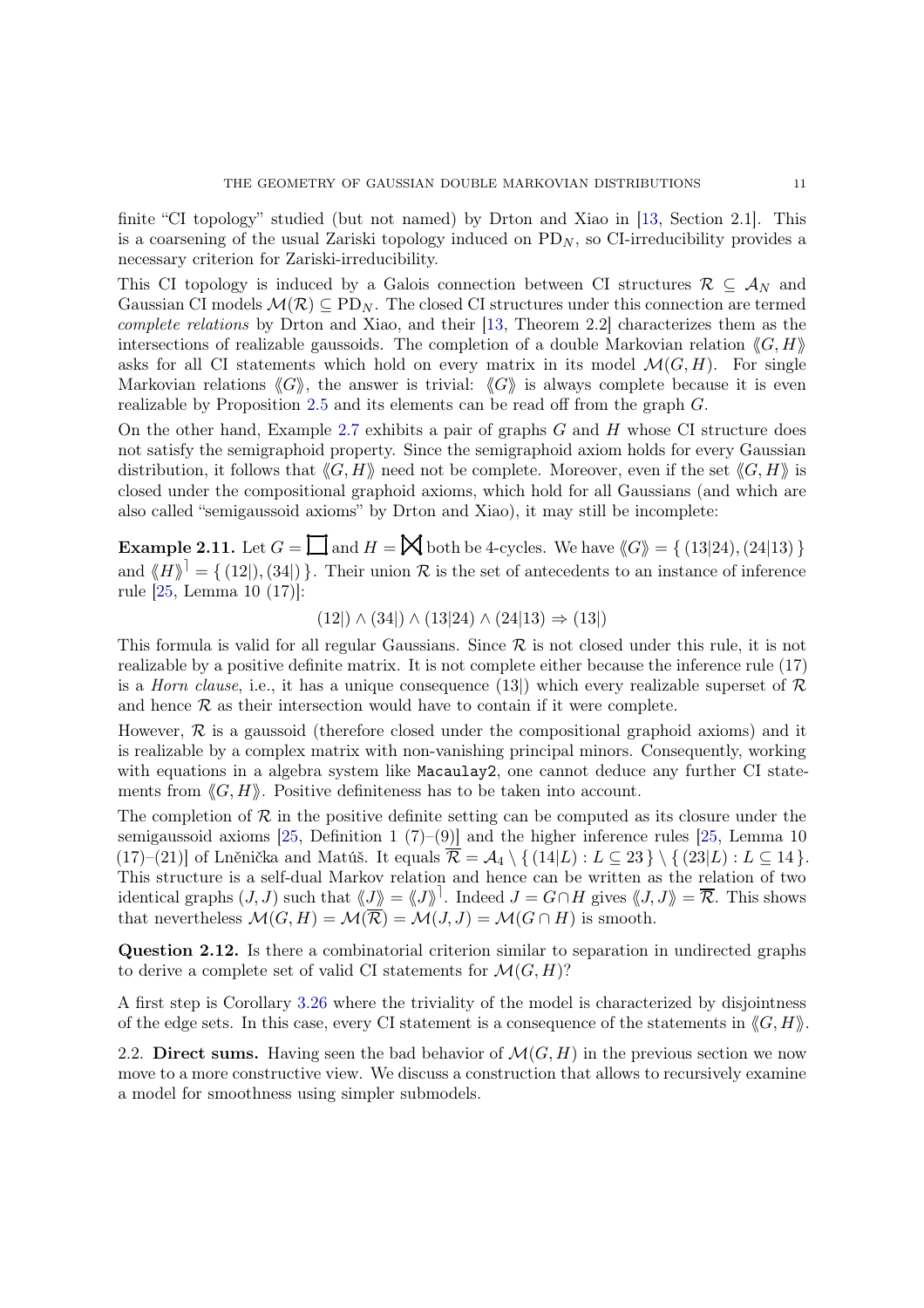**Definition 2.13.** Let  $\mathcal{R}$  and  $\mathcal{R}'$  be two CI structures on disjoint ground sets N and M, respectively. Their direct sum is the CI structure

$$
\mathcal{R} \oplus \mathcal{R}' := \{ (ij|K) \in \mathcal{A}_{NM} : i \in N, j \in M \}
$$
  

$$
\cup \{ (ij|KL) \in \mathcal{A}_{NM} : (ij|K) \in \mathcal{R}, L \subseteq M \}
$$
  

$$
\cup \{ (ij|KL) \in \mathcal{A}_{NM} : (ij|K) \in \mathcal{R}', L \subseteq N \} \subseteq \mathcal{A}_{NM}.
$$

For graphs  $G, G'$  on N, M, respectively, the *direct sum*  $G \oplus G'$  consists of the disjoint unions of the vertex and edge sets of  $G$  and  $G'$ , respectively, forming an undirected graph on  $NM$ . For  $\Sigma \in \mathrm{PD}_N$  and  $\Sigma' \in PD_M$  we set

$$
\Sigma \oplus \Sigma' \coloneqq \begin{pmatrix} N & M \\ \Sigma & 0 \\ 0 & \Sigma' \end{pmatrix} \begin{matrix} N \\ M \end{matrix}.
$$

The direct sum replicates the CI structures of its summands and then adds all possible "mixed" statements, i.e., those containing elements of both ground sets. This mimics joining *indepen*dent random vectors to one long vector.

<span id="page-11-0"></span>Lemma 2.14. In the notation of the previous definition, we have

$$
\langle \langle \Sigma \oplus \Sigma' \rangle \rangle = \langle \langle \Sigma \rangle \rangle \oplus \langle \langle \Sigma' \rangle \rangle, \langle \langle \Sigma \oplus \Sigma' \rangle \rangle^{\dagger} = \langle \langle \Sigma \rangle \rangle^{\dagger} \oplus \langle \langle \Sigma' \rangle \rangle^{\dagger}, \langle \langle G \oplus G' \rangle \rangle = \langle \langle G \rangle \rangle \oplus \langle \langle G' \rangle \rangle.
$$

In particular, the direct sum  $\mathcal{R} \oplus \mathcal{R}'$  is realizable if and only if  $\mathcal{R}$  and  $\mathcal{R}'$  are both realizable.

Proof. The statements about matrices and realizability are clear from the definition if one observes that, as part of the direct product of CI structures, all the mixed  $N \times M$  off-diagonal entries of a realizing matrix are required to vanish. The second formula follows because the inverse of a block-diagonal matrix is block-diagonal of the same shape with inverted blocks.

Clearly  $\langle G \oplus G' \rangle$  contains copies of  $\langle G \rangle$  and  $\langle G' \rangle$  as well as all the mixed statements because the copies of G and G' in  $G \oplus G'$  are disconnected. Hence  $\langle G \rangle \rangle \oplus \langle G' \rangle \subseteq \langle G \oplus G' \rangle$ . Because  $\langle G \rangle \oplus \langle G' \rangle$  is realizable by Proposition [2.5](#page-7-0) and the arguments above, and a generic realizing matrix contains the necessary zero entries corresponding to the non-edges in  $G \oplus G'$ , the reverse inclusion follows from Lemma [1.5.](#page-5-0)

<span id="page-11-1"></span>**Lemma 2.15.** For  $V = \mathcal{M}(\mathcal{R})$  and  $V' = \mathcal{M}(\mathcal{R}')$  on disjoint ground sets N and M, respectively, the direct sum  $U = V \oplus V'$  on NM is smooth if and only if V and V' are both smooth.

*Proof.* From the block-diagonal shape of matrices in  $U$  and Lemma [2.14](#page-11-0) it follows that:

- (1) V and  $V'$  are irreducible if and only if U is irreducible,
- (2)  $T_{\Sigma \oplus \Sigma'} U = T_{\Sigma} V \oplus T_{\Sigma'} V'$ , and
- (3)  $\dim U = \dim V + \dim V'$ .

Given irreducibility, smoothness means equality of the tangent space dimension to the model dimension. Therefore the smoothness conditions are equivalent.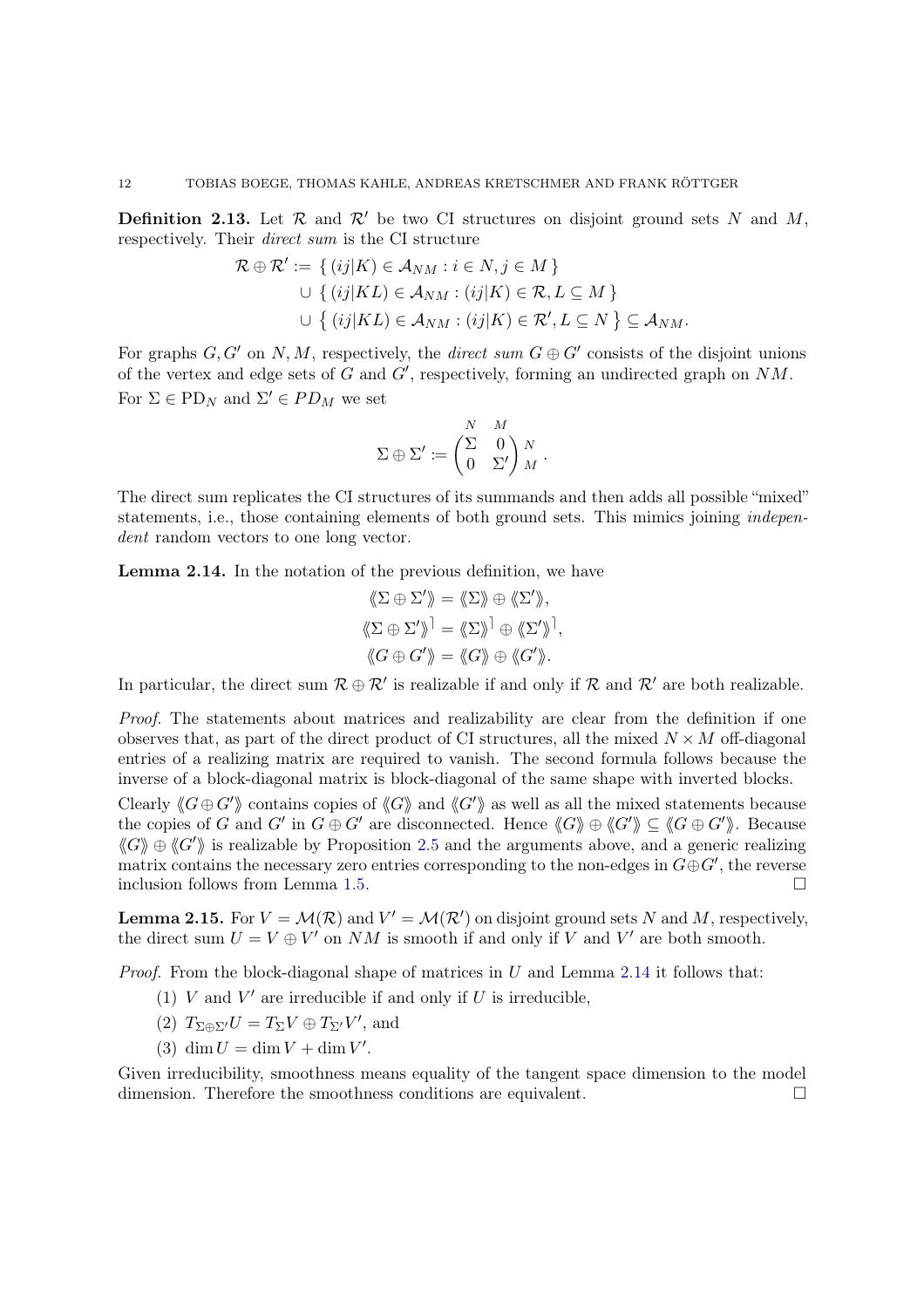Remark 2.16. Any direct summand is a marginalization, which in general need not preserve smoothness, as Example [2.9](#page-8-0) shows. But, one direction of Lemma [2.15](#page-11-1) yields that a direct summand of a smooth model is smooth. Consequently, the non-zero entries in off-diagonal blocks are obstructions to smoothness of marginalizations.

The following theorem can be used to reduce the questions of smoothness or connectedness of double Markovian models to smaller models if either G or H are disconnected. It requires no further knowledge about smoothness or connectedness which are discussed further in Section [3.](#page-13-2)

<span id="page-12-0"></span>**Theorem 2.17.** To every pair of graphs  $(G, H)$  on N there exists a partition  $N = N_1 \cdots N_m$ so that

- (1)  $G_i = G|_{N_i}$  and  $H_i = H|_{N_i}$  are connected and
- (2)  $\mathcal{M}(G,H)$  is smooth if and only if all  $\mathcal{M}(G_i,H_i)$  are smooth.
- (3)  $\mathcal{M}(G,H)$  is connected if and only if all  $\mathcal{M}(G_i,H_i)$  are connected.

*Proof.* The model  $\mathcal{M}(G,H) = \mathcal{M}(G) \cap \mathcal{M}(H)^{-1}$  is the intersection of the coordinate subspace span  $\mathcal{M}(H)^{-1} = \{ \Sigma \in \text{Sym}^2(\mathbb{R}^N) : \sigma_{ij} = 0 \text{ for } ij \notin E_H \}$  with the inverse of the open spectrahedron  $\mathcal{M}(G)$ . Let  $G_i$  be the connected components of G and let  $H_i$  be the corresponding induced subgraphs of H such that  $G_i$  and  $H_i$  have the same vertex set. Then

$$
\mathcal{M}(G, H) = \mathcal{M}(G) \cap \mathcal{M}(H)^{-1} = \bigoplus_{i} \mathcal{M}(G_i) \cap \mathcal{M}(H)^{-1}
$$

$$
= \bigoplus_{i} \left( \mathcal{M}(G_i) \cap \mathcal{M}(H_i)^{-1} \right) = \bigoplus_{i} \mathcal{M}(G_i, H_i).
$$

The third equality holds because the linear space constraints of  $\mathcal{M}(H)^{-1}$  just add zeros on the summands  $\mathcal{M}(G_i)$ . The same constraints can be imposed individually by the subgraphs  $H_i$ , as they retain the non-edges of H. Edges of H that become non-edges by splitting into the  $H_i$  are non-edges between connected components of G and therefore redundant. Iterated application of Lemma [2.15](#page-11-1) shows that the smoothness of  $\mathcal{M}(G, H)$  is equivalent to smoothness of all the smaller models  $\mathcal{M}(G_i,H_i)$ . The same proof also applies to connectedness, using that  $\mathcal{M}(G,H)$ is topologically a Cartesian product of the  $\mathcal{M}(G_i, H_i)$  and Cartesian products are connected if and only if the factors are.

For each pair  $(G_i, H_i)$  where  $G_i$  is connected, one can exchange the roles of  $G_i$  and  $H_i$  by duality, under which smoothness and connectedness of the model are unchanged. Thus all the  $H_i$  can be made connected. This procedure of splitting and duality is iterated until all graph pairs are connected. The algorithm terminates because the partition of the original ground set  $N$  is strictly refined in every step as long as one of the graphs is disconnected and the finest partition of N does have connected subgraphs.  $\square$ 

Challenge 2.18. Using Theorem [2.17,](#page-12-0) smoothness of a double Markovian model may be reduced to multiple smoothness queries about smaller models. It seems like a worthwhile computational challenge to compile a table of the pairs of small connected graphs which have a smooth model. We determined that for  $n = 3, 4, 5$  there are  $3 + 21 + 231$  pairs of connected graphs which induce pairwise inequivalent CI structures modulo isomorphy and duality. The lists are available on <https://gaussoids.de/doublemarkov.html>.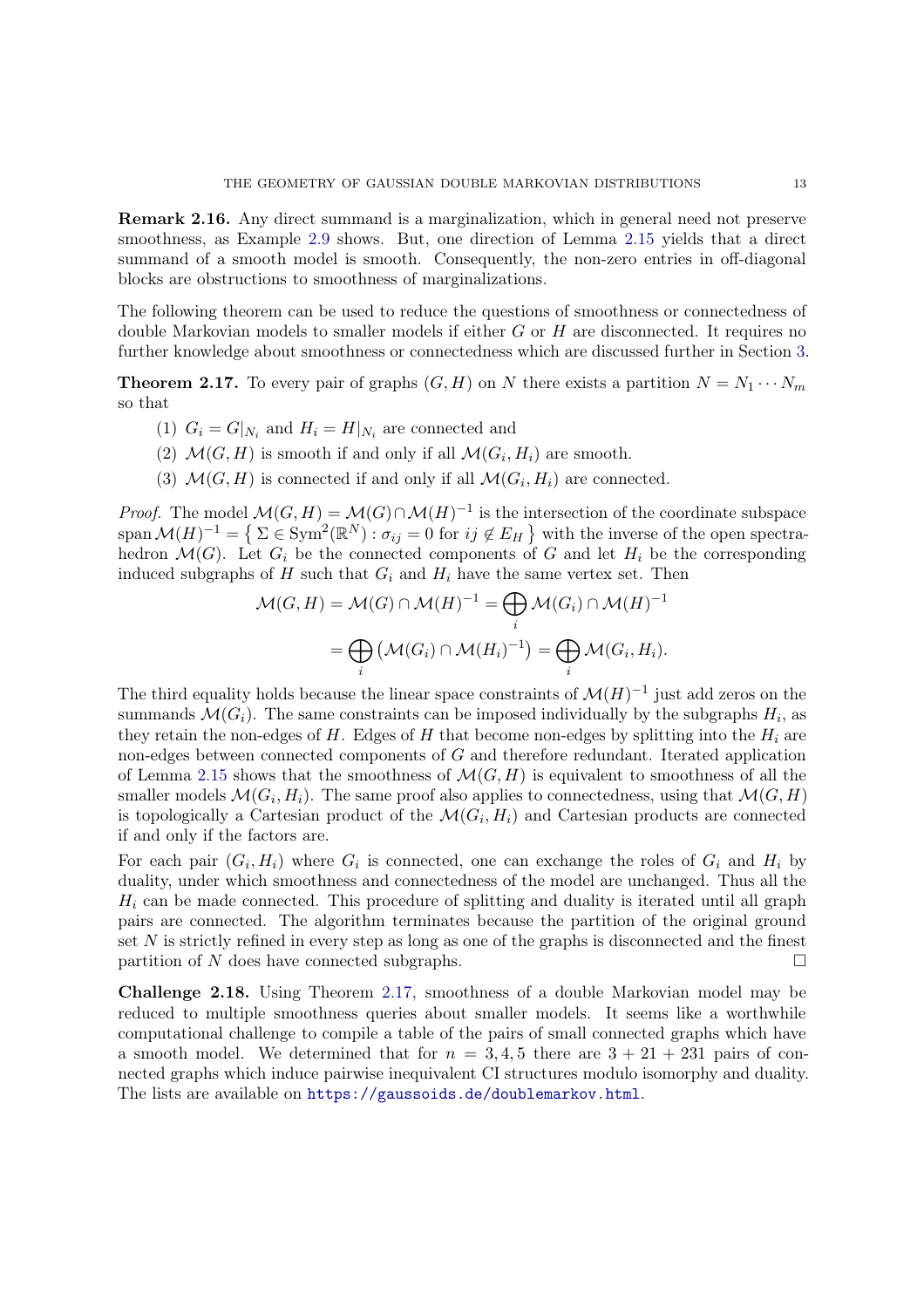3. GEOMETRY OF THE MODELS  $\mathcal{M}(G,H)$ 

<span id="page-13-2"></span><span id="page-13-0"></span>Our study of the smoothness of double Markovian models starts with the known observation that one may as well work with the bounded set of correlation matrices.

**Lemma 3.1** ([\[13,](#page-27-12) Lemma 3.2]). The set  $\mathcal{M}(\mathcal{R})$  is a smooth submanifold of PD<sub>n</sub> if and only if  $\mathcal{M}_1(\mathcal{R})$  is a smooth submanifold.

Proof of Lemma [3.1.](#page-13-0) The map  $PD_n \to \mathbb{R}^n_{>0} \times PD_{n,1}$ , sending  $\Sigma$  to the pair consisting of its diagonal and its associated correlation matrix, is a diffeomorphism. Consider the following commutative diagram:

$$
\text{PD}_n \xrightarrow{\cong} \mathbb{R}^n_{>0} \times \text{PD}_{n,1} \longleftarrow \{ (1,1,\ldots,1) \} \times \text{PD}_{n,1} \xrightarrow{\cong} \text{PD}_{n,1} \uparrow \qquad \qquad \uparrow
$$
  

$$
\text{M}(\mathcal{R}) \xrightarrow{\cong} \mathbb{R}^n_{>0} \times \mathcal{M}_1(\mathcal{R}) \longleftarrow \{ (1,1,\ldots,1) \} \times \mathcal{M}_1(\mathcal{R}) \xrightarrow{\cong} \mathcal{M}_1(\mathcal{R}).
$$

All maps are topological embeddings or homeomorphisms, and the upper row consists of diffeomorphisms and embeddings of smooth submanifolds. If  $\mathcal{M}(\mathcal{R})$  is a smooth submanifold,  $\mathbb{R}_{>0}^n \times \mathcal{M}_1(\mathcal{R})$  inherits a smooth manifold structure making the second vertical inclusion and embedding of a smooth submanifold. Now, the product  $\{(1,1,\ldots,1)\}\times \mathcal{M}_1(\mathcal{R})$  is the preimage of a regular value under the projection map  $\mathbb{R}^n_{>0} \times \mathcal{M}_1(\mathcal{R}) \to \mathbb{R}^n_{>0}$ . This again can be seen by considering the composition

$$
\mathcal{M}(\mathcal{R}) \hookrightarrow \mathrm{PD}_n \overset{\cong}{\to} \mathbb{R}^n_{>0} \times \mathrm{PD}_{n,1} \to \mathbb{R}^n_{>0},
$$

sending  $\Sigma \in \mathcal{M}(\mathcal{R})$  to its diagonal. The claim follows because for each  $\Sigma \in \mathcal{M}(\mathcal{R})$  having only ones on the diagonal and an arbitrary positive diagonal matrix D, we have  $D\Sigma D \in \mathcal{M}(\mathcal{R})$ (by the proof of [\[13,](#page-27-12) Lemma 3.1]). Choosing an appropriate smooth path of diagonal matrices passing through the identity matrix, we obtain every possible tangent vector in  $T_{(1,1,\ldots,1)}\mathbb{R}^n_{>0}$ . If  $\mathcal{M}_1(\mathcal{R})$  is a smooth submanifold of PD<sub>n</sub>, then also automatically of PD<sub>n,1</sub>, and the product  $\mathbb{R}_{>0}^n \times \mathcal{M}_1(\mathcal{R})$  inherits a canonical smooth structure making the second vertical inclusion and embedding of a smooth submanifold. Then clearly the induced smooth structure on  $\mathcal{M}(\mathcal{R})$ makes the leftmost vertical inclusion an embedding of a smooth submanifold as well.  $\Box$ 

<span id="page-13-1"></span>The proof shows that if  $\mathcal{M}_1(\mathcal{R})$  is a smooth submanifold of PD<sub>n</sub>, then it is in fact a smooth submanifold of  $\mathcal{M}(\mathcal{R})$  via the inclusion. The following lemma is easily verified.

**Lemma 3.2** ([\[13,](#page-27-12) Lemma 3.3]). There is a self-inverse diffeomorphism  $PD_{n,1} \to PD_{n,1}$ , given by matrix inversion followed by forming the correlation matrix, mapping  $\mathcal{M}_1(\mathcal{R})$  onto  $\mathcal{M}_1(\mathcal{R}^+)$ .

In particular,  $\mathcal{M}(\mathcal{R})$  and  $\mathcal{M}_1(\mathcal{R})$  are smooth if and only if  $\mathcal{M}(\mathcal{R}^{\dagger})$  and  $\mathcal{M}_1(\mathcal{R}^{\dagger})$  are. As an image of a linear space under the inversion diffeomorphism any graphical model  $\mathcal{M}(G)$  is smooth, which might not be obvious from the defining  $(n-1)\times(n-1)$  almost-principal minors corresponding to the non-edges of G. We note that the (semi-)algebraic geometry of  $\mathcal{M}(\mathcal{R})$ and  $\mathcal{M}_1(\mathcal{R})$  can be quite different in the non-smooth case. E.g., the number of irreducible components of their Zariski closures need not always agree. However, the bijective morphism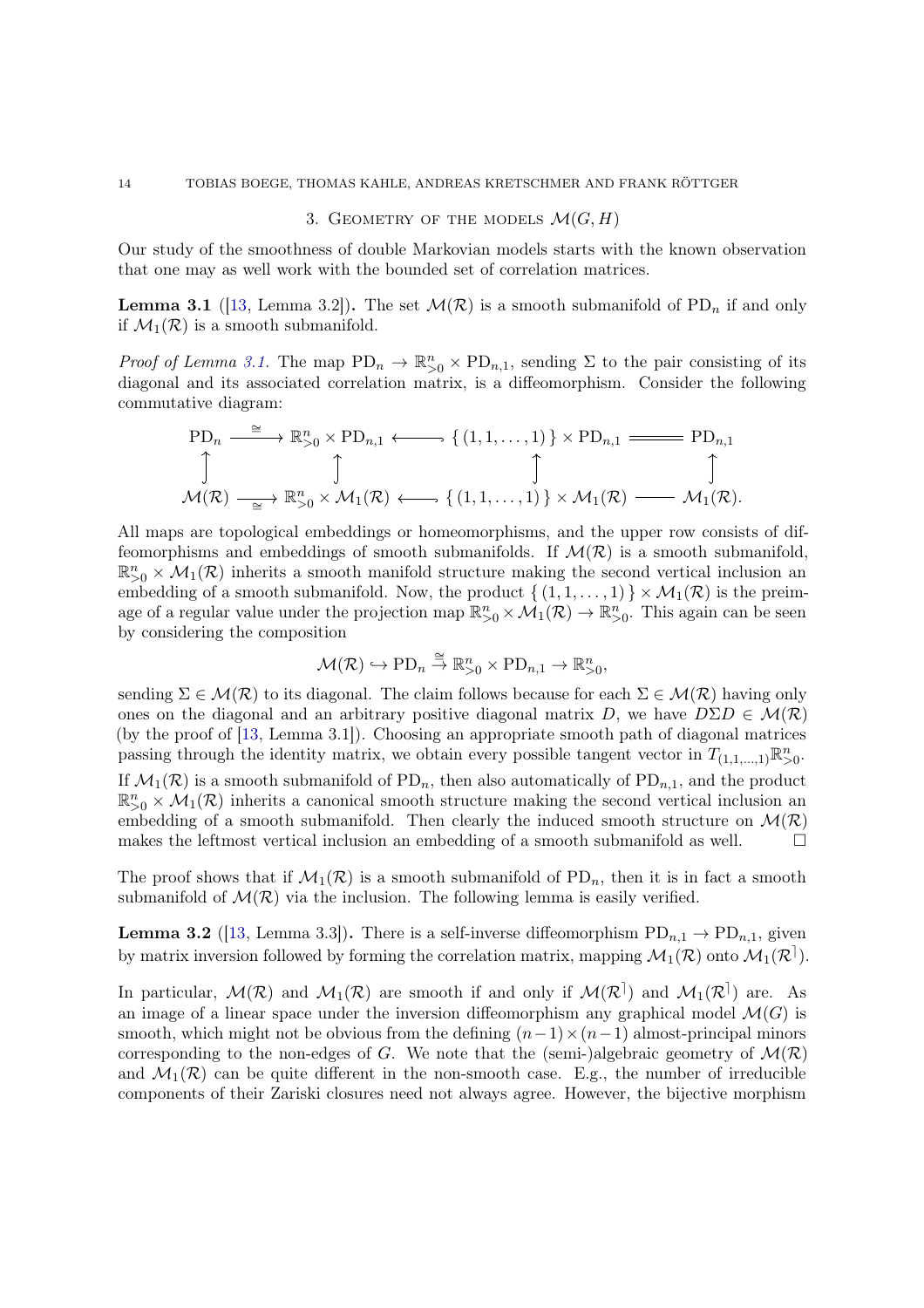of semi-algebraic sets  $\mathbb{R}^n_{>0} \times \mathcal{M}_1(\mathcal{R}) \to \mathcal{M}(\mathcal{R}), (D, \Sigma) \mapsto D\Sigma D$  can be used to show that their dimensions always differ by n.

3.1. Basics from real algebraic geometry. We collect several foundational definitions and results from [\[2\]](#page-27-15) and refer to this textbook for an extensive treatment.

A real algebraic set  $Z \subseteq \mathbb{R}^n$  is the vanishing set  $\mathcal{V}(S)$  of a collection  $S \subseteq \mathbb{R}[x_1,\ldots,x_n]$  of polynomials, and S may be replaced by the ideal  $\langle S \rangle$  it generates. Real algebraic sets are the closed sets of the *Zariski topology* on  $\mathbb{R}^n$ . If  $\Theta \subseteq \mathbb{R}^n$  is any subset, its ideal is  $\mathcal{I}(\Theta)$  =  ${f \in \mathbb{R}[x_1,\ldots,x_n]: f(x) = 0, \text{ for all } x \in \Theta}.$  The real algebraic set of  $\mathcal{I}(\Theta)$  is the Zariski closure  $\overline{\Theta}$  of  $\Theta$ . Every irreducible component of the Zariski closure of  $\Theta$  in  $\mathbb{R}^n$  intersects  $\Theta$ . If  $Z$  is irreducible in this topology,  $Z$  is a *real algebraic variety*. A set of the form

$$
\Theta = \{ x \in \mathbb{R}^n : f_1(x) = \cdots = f_r(x) = 0, g_1(x) > 0, \ldots, g_s(x) > 0 \},
$$

where  $f_i, g_j \in \mathbb{R}[x_1, \ldots, x_n]$  are real polynomials is a *basic semi-algebraic set*. A finite union of basic semi-algebraic sets in a fixed  $\mathbb{R}^n$  is a *semi-algebraic set*. The *dimension* of a semialgebraic set  $\Theta \subseteq \mathbb{R}^n$  is the Krull dimension of its coordinate ring  $\mathbb{R}[x_1,\ldots,x_n]/\mathcal{I}(\Theta)$ . The dimension of  $\Theta$  then equals the dimension of its Zariski closure as  $\mathcal{I}(\Theta) = \mathcal{I}(\overline{\Theta})$ . A semialgebraic set  $\Theta \subseteq \mathbb{R}^n$  is semi-algebraically connected if for every two disjoint semi-algebraic subsets  $A, B \subseteq \Theta$  which are closed in  $\Theta$  and satisfy  $A \cup B = \Theta$ , one has  $A = \Theta$  or  $B = \Theta$ . According to [\[2,](#page-27-15) Theorem 2.4.5], a semi-algebraic set  $\Theta \subseteq \mathbb{R}^n$  is semi-algebraically connected if and only if it is connected with respect to the Euclidean topology on  $\mathbb{R}^n$ .

<span id="page-14-0"></span>**Definition 3.3.** For a real algebraic set  $V \subseteq \mathbb{R}^n$  with vanishing ideal  $\mathcal{I}(V) = (f_1, \ldots, f_r)$ , the Zariski tangent space  $T_pV$  at  $p \in V$  is the kernel of the Jacobian matrix

$$
J_p = \left(\frac{\partial f_i}{\partial x_j}(p)\right)_{\substack{i=1,\ldots,r,\\j=1,\ldots,n}}.
$$

The algebraic set V is smooth at  $p \in V$  if it is irreducible and  $\dim(T_pV) = \dim(V)$  or, equivalently,  $rk(J_p) = n - \dim(V)$ . Finally, V is *smooth* if it is smooth at every point  $p \in V$ .

Assume V is an irreducible real algebraic set. Krull's principal ideal theorem implies that the rank of the Jacobian is at most  $n - \dim(V)$  or equivalently  $\dim(T_n V) \geq \dim(V)$ . Moreover, the rank does not depend on the set of generators of  $\mathcal{I}(V)$ . This follows from the fact that adding an element of the ideal  $\mathcal{I}(V)$  to a list of generators does not change the rank as the gradient of the additional polynomial is linearly dependent on the gradients of the generators at every point  $p \in V$ . This reasoning also proves the following:

<span id="page-14-1"></span>**Lemma 3.4.** Let  $V \subseteq \mathbb{R}^n$  be a real algebraic set with generators  $f_1, \ldots, f_r$  of  $\mathcal{I}(V)$  and let  $g_1, \ldots g_s \in \mathcal{I}(V)$  be arbitrary. Then for all  $p \in V$  we have

$$
\operatorname{rk}\left(\frac{\partial f_i}{\partial x_j}(p)\right)_{\substack{i=1,...,r,\\j=1,...,n}}\geq \operatorname{rk}\left(\frac{\partial g_i}{\partial x_j}(p)\right)_{\substack{i=1,...,s,\\j=1,...,n}}.
$$

The natural application of Lemma [3.4](#page-14-1) is to bound the  $\dim(V)$  when  $\mathcal{I}(V)$  is not known.

A semi-algebraic set  $\Theta \subseteq \mathbb{R}^n$  is smooth at  $p \in \Theta$  if p is contained in a unique irreducible component Z of the Zariski closure of  $\Theta$  and p is a smooth point of Z. If  $\Theta$  is smooth at every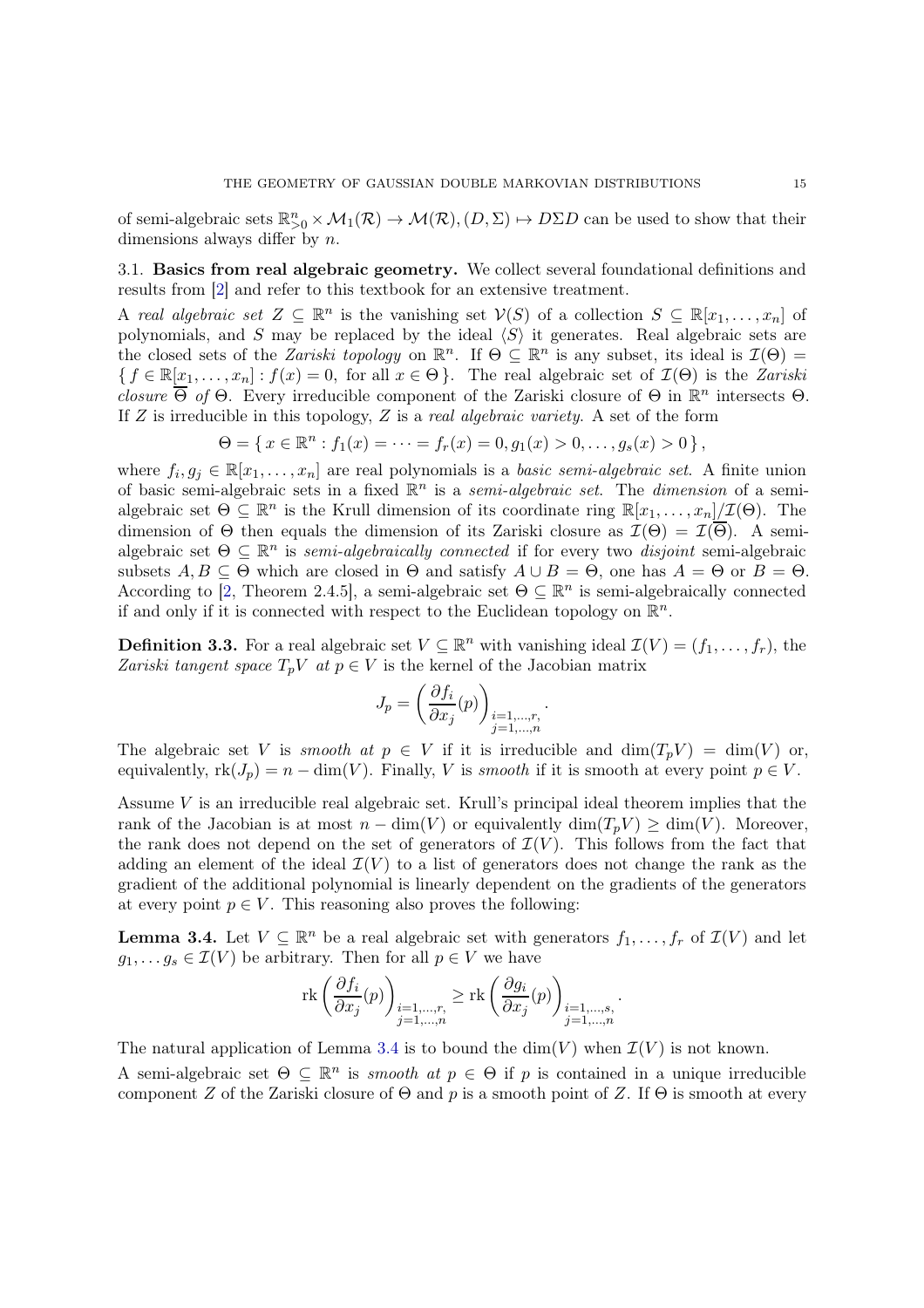point, then  $\Theta$  is *smooth*. The set of smooth points of  $\Theta$  is its *smooth locus*, denoted  $\Theta_{\rm sm}$ . The smooth locus of a non-empty real algebraic set  $V$  is a non-empty Zariski-open subset of  $V$ by  $[2,$  Proposition 3.3.14]. If V is irreducible,  $V_{\rm sm}$  is a Zariski-dense open subset. The smooth locus  $V_{\text{sm}}$  of a real algebraic variety V is a smooth submanifold of  $\mathbb{R}^n$  by [\[2,](#page-27-15) Proposition 3.3.11]. From this it follows that, if  $\Theta \subseteq \mathbb{R}^n$  is a basic semi-algebraic set such that its Zariski closure is irreducible, then  $\Theta_{\rm sm}$  is a smooth submanifold of  $\mathbb{R}^n$  by viewing  $\Theta_{\rm sm}$  as an open subset (in the Euclidean topology) of  $\overline{\Theta_{\rm sm}}$ .

3.2. Smoothness of the models  $\mathcal{M}(G, H)$ . The geometry of double Markovian models is best understood in terms of semi-algebraic sets. We can identify

$$
\mathcal{M}(G,H) = \mathcal{M}(G) \cap \mathcal{M}(H)^{-1} \cong \widetilde{\mathcal{M}(G,H)}
$$
  
 := { (\Sigma, \Sigma^{-1}) : \Sigma \text{ conforms to } H \text{ and } \Sigma^{-1} \text{ conforms to } G },

and the latter is a smooth submanifold of  $PD_n \times PD_n$  if and only if  $\mathcal{M}(G, H)$  is a smooth submanifold of  $PD_n$ , as follows from the diagram:

$$
\text{PD}_n \xrightarrow{\text{id} \times \text{inv}} \text{PD}_n \times \text{PD}_n
$$

$$
\uparrow \qquad \qquad \uparrow
$$

$$
\mathcal{M}(G, H) \xrightarrow{\cong} \mathcal{M}(G, H).
$$

Because of this, it suffices to study the smoothness of  $\mathcal{M}(G, H)$ .

Both  $\mathcal{M}_G$  and  $\mathcal{M}_H^{-1}$  are smooth submanifolds of PD<sub>n</sub>. It is sufficient for the intersection to be smooth that the intersection be transverse at every point [\[19,](#page-27-16) Chapter 1 §5], meaning that the dimensions of tangent spaces add up to that of the ambient manifold. This criterion yields Theorem [3.8,](#page-16-0) once we have computed the tangent spaces.

<span id="page-15-0"></span>**Proposition 3.5.** A basis of the tangent space  $T_P\mathcal{M}(G)$  is given by the matrices

$$
M^{ij} \coloneqq P^i \cdot P_j + P^j \cdot P_i, \quad \text{for } i = j \text{ or } ij \in E_G,
$$

where  $P^i$  is the *i*-th column of P and  $P_j$  is the *j*-th row of P. A basis of the tangent space  $T_P\mathcal{M}(H)^{-1}$  consists of  $E^{ij} := E_{ij} + E_{ji}$  for  $i = j$  or  $ij \in E_H$ , where  $E_{ij}$  is the  $n \times n$  matrix having a 1 at the  $(i, j)$ -th position and zeros everywhere else.

*Proof.* We view both tangent spaces as subspaces of  $T_P PD_n = T_P Sym^2(\mathbb{R}^n) \cong Sym^2(\mathbb{R}^n)$ . As  $\mathcal{M}(H)^{-1}$  is just the intersection of PD<sub>n</sub> with the linear subspace of Sym<sup>2</sup>( $\mathbb{R}^n$ ) given by the vanishing of the *ij*-entries for all non-edges *ij* of H, the second claim follows. For  $T_P\mathcal{M}(G)$ , we use the differential of the matrix inversion inv:  $PD_n \to PD_n$ . In coordinates  $X = (x_{ij})$  it is

$$
\frac{\partial \text{ inv}}{\partial x_{ij}}(X) = \frac{\partial (X^{-1})}{\partial x_{ij}} = -X^{-1} E_{ij} X^{-1} = -(X^{-1})^i \cdot (X^{-1})_j.
$$

<span id="page-15-1"></span>Now  $T_{P^{-1}}\mathcal{M}(H)^{-1}$  is generated by  $E^{ij}$  for  $i = j$  or  $ij \in E_H$ , and the differential at  $P^{-1}$  maps  $T_{P^{-1}}\mathcal{M}(H)^{-1}$  isomorphically onto  $T_P\mathcal{M}(G)$ , and the image of  $E^{ij}$  is  $-M^{ij}$ .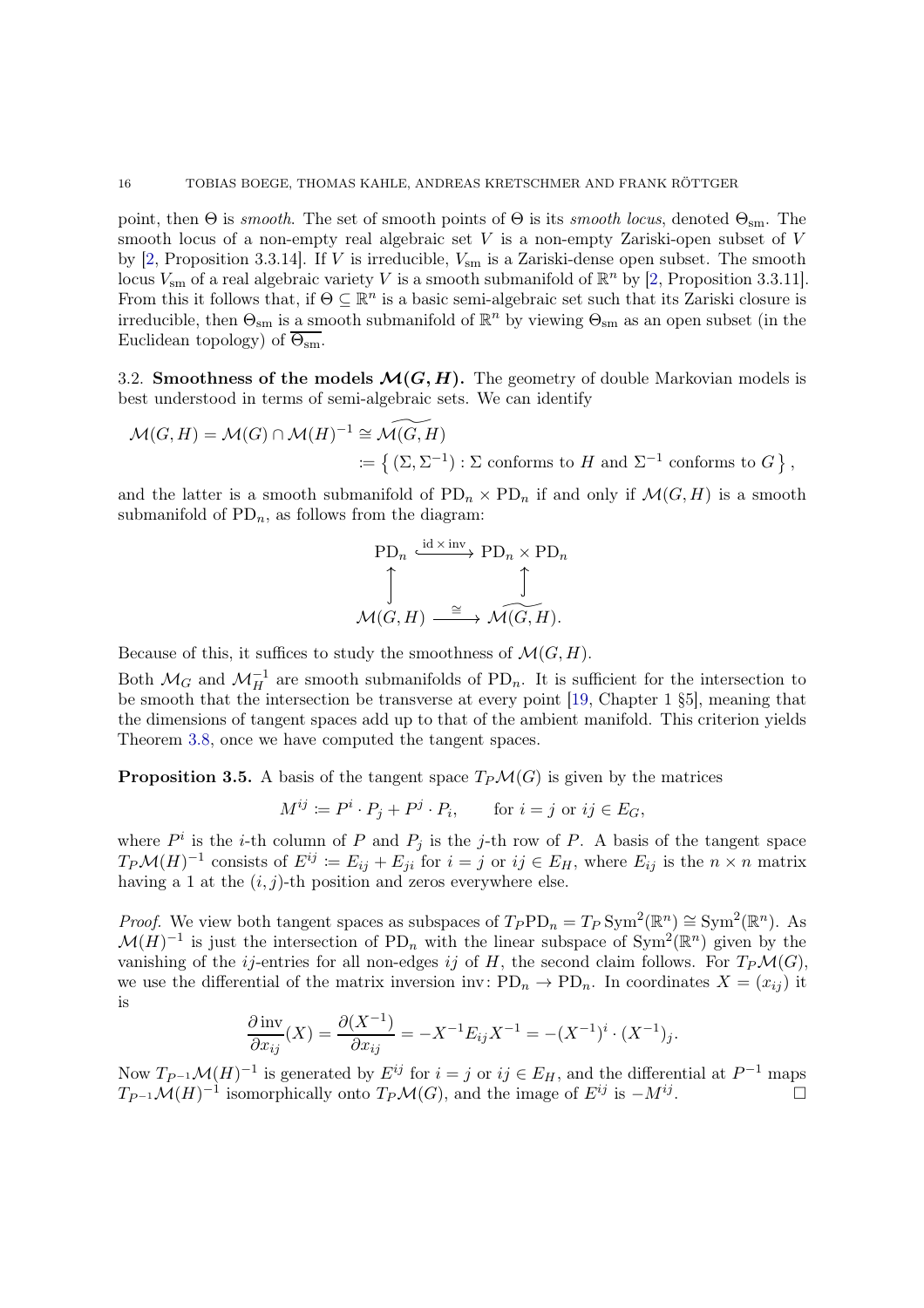**Remark 3.6.** The proof also shows  $dim(\mathcal{M}(G)) = |E_G| + n$ . Moreover,  $G \cup H = K_N$  if and only if  $T_{1n} \mathcal{M}(G) + T_{1n} \mathcal{M}(H)^{-1} = T_{1n} PD_n$ , that is, if and only if the intersection is transverse at  $P = \mathbb{I}_n$ . In particular, under this assumption  $\mathcal{M}(G,H) = \mathcal{M}(G) \cap \mathcal{M}(H)^{-1}$  is smooth at  $\mathbb{1}_n$  and thus at all positive diagonal matrices by means of the map  $P \mapsto DPD$  for a fixed positive diagonal matrix  $D$ . This is a diffeomorphism of  $PD_n$ , restricting to a homeomorphism  $\mathcal{M}(G,H) \to \mathcal{M}(G,H)$ , mapping smooth points to smooth points and  $\mathbb{1}_n$  to  $D^2$ .

**Remark 3.7.** For  $H = K_N$ , the proof of Proposition [3.5](#page-15-0) implies that the matrix  $M =$  $(M_{kl}^{ij})_{kl,ij}\in\binom{N+1}{2}$  is symmetric and invertible whenever P is symmetric and invertible – a fact that might be difficult to prove directly. If  $P$  is positive definite,  $M$  is the inverse information matrix appearing, for example, in the Cramér–Rao inequality and in [\[11,](#page-27-9) Example 2.2].

<span id="page-16-0"></span>The following theorem was suggested to us by Piotr Zwiernik. It was the starting point of our investigations and here we present a differential geometric proof.

**Theorem 3.8.** If  $G \cup H = K_N$  is the complete graph, then the model  $\mathcal{M}(G, H)$  is smooth. In fact, the intersection of  $\mathcal{M}(G)$  and  $\mathcal{M}(H)^{-1}$  is transverse at every intersection point.

*Proof.* The inverse information matrix M at a positive definite matrix  $P \in \mathrm{PD}_n$  is positive definite. The matrix  $\left(M^{ij}_{kl}\right)_{kl,ij\in E_G\setminus E_H}$ is its principal  $(E_G \backslash E_H \times E_G \backslash E_H)$ -submatrix and therefore also positive definite and in particular invertible. This implies  $T_P\mathcal{M}(G) + T_P\mathcal{M}(H)^{-1} =$  $T_PPD_n$ , so the intersection of the smooth submanifolds  $\mathcal{M}(G)$  and  $\mathcal{M}(H)^{-1}$  of PD<sub>n</sub> is transverse at every common point P. Therefore, the intersection  $\mathcal{M}(G,H) = \mathcal{M}(G) \cap \mathcal{M}(H)^{-1}$  is a smooth submanifold of PD<sub>n</sub> by [\[19,](#page-27-16) Chapter 1 §5].

Remark 3.9. Multivariate mean zero Gaussian random vectors form a regular exponential family with mean parameter  $\Sigma$  and natural parameter  $K = \Sigma^{-1}$  [\[37,](#page-28-14) Chapter 3]. According to [\[37,](#page-28-14) Corollary 3.17], a mixed parametrization  $(\sigma_{ij}, k_{st})_{ij \in A, st \in B}$  with  $A \cup B = E_{K_N}$  and  $A \cap B =$  $\emptyset$  is a valid parametrization for the exponential family. In the situation of Theorem [3.8,](#page-16-0) when  $G \cup H = K_N$ , the non-edges of G and H are disjoint. Therefore one could pick  $A, B \subseteq E_{K_N}$ such that the non-edges of  $G$  are contained in  $B$  and the non-edges of  $H$  in  $A$ . However, when zero constraints on both mean and natural parameters are imposed, the result is in general not a regular exponential family. Therefore smoothness results like Theorem [3.8](#page-16-0) do not simply follow from general theory.

The proof shows that in Theorem [3.8,](#page-16-0)  $\text{codim}(\mathcal{M}(G, H)) = \text{codim}(\mathcal{M}(G)) + \text{codim}(\mathcal{M}(H))$  and so, regarding dimensions, by Remark [3.6](#page-15-1)

$$
\dim(\mathcal{M}(G,H)) = \frac{n^2 + n}{2} - \left(\frac{n^2 - n}{2} - |E_G| + \frac{n^2 - n}{2} - |E_H|\right)
$$

$$
= |E_G| + |E_H| - \frac{n^2 - 3n}{2}
$$

$$
= |E_G \cap E_H| + n,
$$

where we have used  $|E_G| + |E_H| = {n \choose 2}$  $\binom{n}{2} + |E_G \cap E_H|$ . The intersection with PD<sub>n,1</sub> satisfies  $\dim(M_1(G,H)) = \dim(\mathcal{M}(G,H) \cap \mathrm{PD}_{n,1}) = \dim(\mathcal{M}(G,H)) - n = |E_G \cap E_H|.$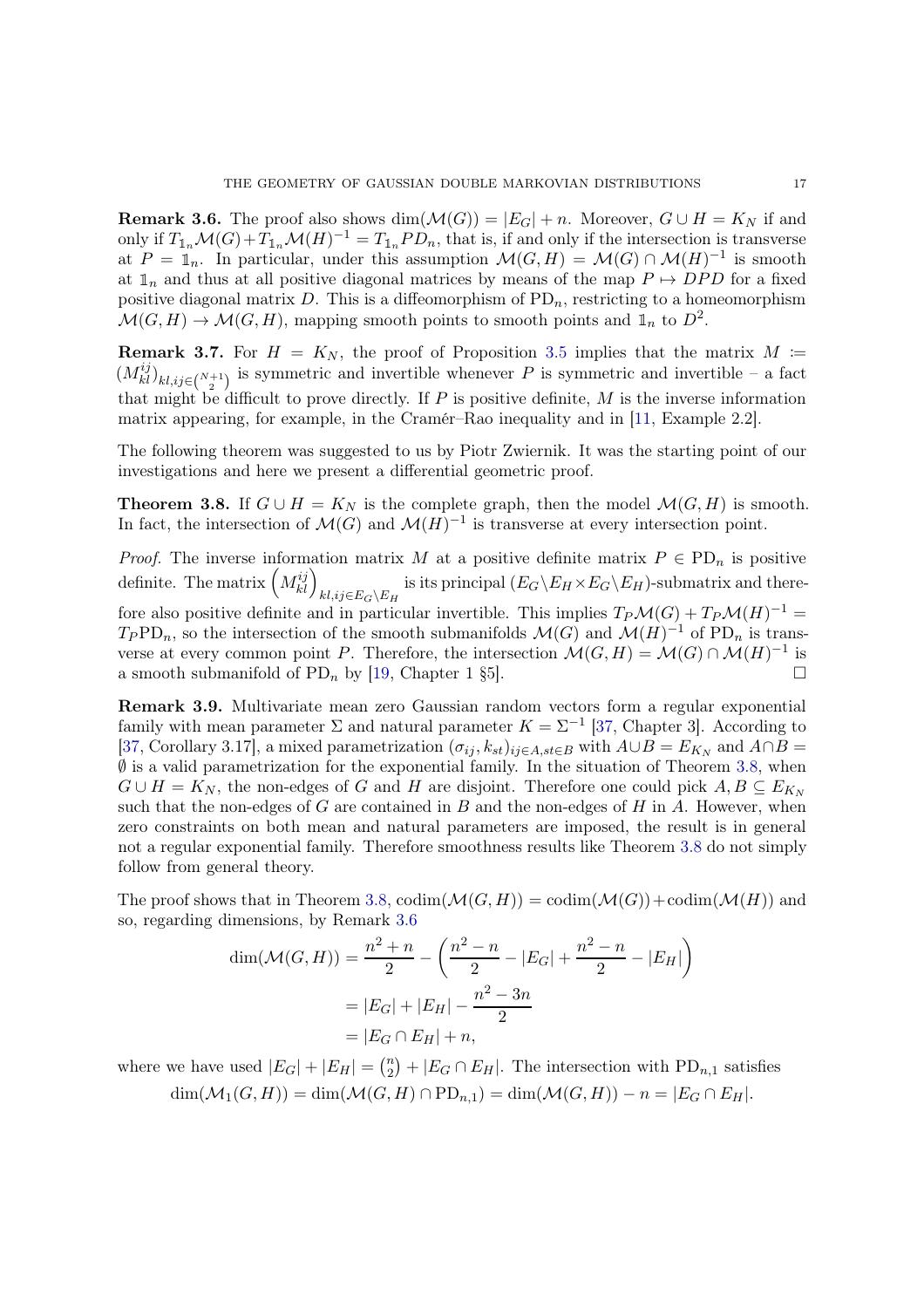If one is not in the favorable situation  $G \cup H = K_N$ , the dimension computation becomes more involved. Let G and H now be arbitrary graphs on N, and denote by  $E_G^{\mathsf{c}}$  the edge complement  $\binom{N}{2} \setminus E_G$  and similarly for  $E_H$ . The following lemma is a technical core for dimension bounds.

<span id="page-17-1"></span>**Lemma 3.10.** With  $\Sigma = (\sigma_{st})_{st \in {N+1 \choose 2}}$ , let  $f_{ij} = \sigma_{ij}$  for  $ij \in E_H^{\mathsf{c}}$  and  $g_{kl} = \det(\Sigma_{N \setminus k, N \setminus l})$  for  $kl \in E_G^{\mathsf{c}}$ . Consider the differentials

$$
J_H = \left(\frac{\partial f_{ij}}{\partial \sigma_{st}}\right)_{ij \in E_H^{\rm c}, st \in \binom{N+1}{2}} \quad \text{and} \quad J_G = \left(\frac{\partial g_{kl}}{\partial \sigma_{st}}\right)_{kl \in E_G^{\rm c}, st \in \binom{N+1}{2}}.
$$

For every  $\Sigma \in \mathcal{M}(G,H)$ , define  $(|E_G^{\mathsf{c}}| + |E_H^{\mathsf{c}}|) \times {\binom{N+1}{2}}$  matrix  $\widetilde{J}_{\Sigma}$  by stacking  $J_G$  and  $J_H$ :

$$
\widetilde{J}_{\Sigma} \coloneqq \begin{pmatrix} J_G \\ J_H \end{pmatrix}.
$$

Then  $\operatorname{rk} \widetilde{J}_{\Sigma} \geq {n \choose 2}$  ${n \choose 2} - |E_G \cap E_H|.$ 

*Proof.* The kernel of  $J_{\Sigma}$  is the intersection of the kernels of  $J_G$  and  $J_H$ . The Zariski closures  $\overline{\mathcal{M}(G)}$  and  $\overline{\mathcal{M}(H)^{-1}}$  in Sym<sup>2</sup>( $\mathbb{R}^n$ )  $\cap$  GL( $\mathbb{R}^n$ ) of  $\mathcal{M}(G)$  and  $\mathcal{M}(H)^{-1}$  are both irreducible smooth varieties,  $\mathcal{M}(G)$  by Proposition [2.5](#page-7-0) and  $\mathcal{M}(H)^{-1}$  because it is a linear space. The Zariski tangent spaces have been computed in Proposition [3.5.](#page-15-0) Using  $\dim(U \cap V) = \dim(U) +$  $\dim(V) - \dim(U + V)$  for finite-dimensional vector spaces U and V inside a common vector space, we compute

$$
\dim(\ker(\widetilde{J}_{\Sigma})) = \dim(\text{span}(E^{ij} : ij \in E_H \text{ or } i = j) \cap \text{span}(M^{kl} : kl \in E_G \text{ or } k = l))
$$
  
\n
$$
= (|E_G| + n) + (|E_H| + n)
$$
  
\n
$$
- \dim(\text{span}(E^{ij} : ij \in E_H \text{ or } i = j) + \text{span}(M^{kl} : kl \in E_G \text{ or } k = l))
$$
  
\n
$$
\leq |E_G \cap E_H| + n.
$$

In the last step we used that the dimension of the sum of the two vector spaces is at least  $|E_G \cup (E_H \setminus E_G)| + n = |E_G \cup E_H| + n$  because the matrix  $(M^{kl}_{st})_{kl, st \in E_G \setminus E_H}$  is a principal submatrix of the inverse of the information matrix and therefore invertible.

<span id="page-17-0"></span>**Theorem 3.11.** We have  $\dim(\mathcal{M}(G,H)) \leq |E_G \cap E_H| + n$ .

*Proof.* The polynomials  $f_{ij}$  and  $g_{kl}$  from Lemma [3.10](#page-17-1) lie in the vanishing ideal  $\mathcal{I}(\mathcal{M}(G, H)) \subseteq$  $\mathbb{R}[\sigma_{st} : st \in \binom{N+1}{2}]$ , and hence in the prime ideal of every irreducible component Z of the Zariski closure  $V(\mathcal{I}(\mathcal{M}(G,H)))$  inside the affine space Sym<sup>2</sup>( $\mathbb{R}^n$ ). Then the Jacobian matrix  $J_{\Sigma}$  at  $\Sigma \in Z$  of a generating set of  $\mathcal{I}(Z)$  satisfies rk  $J_{\Sigma} \geq$  rk  $\widetilde{J}_{\Sigma}$  by Lemma [3.4.](#page-14-1) By Lemma [3.10,](#page-17-1) for  $\Sigma \in \mathcal{M}(G,H)$ , rk  $\widetilde{J}_{\Sigma} \geq {n \choose 2}$  $\binom{n}{2} - |E_G \cap E_H|$ . Then Krull's principal ideal theorem implies that the Zariski tangent space satisfies  $\dim(T_{\Sigma}Z) \geq \dim(Z)$ , and so

$$
\dim(Z) \le \dim(T_{\Sigma}Z) = {n+1 \choose 2} - \text{rk}(J_{\Sigma}) \le {n+1 \choose 2} - \text{rk}(\widetilde{J}_{\Sigma}) \le |E_G \cap E_H| + n. \qquad \Box
$$

<span id="page-17-2"></span>**Corollary 3.12.** We have  $\dim(\mathcal{M}_1(G, H)) \leq |E_G \cap E_H|$ .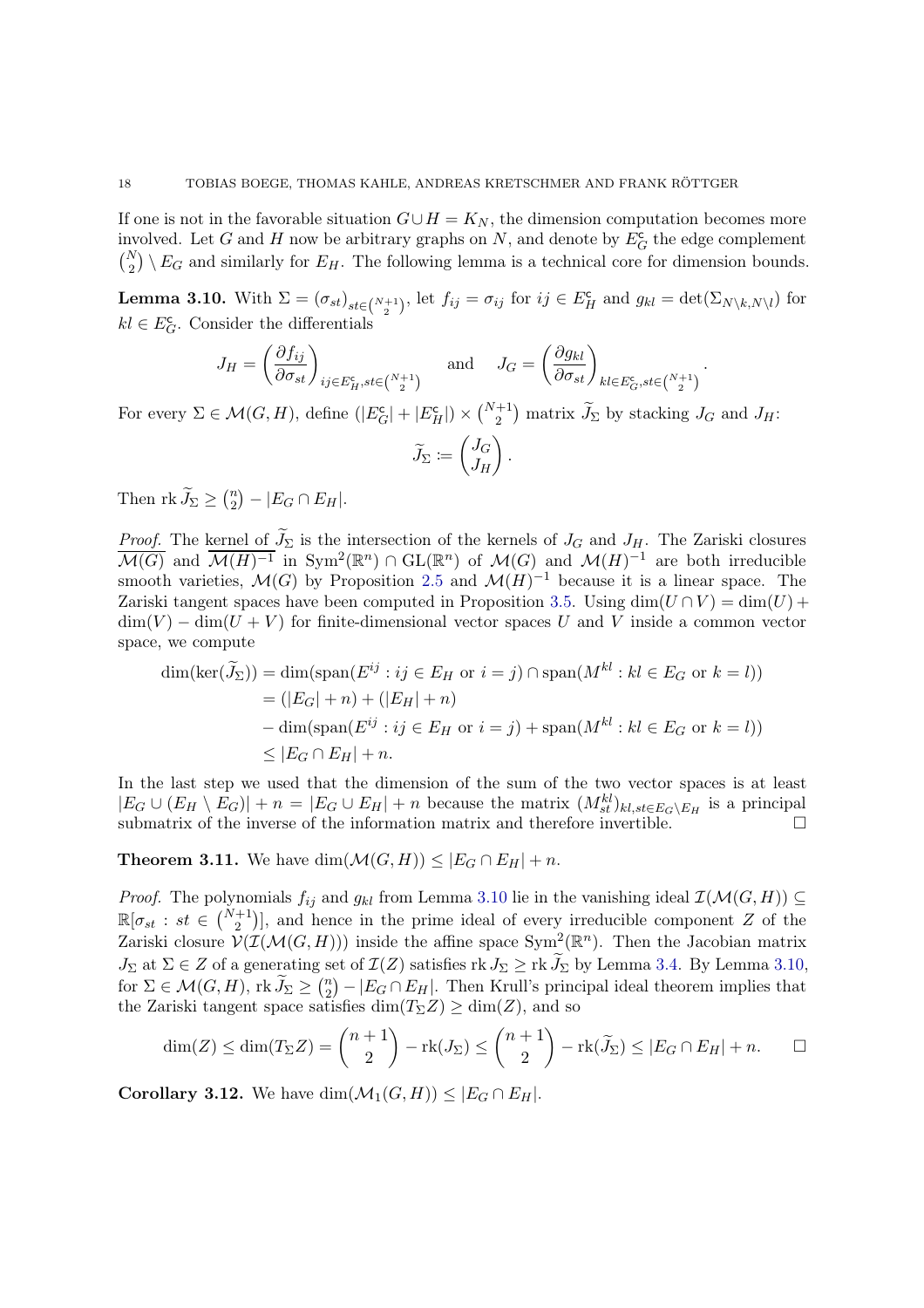Remark 3.13. The inequalities in Corollary [3.12](#page-17-2) and Theorem [3.11](#page-17-0) can be strict. Example [2.8](#page-8-2) contains a model  $\mathcal{M}_1(G, H)$  of dimension 1 with  $|E_G \cap E_H| = 2$ . It is reducible with two irreducible components which intersect only in the identity matrix <sup>1</sup>4.

Using the dimension bound we can show that  $E_G \cap E_H = \emptyset$  if  $\mathcal{M}_1(G, H)$  is zero-dimensional, i.e., a union of finitely many points (one of them being  $\mathbb{1}_n$ ). Indeed, if  $E_G \cap E_H$  is nonempty, then  $\dim(M_1(G,H)) \geq 1$  because after some permutation of N one can assume that  $12 \in E_G \cap E_H$ . Then

$$
\Sigma = \begin{pmatrix}\n1 & \sigma_{12} & 0 & \dots & 0 \\
\sigma_{12} & 1 & 0 & \dots & 0 \\
0 & 0 & 1 & \dots & 0 \\
\vdots & \vdots & \vdots & \ddots & \vdots \\
0 & 0 & 0 & \dots & 1\n\end{pmatrix}
$$

lies in  $\mathcal{M}_1(G, H)$  for any  $\sigma_{12} \in (-1, 1)$ . Corollary [3.26](#page-23-1) below strengthens this further. In fact,  $E_G \cap E_H = \emptyset$  if and only if the model consists only of  $\mathbb{1}_n$ .

**Lemma 3.14.** Let  $V \coloneqq \overline{\mathcal{M}(G,H)}$  and  $\Sigma \in \mathcal{M}(G,H)$ . Then  $\dim(T_{\Sigma}V) \leq |E_G \cap E_H| + n$ .

*Proof.* The Zariski tangent space  $T_{\Sigma}V$  is the kernel of the Jacobi matrix  $J_{\Sigma}$  at  $\Sigma \in \mathcal{M}(G, H)$ of a generating set of  $\mathcal{I}(V)$ . By Lemma [3.4](#page-14-1) and Lemma [3.10,](#page-17-1) we have  $\text{rk } J_{\Sigma} \geq \text{rk } J_{\Sigma} \geq$  $\binom{n}{2}$  $\binom{n}{2} - |E_G \cap E_H|$  which yields the claimed inequality.

<span id="page-18-0"></span>**Theorem 3.15.** Every connected component of  $\mathcal{M}(G, H)$  of dimension  $|E_G \cap E_H| + n$  is smooth and has irreducible Zariski closure.

*Proof.* Let  $V := \overline{\mathcal{M}(G,H)} \subseteq \text{Sym}^2(\mathbb{R}^n)$ . Let Z be an irreducible component of the Zariski closure of a connected component M of  $\mathcal{M}(G, H)$  such that  $dim(Z) = |E_G \cap E_H| + n$ . Then at every point  $\Sigma \in M \cap Z$ , we have

$$
|E_G \cap E_H| + n = \dim(Z) \le \dim(T_\Sigma Z) \le \dim(T_\Sigma V) \le |E_G \cap E_H| + n,
$$

hence all inequalities are equalities, proving that the local rings  $\mathcal{O}_{V,\Sigma}$  at these  $\Sigma$  are all regular. But a regular local ring is an integral domain, hence there is only one irreducible component containing every such  $\Sigma$ , implying that Z does not intersect any other irreducible component inside M. As M is connected, its Zariski closure  $\overline{M} = Z$  is irreducible, and M is smooth.  $\Box$ 

**Remark 3.16.** Example [1.3](#page-2-1) contains a smooth model  $\mathcal{M}_1(G, H)$  on 4 vertices of dimension  $1 = |E_G \cap E_H|$  with  $G \cup H \neq K_4$ , so Theorem [3.15](#page-18-0) is more general than Theorem [3.8.](#page-16-0)

We now move on to the vanishing ideal  $\mathcal{I}(\mathcal{M}_1(G, H))$  of double Markovian models. Ordinary Gaussian graphical models have rational parametrizations and their vanishing ideals are prime. Vanishing ideals of double Markovian models need not be prime. They arise from conditional independence ideals by removing components whose varieties do not intersect  $PD_n$  and taking the radical. We do not expect double Markovian CI ideals to be radical. In the discrete case, radicality fails even for ideals defined by the global Markov condition [\[21,](#page-27-17) Example 4.9]. The Vámos gaussoid from [\[4,](#page-27-7) Example 13] yields a Gaussian CI ideal which is not radical (in the ring  $\mathbb{C}[\sigma_{ij} : i \leq j]$  where the diagonal of  $\Sigma$  is not normalized).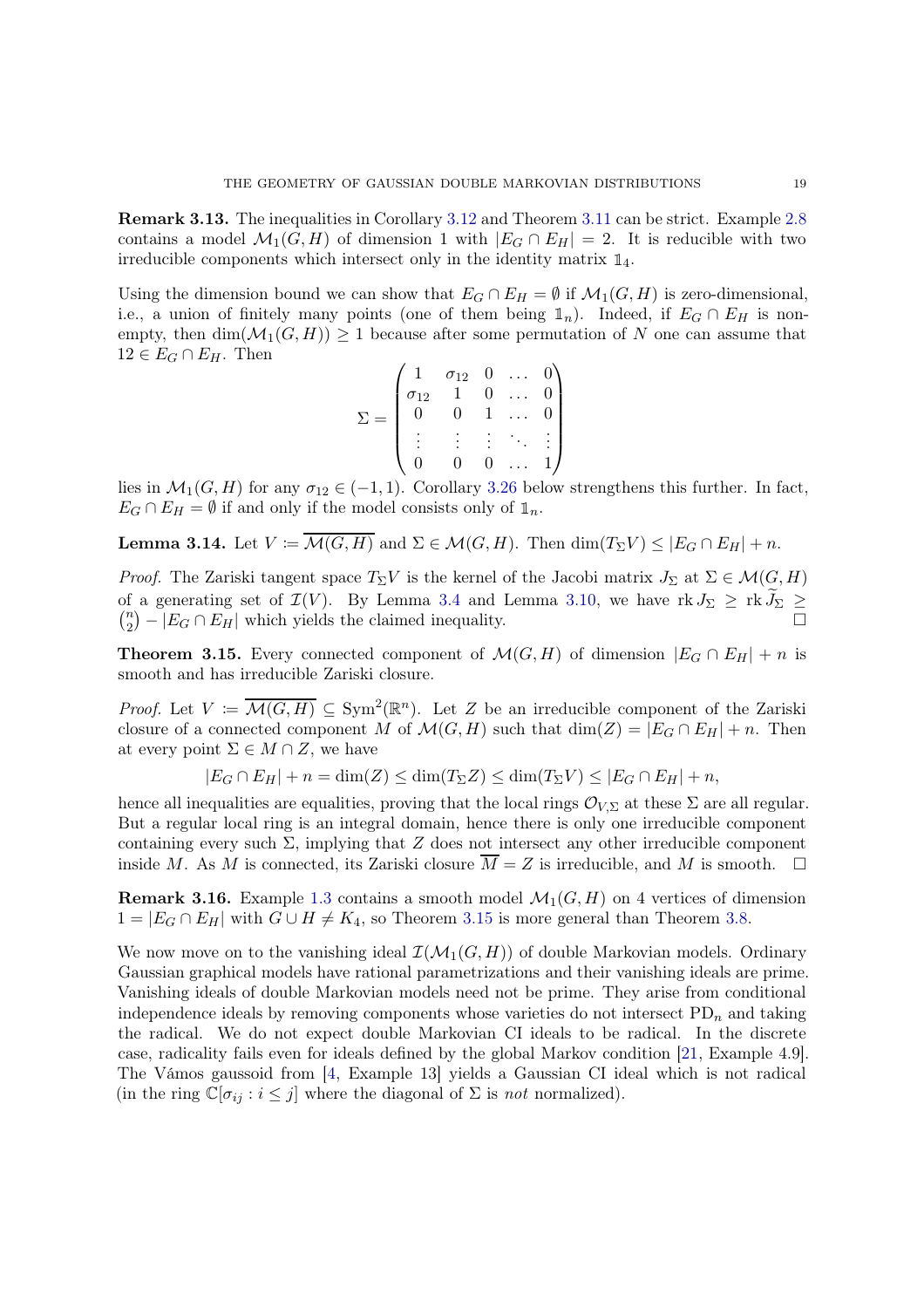For the rest of the section we mostly restrict to the normalized variance case, that is  $\mathcal{M}_1(G, H)$ as opposed to  $\mathcal{M}(G, H)$ . This removes duplication from the statements. In most cases only small changes are necessary to change a result for  $\mathcal{M}_1(G, H)$  into one for  $\mathcal{M}(G, H)$ .

<span id="page-19-0"></span>**Definition 3.17.** Let G and H be two graphs on N and  $\Sigma = (\sigma_{ij})$  a generic symmetric matrix with ones on the diagonal. The *saturated conditional independence ideal*  $CI_{G,H} \subseteq \mathbb{R}[\sigma_{ij} : i < j]$ is the saturation of the ideal  $\langle \sigma_{ij}, \det(\Sigma_{kC,IC}) : ij \in E_H^c, kl \in E_G^c$  separated by  $C \rangle$  at the product of all principal minors of  $\Sigma$ . Similarly, the simplified saturated conditional independence ideal  $\text{SCI}_{G,H} \subseteq \mathbb{R}[\sigma_{ij} : i < j]$  is the saturation of  $\langle \sigma_{ij}, \det(\Sigma_{N\setminus l,N\setminus k}) : ij \in E_H^{\mathsf{c}}, kl \in E_G^{\mathsf{c}}\rangle$  at the product of all principal minors of  $\Sigma$ .

Clearly,  $\text{SCI}_{G,H} \subseteq \text{CI}_{G,H}$  and their varieties in the affine space of symmetric matrices with ones on the diagonal agree over both R and C by Lemma [1.5.](#page-5-0) The ideals  $\text{SCI}_{G,H}$  and  $\text{CI}_{G,H}$ are saturations of determinantal ideals of symmetric matrices. The latter have been featured in the work of Conca [\[6,](#page-27-18) [7,](#page-27-3) [8\]](#page-27-19), but little seems to be known in general (at least in comparison to ordinary determinantal ideals). Double Markovian models might provide an incentive to further study ideals generated by collections of minors of sparse symmetric matrices.

In the following lemma we consider for a moment the scheme of  $CI_{G,H}$ , including the multiplicity information stored in the coordinate ring. The dual of the Zariski tangent space at the identity  $\mathbb{1}_n$  is  $\mathfrak{m}/(\mathrm{CI}_{G,H} + \mathfrak{m}^2)$  where  $\mathfrak{m} := \langle \sigma_{st} : s < t \rangle$  is the maximal ideal in  $A := \mathbb{R}[\sigma_{st} : s < t]$ corresponding to  $1_n$ . Its dimension is also known as the embedding dimension of  $(A/CI_{G,H})_{\mathfrak{m}}$ , denoted edim $((A/CI_{G,H})_{m})$  and equals the dimension of the tangent space at the identity.

**Lemma 3.18.** Let  $V := \mathcal{V}(\mathrm{CI}_{G,H})$  as a subscheme of the affine space of symmetric  $n \times n$ matrices with ones on the diagonal. Then the embedding dimension of V at  $\mathbb{1}_n$  is  $|E_G \cap E_H|$ .

Proof. The short exact sequence

$$
0 \to (\mathrm{CI}_{G,H} + \mathfrak{m}^2)/\mathfrak{m}^2 \to \mathfrak{m}/\mathfrak{m}^2 \to \mathfrak{m}/(\mathrm{CI}_{G,H} + \mathfrak{m}^2) \to 0
$$

shows that

$$
\mathrm{edim}((A/\operatorname{CI}_{G,H})_{\mathfrak{m}}) = \binom{n}{2} - \dim_{\mathbb{R}}((\operatorname{CI}_{G,H} + \mathfrak{m}^2)/\mathfrak{m}^2),
$$

so it suffices to compute  $d := \dim_{\mathbb{R}}((\text{CI}_{G,H} + \mathfrak{m}^2)/\mathfrak{m}^2)$ . But  $\mathfrak{m}^2$  contains all products of two or more  $\sigma_{st}$  and therefore  $\det(\Sigma_{kC,IC}) \equiv_{\mathfrak{m}^2} \pm \sigma_{kl}$ . As every principal minor contains 1 as a monomial, saturation does not change d. Hence,  $d = |E_G^{\mathsf{c}} \cup E_H^{\mathsf{c}}| = \binom{n}{2}$  $\binom{n}{2} - |E_G \cap E_H|.$ 

The lemma states dim( $T_{1n}V$ ) =  $|E_G \cap E_H|$ , and similarly one shows dim( $T_{1n}V$ ) =  $|E_G \cap E_H|$ +n if  $V = \mathcal{V}(\text{CI}_{G,H})$  consists of all symmetric  $n \times n$  matrices with no restriction on the diagonals, considering CI<sub>G,H</sub> as an ideal in  $\mathbb{R}[\sigma_{st} : s \leq t]$ . The lemma also shows that, when CI<sub>G,H</sub> equals the vanishing ideal and V is smooth at  $\mathbb{1}_n$ , then  $\dim(\mathcal{M}_1(G,H)) = |E_G \cap E_H|$  and  $\dim(\mathcal{M}(G,H)) = |E_G \cap E_H| + n.$ 

The next proposition expresses almost-principal minors of symmetric matrices via paths in a graph. Here we use the conventions from  $[23]$ . A path p traverses no vertex more than once and  $V(p) \subseteq N$  denotes this set of vertices,  $e(p) = kl$  the endpoints of p, and  $\sigma_p = \prod_{ij \in p} \sigma_{ij}$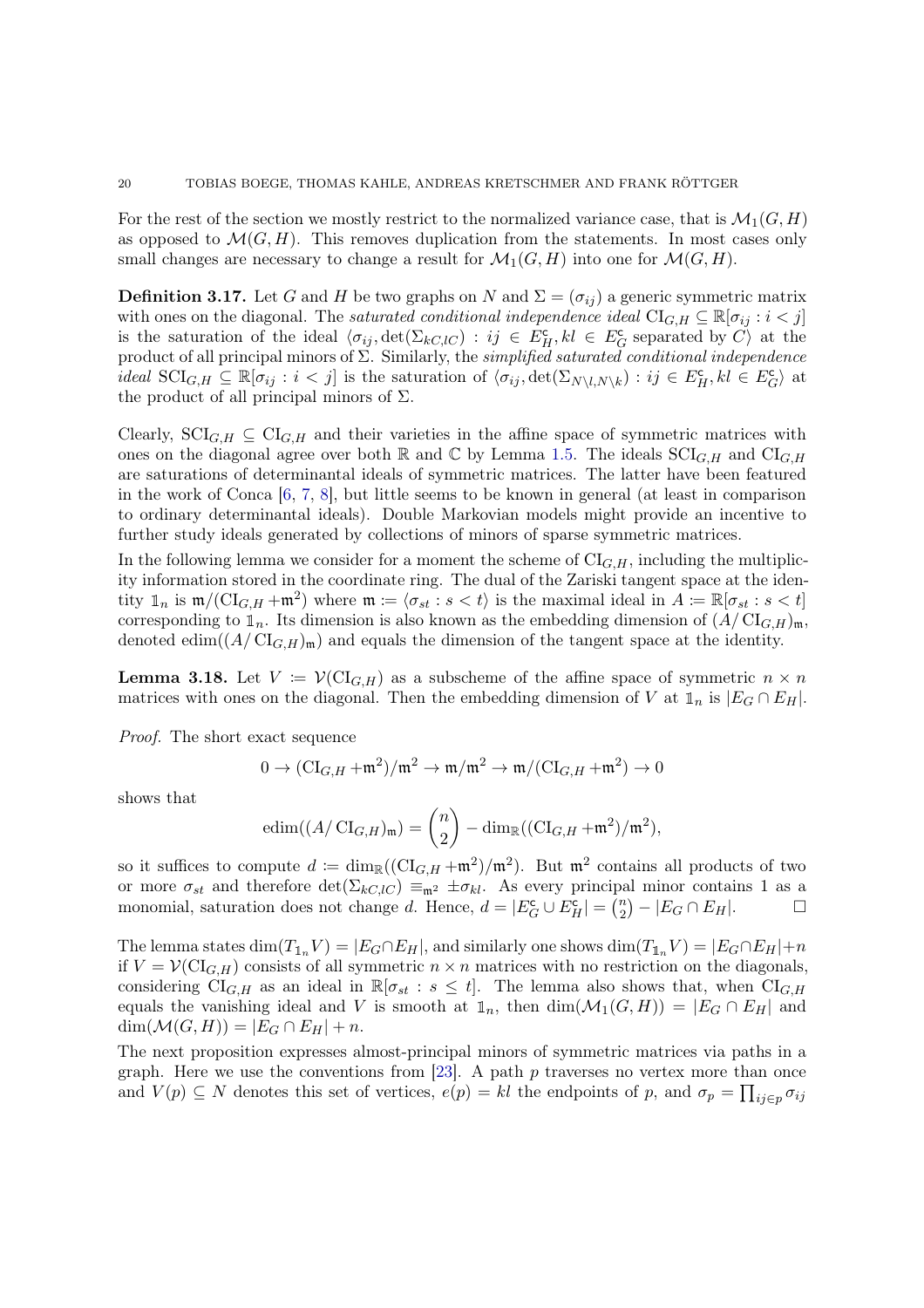the product over the variables corresponding to edges of  $p$ . For signs of minors, the ordering of rows and columns becomes important. An *inversion* on p is a pair of vertices i, j such that

- i precedes j when p is traversed from k to l, and
- $i < l$  and  $j > k$  or  $i > l$  and  $j < k$ .

<span id="page-20-1"></span>The number of inversions on p is inv<sub>p</sub>. Finally, the sign of p is sgn(p)  $:= (-1)^{|V(p)|-1+i\text{nv}_p}$ . With all this in place we can express almost-principal minors in terms of path products.

**Proposition 3.19.** Let H be a graph on the vertex set N and let  $\Sigma = (\sigma_{ij})$  be a generic  $n \times n$ symmetric matrix with  $\sigma_{ij} = 0$  for all  $ij \notin E_H$ . Then

$$
\det(\Sigma_{N\setminus k,N\setminus l}) = \sum_{\substack{p \text{ path in } H, \\ e(p)=kl}} \text{sgn}(p) \cdot \det(\Sigma_{N\setminus V(p),N\setminus V(p)}) \cdot \sigma_p.
$$

*Proof.* By the Leibniz formula,  $\det(\Sigma_{N\setminus l,N\setminus k}) = \sum_{\tau} \text{sgn}(\tau) \prod_{i\in N\setminus l} \sigma_{i,\tau(i)}$ , where the sum is over all bijective  $\tau: N \setminus l \to N \setminus k$ . The summand corresponding to  $\tau$  is non-zero if and only if each  $\{i, \tau(i)\}\$  with  $\tau(i) \neq i$  is an edge of H. Starting at the vertex k, the sequence  $k, \tau(k), \tau^{2}(k), \ldots$  is a path from k to l in H, showing that

$$
\det(\Sigma_{N\setminus l,N\setminus k}) = \sum_{\substack{p \text{ path in } H, \\ e(p)=kl}} \operatorname{sgn}(p) \cdot \sigma_p \cdot \sum_{\substack{\tau': N\setminus V(p) \stackrel{\simeq}{\to} N\setminus V(p) \\ \tau': N\setminus V(p) \to N\setminus V(p)}} \operatorname{sgn}(\tau') \prod_{i \in N\setminus V(p)} \sigma_{i,\tau'(i)}
$$

$$
= \sum_{\substack{p \text{ path in } H, \\ e(p)=kl}} \operatorname{sgn}(p) \cdot \det(\Sigma_{N\setminus V(p), N\setminus V(p)}) \cdot \sigma_p.
$$

The sign can be worked out by looking at the number of inversions of a permutation  $\tau$  of N with  $\tau(l) = k$  which involve l.

<span id="page-20-0"></span>If all but one term in  $\det(\Sigma_{N\setminus k,N\setminus l})$  vanish, the CI ideal ought to be a monomial ideal. Taking care of details like saturation, it also follows that it agrees with the vanishing ideal.

**Theorem 3.20.** Let G and H be graphs on N such that for every non-edge kl of G, there is at most one path  $p$  in  $H$  connecting  $k$  and  $l$ . Then

$$
SCI_{G,H} = CI_{G,H} = \mathcal{I}(\mathcal{M}_1(G,H)) = \langle \sigma_{ij}, \sigma_p : ij \notin E_H, p \text{ a path in } H \text{ such that } e(p) \notin E_G \rangle.
$$

*Proof.* Let  $\Sigma$  be the generic symmetric matrix with ones on the diagonal and zeros corresponding to non-edges of H. All terms of almost-principal minors of  $\Sigma$  which contain  $\sigma_{ij}$  can be neglected since  $\sigma_{ij} \in \text{SCI}_{G,H} \subseteq \text{CI}_{G,H}$  if  $ij \notin E_H$ . By Proposition [3.19,](#page-20-1) if p is the unique path connecting k and l inside H, then  $\det(\Sigma_{N\setminus k,N\setminus l}) = \pm \det(\Sigma_{N\setminus V(p),N\setminus V(p)}) \cdot \sigma_p$ , so  $\sigma_p$  lies in the saturated simplified conditional independence ideal. If there exists no such path, this almost-principal minor vanishes. Since the square-free monomial ideal

$$
\langle \sigma_{ij}, \sigma_p : ij \notin E_H, p \text{ a path in } H \text{ such that } e(p) \notin E_G \rangle
$$

agrees with its saturation at the product of all principal minors of  $\Sigma$ , it equals  $\text{SCI}_{G,H}$ .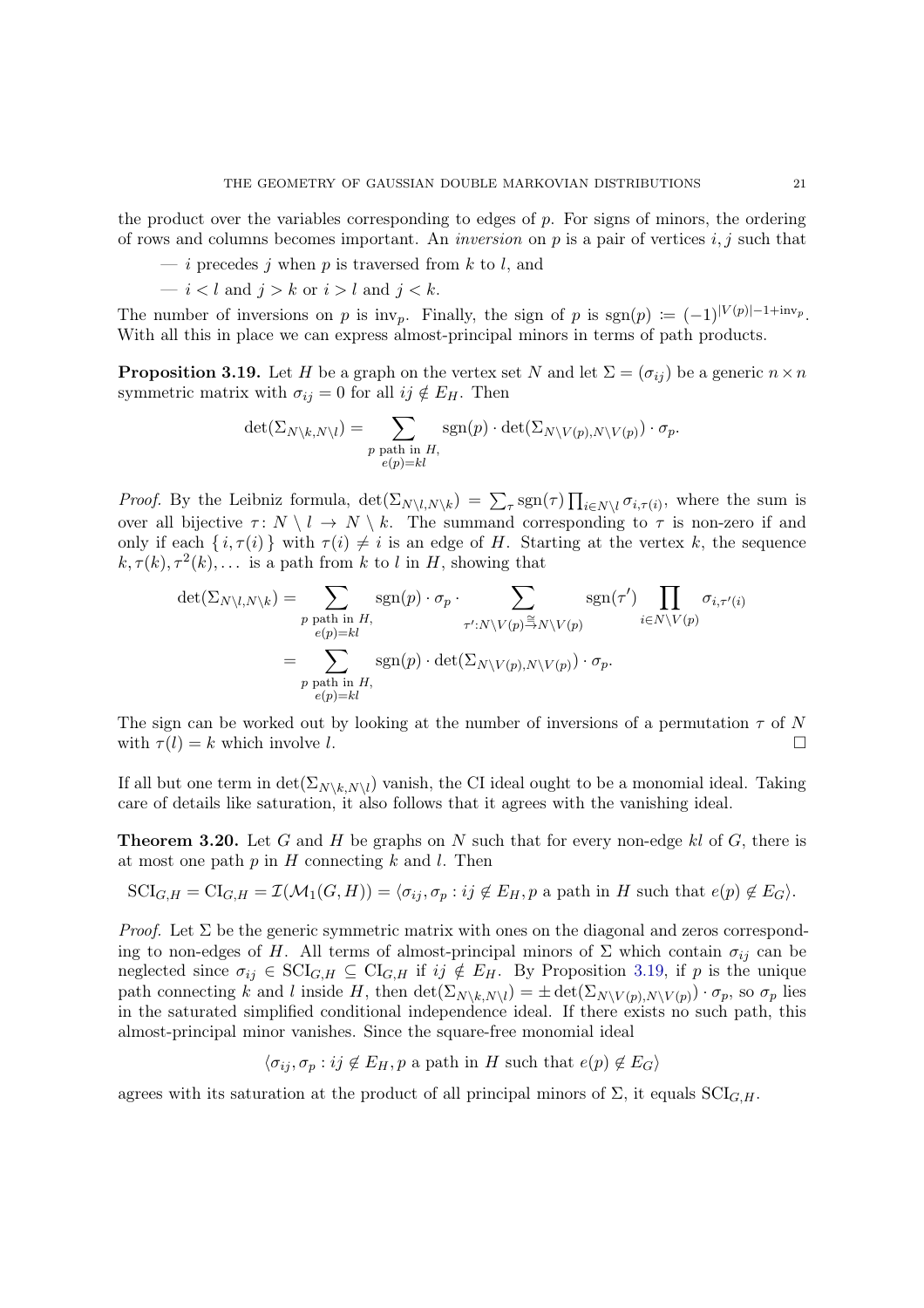To show that this (radical) ideal equals the vanishing ideal, it suffices to see that each of its components intersects  $PD_{n,1}$  in a smooth real point. This is clear since all irreducible components of  $\mathcal{V}_{\mathbb{C}}(\mathrm{SCI}_{G,H})$  are coordinate subspaces.

The hypothesis of Theorem [3.20](#page-20-0) may seem restrictive but, for example, it includes the case that  $H$  is a forest and  $G$  is arbitrary. On the other hand, it is easy to find an example on four vertices where H is a cycle and  $\text{SCI}_{G,H}$  is not a monomial ideal.

Already in the case of ordinary Gaussian graphical models, determining vanishing ideals can be complicated, see for example [\[29\]](#page-28-15). However, it seems plausible that a divide-and-conquer approach based on toric fiber products as in [\[14,](#page-27-20) [34\]](#page-28-16) is applicable for some suitably decomposable graph pairs  $G, H$ .

<span id="page-21-1"></span><span id="page-21-0"></span>3.3. **Connectedness.** In this subsection we study connectedness of  $\mathcal{M}(G, H)$  in the real topology. If the vanishing ideal is known and simple enough, the results are easy as in the next corollary. Theorem [3.22](#page-21-2) contains a sufficient condition based on connectedness in G and H.

**Corollary 3.21.** Under the hypotheses of Theorem [3.20,](#page-20-0) the model  $\mathcal{M}(G, H)$  is connected. Moreover the following are equivalent.

- (1)  $\mathcal{M}(G,H)$  is smooth.
- (2)  $\mathcal{M}(G,H)$  is irreducible.
- (3)  $\mathcal{M}(G, H)$  has the maximal dimension  $|E_G \cap E_H| + n$ .

In this case,  $\mathcal{M}(G,H) = \mathcal{M}(G \cap H)^{-1}$  is an inverse graphical model.

*Proof.* As a union of coordinate subspaces intersected with  $PD_n$ ,  $\mathcal{M}(G, H)$  is star-shaped with respect to the identity matrix and thus connected. Therefore, having the maximal dimension implies smoothness and irreducibility by Theorem [3.15.](#page-18-0) By Theorem [3.20,](#page-20-0) irreducibility implies that the square-free monomial ideal  $\text{SCI}_{G,H}$  is prime. This is equivalent to the condition that for a path p inside H with  $e(p) = kl \in \mathbb{E}_G^{\mathbb{C}}$  there exists an edge  $ij \in p \cap E_G^{\mathbb{C}}$ . Thus, if G' is the graph on N which is obtained from G by adding all edges in  $E_G^{\mathsf{c}} \cap E_H^{\mathsf{c}}$ , then  $\mathcal{M}(G,H)$  =  $\mathcal{M}(G', H) = \mathcal{M}(G \cap H)^{-1}$ , in particular  $\mathcal{M}(G, H)$  has dimension  $|\breve{E}_G \cap \breve{E}_H| + n$ .

<span id="page-21-2"></span>**Theorem 3.22.** Let G and H be graphs on N with the property that there exists  $i \in N$  such that for all non-edges  $kl \in E_G^{\mathsf{c}}$ , every path in H connecting k and l contains i. Then the model  $\mathcal{M}(G,H)$  is connected.

*Proof.* In this proof we denote by  $H \setminus i$  the graph on N obtained from H by deleting all edges incident with i. The model  $\mathcal{M}(H \setminus i)^{-1}$  is connected as it is the intersection of a linear space with the convex set  $PD_n$ , and the intersection of convex sets is convex, hence connected. Clearly,  $\Sigma \in \mathcal{M}(H \setminus i)^{-1}$  if and only if  $\Sigma \in \mathcal{M}(H)^{-1}$  and  $\sigma_{ij} = 0$  for all  $j \neq i$ . The determinantal identity of Proposition [3.19,](#page-20-1) and the assumptions on G and H imply  $\mathcal{M}(H \setminus i)^{-1} \subseteq \mathcal{M}(G, H)$ . Now, let  $\Sigma \in \mathcal{M}(G,H)$  be arbitrary. It suffices to find a path from  $\Sigma$  to some matrix in  $\mathcal{M}(H \setminus i)^{-1}$ .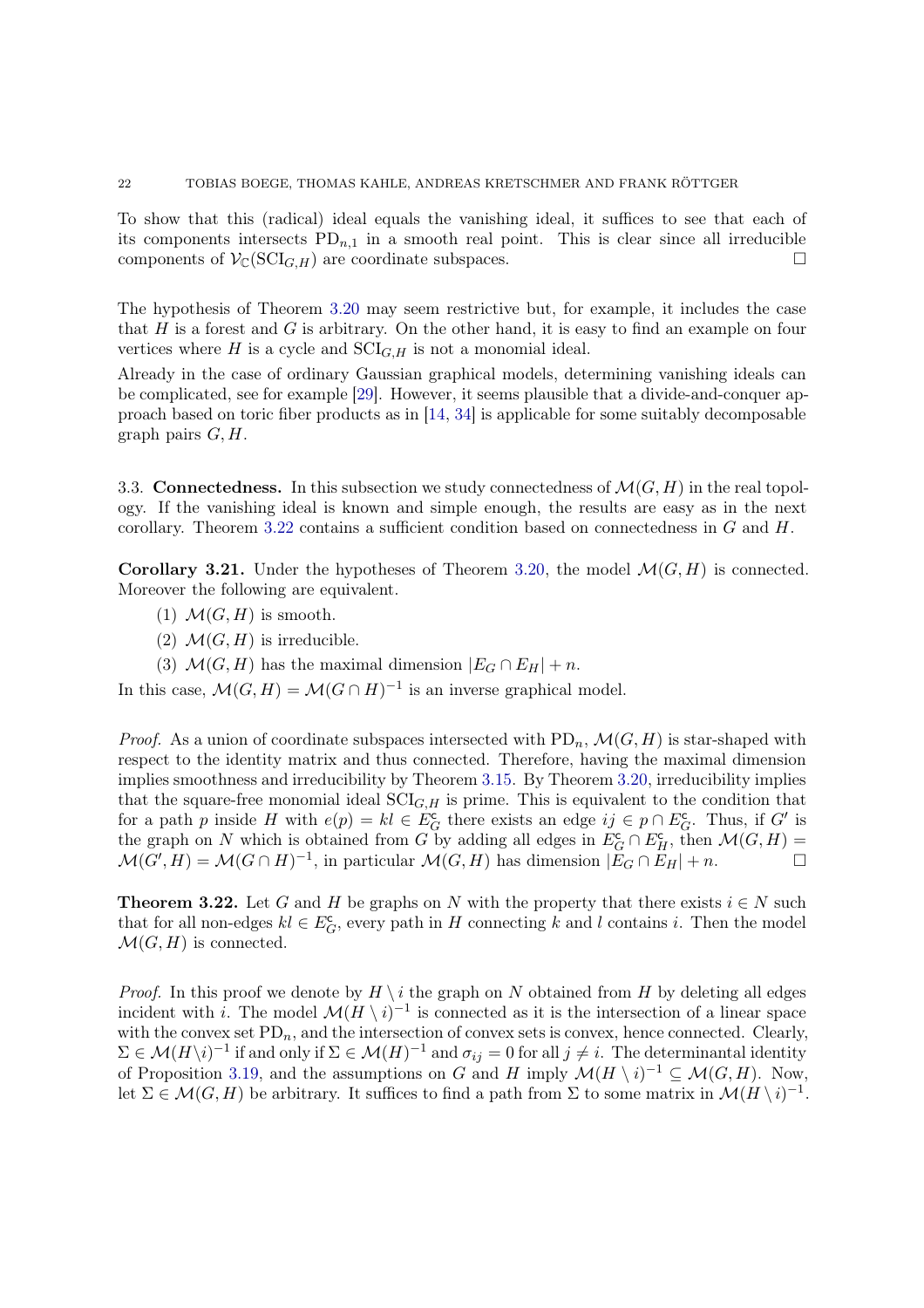For  $\varepsilon \in [0,1]$  consider

$$
\Sigma^{\varepsilon} := \Sigma \odot \begin{pmatrix} 1 & \dots & 1 & \varepsilon & 1 & \dots & 1 \\ \vdots & & \vdots & \vdots & & \vdots & \vdots \\ \vdots & & \vdots & \varepsilon & 1 & \dots & 1 \\ \varepsilon & \dots & \varepsilon & 1 & \varepsilon & \dots & \varepsilon \\ \vdots & & \vdots & \varepsilon & 1 & \dots & 1 \\ \vdots & & \vdots & \vdots & \vdots & \vdots \\ \vdots & & \vdots & \vdots & \vdots & \vdots \\ \vdots & & \vdots & \vdots & \vdots & \dots & \vdots \end{pmatrix},
$$

where the second factor has entries  $\varepsilon$  in the *i*-th row and column, but 1 in entry *ii*. The symbol  $\odot$  denotes the Hadamard product which multiplies matrices entry-wise. Then  $\Sigma^{\varepsilon}$  is symmetric and positive definite for all  $\varepsilon \in [0, 1]$  as it is the Hadamard product of a positive definite matrix and a positive semi-definite matrix with strictly positive diagonal entries. Moreover,  $\Sigma^1 = \Sigma$ and  $\Sigma^0 \in \mathcal{M}(H \setminus i)^{-1}$ , so it suffices to show that  $\Sigma^{\varepsilon} \in \mathcal{M}(G, H)$  for all  $\varepsilon \in [0, 1]$ . This follows from the assumptions on G and H as for all  $kl \in E_G^c$  with  $k \neq i \neq l$  we have

$$
\det((\Sigma^{\varepsilon})_{N\setminus k,N\setminus l}) = \sum_{\substack{p \text{ path in } G \\ e(p)=kl}} \operatorname{sgn}(p) \cdot \sigma_p^{\varepsilon} \cdot \det((\Sigma^{\varepsilon})_{N\setminus V(p),N\setminus V(p)})
$$

$$
= \varepsilon^2 \cdot \sum_{\substack{p \text{ path in } G \\ e(p)=kl}} \operatorname{sgn}(p) \cdot \sigma_p \cdot \det(\Sigma_{N\setminus V(p),N\setminus V(p)})
$$

$$
= \varepsilon^2 \cdot \det(\Sigma_{N\setminus k,N\setminus l}) = 0,
$$

using in the second step that, by assumption,  $i \in V(p)$  for all occurring paths p, so that the occurring principal minors of  $\Sigma^{\varepsilon}$  agree with the corresponding principal minors of  $\Sigma$ . Moreover, each monomial  $\sigma_p^{\varepsilon}$  contains exactly two variables that are scaled by  $\varepsilon$ . If one of k and l agrees with *i*, the same calculation works with  $\varepsilon$  instead of  $\varepsilon^2$ . В последните поставите на производите на селото на селото на селото на селото на селото на селото на селото<br>В селото на селото на селото на селото на селото на селото на селото на селото на селото на селото на селото н

3.4. Classification of the models  $\mathcal{M}(G, H)$  with  $|E_G \cap E_H| \leq 2$ . Theorem [3.11](#page-17-0) bounds model dimension in terms of  $|E_G \cap E_H|$ . We finish our analysis of the geometry of  $\mathcal{M}(G, H)$ with a classification of some low dimensional models, starting with the case of no common edges. The following proposition also holds for complex hermitian positive definite matrices.

<span id="page-22-0"></span>**Proposition 3.23.** Let  $\Sigma \in \mathbb{R}^{n \times n}$  be a symmetric positive definite matrix. Let  $G_{\Sigma}$  be the undirected simple graph on N with  $ij \in E_{G_{\Sigma}}$  if and only if  $\Sigma_{ij} \neq 0$ . Then  $E_{G_{\Sigma}} \cap E_{G_{\Sigma^{-1}}} = \emptyset$ if and only if  $\Sigma$  is a diagonal matrix.

*Proof.* Forming the correlation matrix, we can assume that  $\Sigma_{ii} = 1$  for all  $i \in N$ . The condition  $E_{G_{\Sigma}} \cap E_{G_{\Sigma^{-1}}} = \emptyset$  means that  $\Sigma_{ij} \neq 0 \Rightarrow (\Sigma^{-1})_{ij} = 0$  for all  $i \neq j$ . In particular,

$$
1 = (\mathbb{1}_n)_{ii} = (\Sigma \Sigma^{-1})_{ii} = \sum_{k=1}^n \Sigma_{ik} (\Sigma^{-1})_{ki}
$$

$$
= (\Sigma^{-1})_{ii} + \sum_{ik \in E_{G_{\Sigma}}} \Sigma_{ik} \cdot 0 + \sum_{ik \notin E_{G_{\Sigma}}} 0 \cdot (\Sigma^{-1})_{ki}
$$

$$
= (\Sigma^{-1})_{ii}.
$$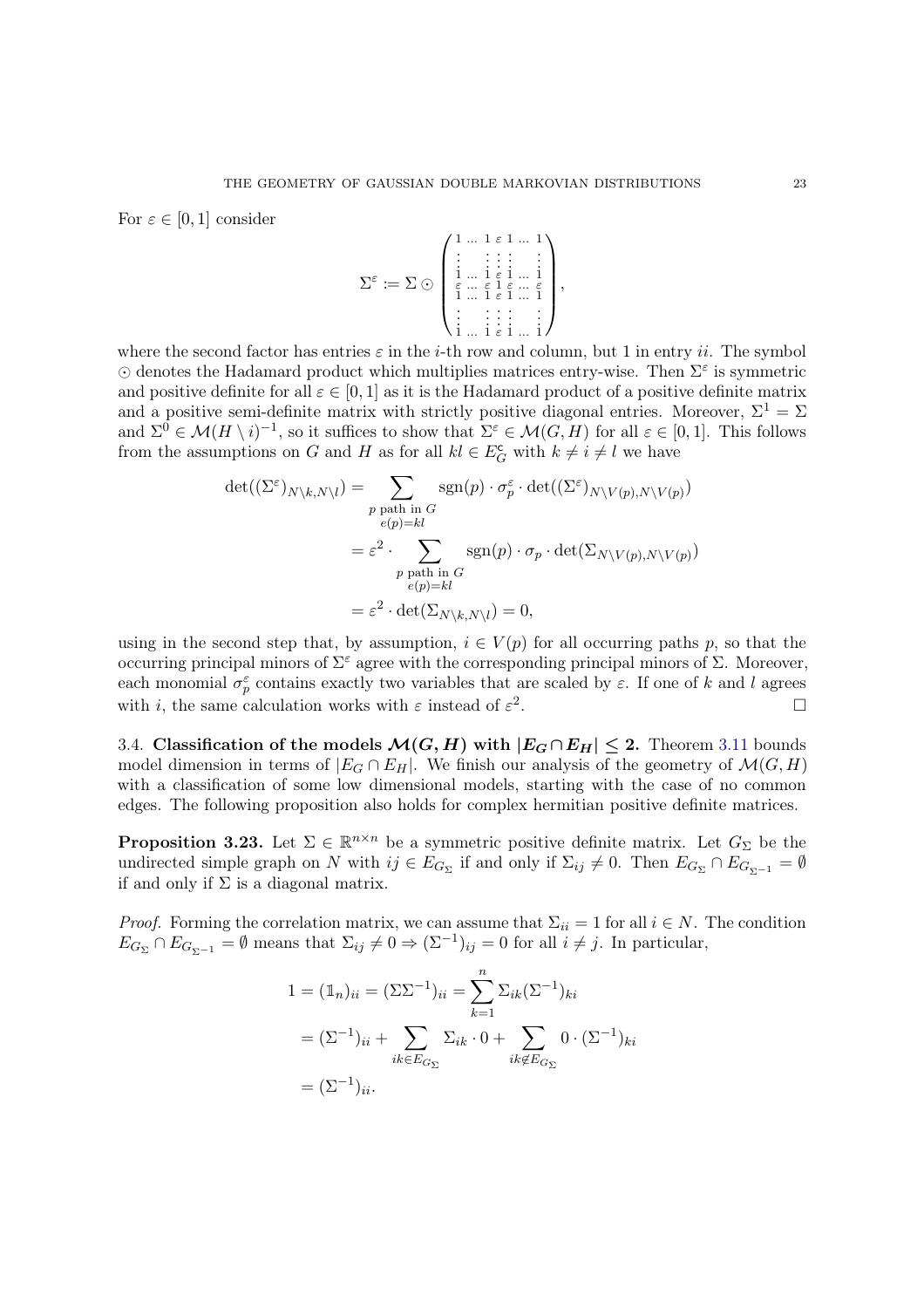Next, as  $\Sigma$  is positive definite, there exists a positive definite  $A \in \mathbb{R}^{n \times n}$  with  $A^2 = \Sigma$ . Then for all  $i = 1, ..., n$  we have  $1 = \sum_{ii} = e_i^T \Sigma e_i = e_i^T A^T A e_i = ||A e_i||^2$ . Similarly  $\Sigma^{-1} = (A^{-1})^2$ and  $1 = (\Sigma^{-1})_{ii} = ||A^{-1}e_i||^2$ . Also,  $\langle Ae_i, A^{-1}e_i \rangle = \langle e_i, A^T A^{-1}e_i \rangle = \langle e_i, e_i \rangle = 1$ . Hence,

$$
\langle Ae_i, A^{-1}e_i\rangle^2 = 1 = \sum_{ii} \cdot (\Sigma^{-1})_{ii} = ||Ae_i||^2 \cdot ||A^{-1}e_i||^2.
$$

The Cauchy–Schwarz inequality  $\langle Ae_i, A^{-1}e_i\rangle^2 \leq ||Ae_i||^2 \cdot ||A^{-1}e_i||^2$  is an equality if and only if  $Ae_i$  and  $A^{-1}e_i$  are linearly dependent. As both A and  $A^{-1}$  are invertible, they have no zero columns, hence there are  $\lambda_i \in \mathbb{R} \setminus \{0\}$  such that  $Ae_i = \lambda_i A^{-1}e_i$  for all  $i \in N$ . This can be written as  $A = A^{-1}D$  for the diagonal matrix  $D := diag(\lambda_1, ..., \lambda_n)$ . Multiplying by A from the left yields  $\Sigma = A^2 = D$ , so  $\Sigma$  is a diagonal matrix.

**Remark 3.24.** A covariance  $\Sigma$  is Markovian for a graph G if  $\Sigma \in \mathcal{M}(G)$ , or, equivalently,  $\langle G \rangle \subseteq \langle \Sigma \rangle$ . Suppose that  $\Sigma$  is Markovian for G. If  $ij \notin G$ , then det  $\Sigma_{ij|N\setminus ij} = 0$ , which holds if and only if  $(\Sigma^{-1})_{ij} = 0$  and thus  $ij \notin G_{\Sigma^{-1}}$ . This proves  $G \supseteq G_{\Sigma^{-1}}$ . Thus  $\langle\!\langle G_{\Sigma^{-1}} , G_{\Sigma} \rangle\!\rangle$  is the largest double Markovian relation contained in  $\langle \Sigma \rangle$ .

**Theorem 3.25.** Let  $G$  and  $H$  be graphs on  $N$ , and  $V$  the set of vertices in  $N$  which are incident to any edge in  $E_G \cap E_H$ . Then any  $\Sigma \in \mathcal{M}_1(G,H)$  is of the form  $\Sigma = \Sigma' \oplus \mathbb{1}_{N\setminus V}$  with  $\Sigma' \in \mathcal{M}_1(G|_V, H|_V).$ 

By the theorem, classification efforts can be restricted to pairs of graphs  $(G, H)$  on N such that every vertex of  $N$  is incident with an edge common to both  $G$  and  $H$ . Essentially, everything about  $\mathcal{M}_1(G, H)$  can also be learned from a model on a vertex set of size  $2|E_G \cap E_H|$ .

*Proof.* The proof of Proposition [3.23](#page-22-0) works unchanged for every  $i \in N \setminus V$ . It yields a blockdiagonal structure for any symmetric positive definite matrix  $\Sigma \in \mathcal{M}_1(G, H)$ , consisting of an identity matrix block corresponding to the rows and columns indexed by  $N \setminus V$  and the block for the rows and columns indexed by V which necessarily lies in  $\mathcal{M}_1(G|_V, H|_V)$ .

<span id="page-23-1"></span><span id="page-23-0"></span>**Corollary 3.26.** We have  $\mathcal{M}_1(G, H) = \{ \mathbb{1}_n \}$  if and only if  $E_G \cap E_H = \emptyset$ .

**Corollary 3.27.** Let  $E_G \cap E_H = \{ij\}$  consist of a single edge. Then

$$
\mathcal{M}_1(G, H) = \left\{ \mathbb{1}_n + tE^{ij} : t \in (-1, 1) \right\} = \mathcal{M}(G \cap H) \cap \text{PD}_{n,1}.
$$

<span id="page-23-2"></span>In particular,  $\mathcal{M}_1(G, H)$  is connected and smooth of the maximal dimension  $|E_G \cap E_H| = 1$ .

<span id="page-23-3"></span>**Proposition 3.28.** Let  $|E_G \cap E_H| = 2$ .

- (1) If  $E_G \cap E_H = \{ij, jk\}$  with distinct  $i, j, k$  and  $ik \in E_G$ , then  $\mathcal{M}_1(G, H) =$  $\mathcal{M}(G \cap H) \cap \mathrm{PD}_{n,1}$  is a graphical model and thus connected and smooth of dimension 2.
- <span id="page-23-4"></span>(2) In case  $ik \in E_H \setminus E_G$ , [\(1\)](#page-23-3) applies to  $\mathcal{M}(G, H)^{-1} \cap \text{PD}_{n,1} = \mathcal{M}_1(H, G)$ .
- (3) If  $E_G \cap E_H = \{ ij, jk \}$  and  $ik \notin E_G \cup E_H$ , then  $\mathcal{M}_1(G, H)$  decomposes as

$$
\mathcal{M}_1(G, H) = \{ \mathbb{1}_n + tE^{ij} : t \in (-1, 1) \} \cup \{ \mathbb{1}_n + tE^{jk} : t \in (-1, 1) \}.
$$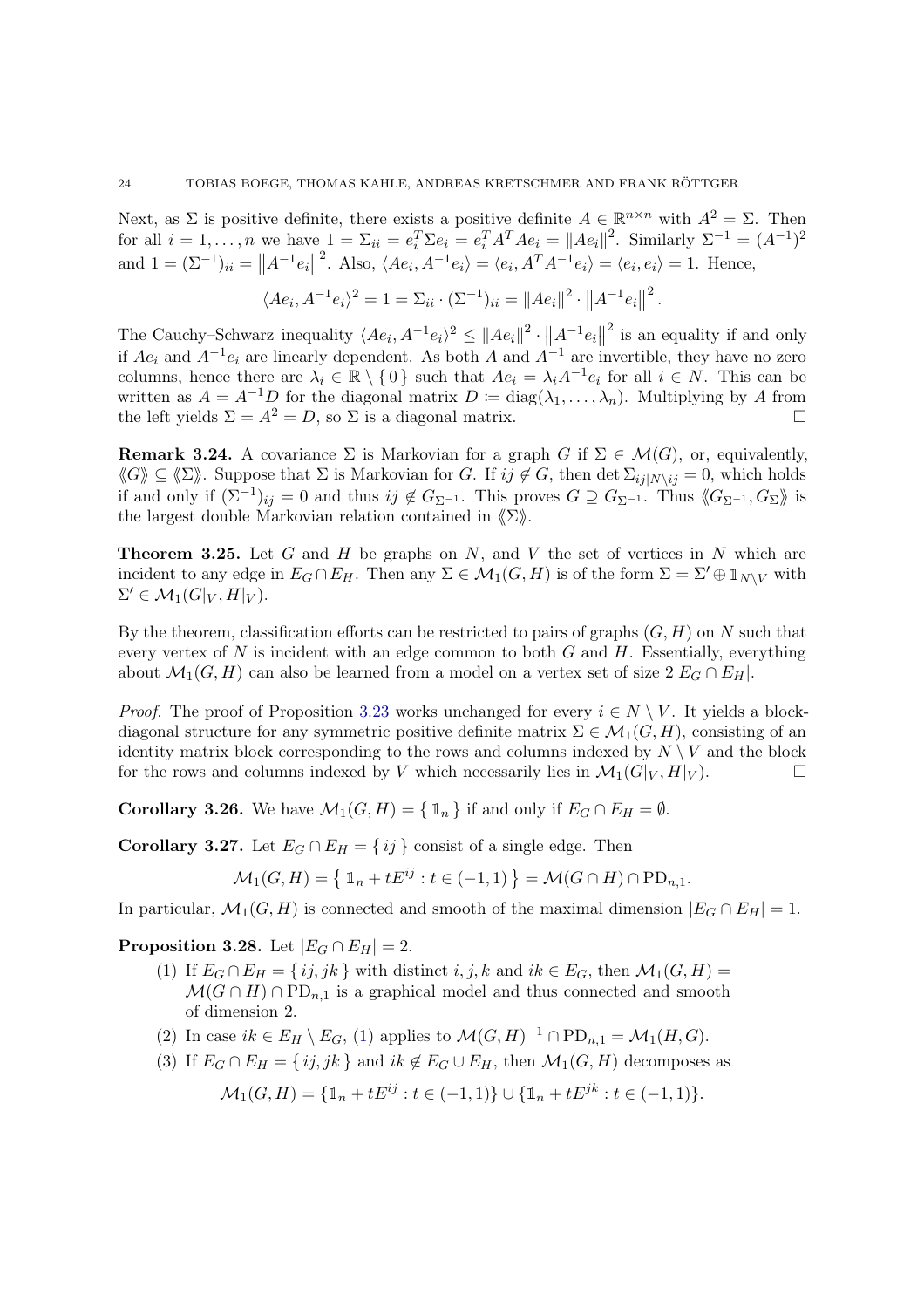In this case the Zariski closure of  $\mathcal{M}_1(G, H)$  agrees with the union of the Zariski closures, which is a pair of lines intersecting in  $\mathbb{1}_n$ . In particular,  $\mathcal{M}_1(G, H)$  is connected of dimension one, with reducible Zariski closure.

<span id="page-24-0"></span>(4) If the common edges  $E_G \cap E_H = \{ij, kl\}$  are not incident, then  $\mathcal{M}_1(G, H)$ or  $\mathcal{M}_1(H, G)$  agrees with the graphical model  $\mathcal{M}(G \cap H) \cap \mathrm{PD}_{n,1}$ . Either way,  $\mathcal{M}_1(G, H)$  is connected and smooth of dimension 2.

*Proof.* In the first two cases, after a suitable permutation of N, we assume  $ij = 12$  and  $jk = 23$ . Any  $\Sigma \in \mathcal{M}_1(G, H)$  has the block-diagonal form consisting of an upper left  $(3 \times 3)$ -block and an identity matrix. Therefore we can assume  $N = 123$ . But then we have

$$
\Sigma = \begin{pmatrix} 1 & \sigma_{12} & 0 \\ \sigma_{12} & 1 & \sigma_{23} \\ 0 & \sigma_{23} & 1 \end{pmatrix}, \text{ adj}(\Sigma) = \begin{pmatrix} 1 - \sigma_{23}^2 & -\sigma_{12} & \sigma_{12}\sigma_{23} \\ -\sigma_{12} & 1 & -\sigma_{23} \\ \sigma_{12}\sigma_{23} & -\sigma_{23} & 1 - \sigma_{12}^2 \end{pmatrix},
$$

so for  $13 \in E_G$  (then  $G = K_3$  is the complete graph) there are no further restrictions and we obtain  $\mathcal{M}_1(G, H) = \mathcal{M}(G \cap H) \cap \mathrm{PD}_{n,1}$ , as desired. If  $13 \notin E_G$ , then obviously  $\sigma_{12} = 0$  or  $\sigma_{23} = 0$ , proving the claims [\(1\)](#page-23-3)–[\(3\)](#page-23-4).

To prove [\(4\)](#page-24-0), first permute N so that  $E_G \cap E_H = \{12, 34\}$  and restrict to  $N = 1234$ . The case  $E_H = \{12, 34\}$  is trivial. If  $E_H$  contains exactly one additional edge to 12 and 34, then after a suitable permutation we can assume  $E_H = \{12, 34, 23\}$ . Then necessarily  $23 \notin E_G$ , so for any  $\Sigma \in \mathcal{M}_1(G, H)$  we have  $0 = adj(\Sigma)_{23} = -\sigma_{23}$ , giving  $\mathcal{M}_1(G, H) = \mathcal{M}_1(H, G) = \mathcal{M}_1(G \cap H)$ .

Finally, assume  $E_H$  has exactly two additional edges to 12 and 34. The remaining cases are equivalent to what was said before upon swapping  $G$  and  $H$ . Up to a permutation of  $N$  we have two cases  $E_H = \{12, 34, 13, 14\}$  and  $E_H = \{12, 34, 14, 23\}$ . In these two cases, 13, 14  $\notin E_G$ and  $14, 23 \notin E_G$ , respectively. In the first case, we therefore have the equations

$$
0 = adj(\Sigma)_{13} = -\sigma_{13} + \sigma_{14}\sigma_{34}, \qquad 0 = adj(\Sigma)_{14} = -\sigma_{14} + \sigma_{13}\sigma_{34},
$$

hence  $0 = \sigma_{13} \text{adj}(\Sigma)_{13} - \sigma_{14} \text{adj}(\Sigma)_{14} = \sigma_{14}^2 - \sigma_{13}^2$ , so  $\sigma_{14} = \pm \sigma_{13}$ . Plugging this back into the first equation yields  $0 = -\sigma_{13} \pm \sigma_{13}\sigma_{34}$ , so if  $\sigma_{13} \neq 0$ , then dividing by it gives  $\sigma_{34} = \pm 1$ which is impossible as  $\Sigma$  is positive definite. Hence,  $\sigma_{13} = \sigma_{14} = 0$ , and so again  $\mathcal{M}_1(G, H) =$  $\mathcal{M}(G \cap H) \cap \mathrm{PD}_{n,1}$ , as desired.

In the second case we get the two equations

$$
0 = adj(\Sigma)_{14} = \sigma_{14}(\sigma_{23}^2 - 1) - \sigma_{23}\sigma_{12}\sigma_{34}, \qquad 0 = adj(\Sigma)_{23} = \sigma_{23}(\sigma_{14}^2 - 1) - \sigma_{14}\sigma_{12}\sigma_{34},
$$

hence similarly  $0 = \sigma_{14} \text{ adj}(\Sigma)_{14} - \sigma_{23} \text{ adj}(\Sigma)_{23} = \sigma_{23}^2 - \sigma_{14}^2$ , so  $\sigma_{23} = \pm \sigma_{14}$ . If  $\sigma_{14} \neq 0$ , plugging this back into the first equation gives  $\sigma_{23}^2 = \sigma_{14}^2 = 1 - |\sigma_{12}\sigma_{34}|$  using that  $\sigma_{14}^2 < 1$  as  $\Sigma$  is positive definite. For the same reason we have

$$
0 < \det(\Sigma_{123,123}) = 1 - \sigma_{23}^2 - \sigma_{12}^2, \qquad 0 < \det(\Sigma_{234,234}) = 1 - \sigma_{23}^2 - \sigma_{34}^2.
$$

As  $\sigma_{23}^2 = 1 - |\sigma_{12}\sigma_{34}|$ , the inequalities imply  $\sigma_{12} \neq 0 \neq \sigma_{34}$  and then both  $|\sigma_{12}| < |\sigma_{34}|$  and  $|\sigma_{34}| < |\sigma_{12}|$ , a contradiction. Thus  $\sigma_{23} = \sigma_{14} = 0$ , and  $\mathcal{M}_1(G, H) = \mathcal{M}(G \cap H) \cap \text{PD}_{n,1}$ .

Using the same ideas, this classification could be extended to larger values of  $|E_G \cap E_H|$ .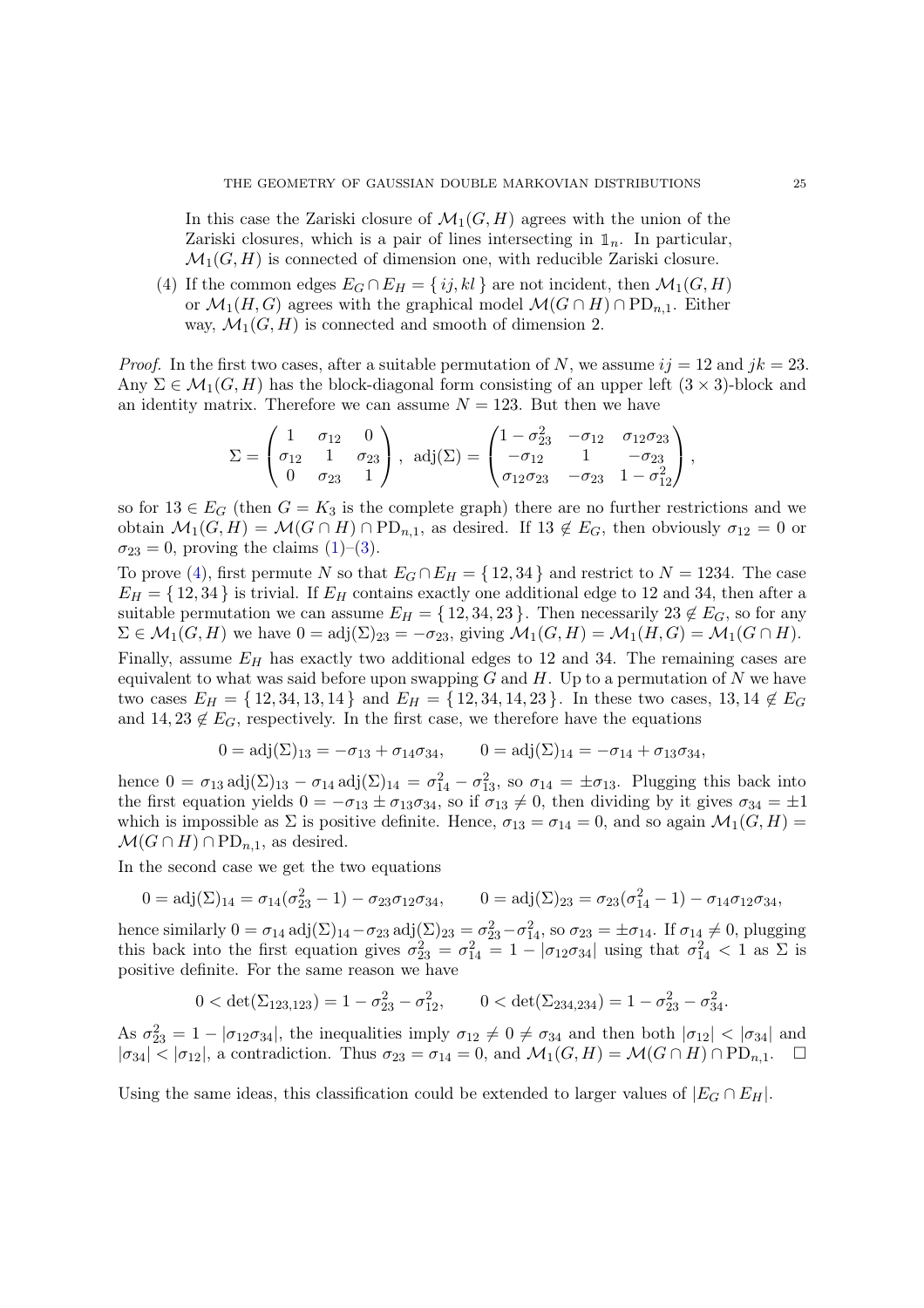## 4. Examples, counterexamples, and conjectures

<span id="page-25-2"></span><span id="page-25-0"></span>**Example 4.1.** Consider the double Markovian CI structure arising from  $G = H = \sum$ , namely  $\{(14|\emptyset), (14|23), (23|\emptyset), (23|14)\}\.$  A computation in Macaulay2 shows that (the Zariski closure of) the model  $\mathcal{M}(G, H)$  has three irreducible components while it was determined in [\[13,](#page-27-12) Example 4.1] that the correlation model  $\mathcal{M}_1(G, H) = \mathcal{M}(G, H) \cap \text{PD}_{4,1}$  has four. Thus there are algebraic differences between  $\mathcal{M}_1(G, H)$  and  $\mathcal{M}(G, H)$ .

<span id="page-25-1"></span>**Example 4.2.** Consider the pair of graphs  $G = H = \prod$ , with vertices numbered clockwise starting at the top left. The model  $\mathcal{M}_1(G,H)$  consists of all tridiagonal positive definite matrices and is reducible into the following two components:

$$
M_1 = \left\{ \begin{pmatrix} 1 & \sigma_{12} & 0 & 0 \\ \sigma_{12} & 1 & 0 & 0 \\ 0 & 0 & 1 & \sigma_{34} \\ 0 & 0 & \sigma_{34} & 1 \end{pmatrix} : \sigma_{12}, \sigma_{34} \in (-1, 1) \right\},
$$
  

$$
M_2 = \left\{ \begin{pmatrix} 1 & 0 & 0 & 0 \\ 0 & 1 & \sigma_{23} & 0 \\ 0 & \sigma_{23} & 1 & 0 \\ 0 & 0 & 0 & 1 \end{pmatrix} : \sigma_{23} \in (-1, 1) \right\}.
$$

Clearly,  $M_1$  has dimension 2 and  $M_2$  has dimension 1 while  $|E_G \cap E_H| = 3$ . They intersect only in the identity matrix  $\mathbb{1}_4$ . In particular, the models  $\mathcal{M}_1(G, H)$  need not be equi-dimensional.

<span id="page-25-3"></span>**Example 4.3.** Continuing Example [2.10,](#page-9-0) suppose that  $G = H$  is the complete graph on  $N =$  $12 \cdots n$  minus the edge 12. These double Markovian models are singular at the identity matrix but the models of all proper minors of  $\langle G, G \rangle$  are smooth. According to [\[13,](#page-27-12) Proposition 4.2] with  $C_1 = \emptyset$  and  $C_2 = N \setminus 12$ , the singular locus of this model is again a Gaussian CI model and it is described as a submodel of  $\mathcal{M}(G, G)$  by the CI statements

<span id="page-25-4"></span>
$$
(12|) \text{ and } (12|C_2) \text{ from } \langle\!\langle G, G \rangle\!\rangle
$$
  

$$
(1j|) \text{ and } (2j|) \text{ for all } j \in C_2.
$$

All but one of them are simple zero constraints on the covariance matrix. By Schur complement, the remaining almost-principal minor equals

$$
\det \Sigma_{12|C_2} = \sigma_{12} - \Sigma_{1,C_2} \cdot \Sigma_{C_2}^{-1} \cdot \Sigma_{C_2,2}.
$$

By all the marginal independence statements in  $(*)$ , the vectors  $\Sigma_{1,C_2}$  and  $\Sigma_{C_2,2}$  as well as the entry  $\sigma_{12}$  are zero, so the right-hand side of this equality vanishes, and  $(12|C_2)$  is implied by the marginal statements. Thus, the singular locus is in fact a *linear subspace* of  $Sym^2(\mathbb{R}^n)$ of codimension  $2n-3$ , intersected with PD<sub>n</sub>. This shows that double Markovian models can have singular loci of arbitrarily large dimension.

It is instructive to compute the concrete case of  $n = 4$ . The maximal possible dimension of the correlation model in this case is  $|E_G| = 5$ . However,  $\mathcal{M}_1(G, G)$  is of dimension  $4 < 5$ . Indeed, the only conditions on a positive definite matrix  $\Sigma \in \mathcal{M}_1(G, G)$  are  $\sigma_{12} = 0$  and  $(\Sigma^{\text{adj}})_{12} = 0$ ,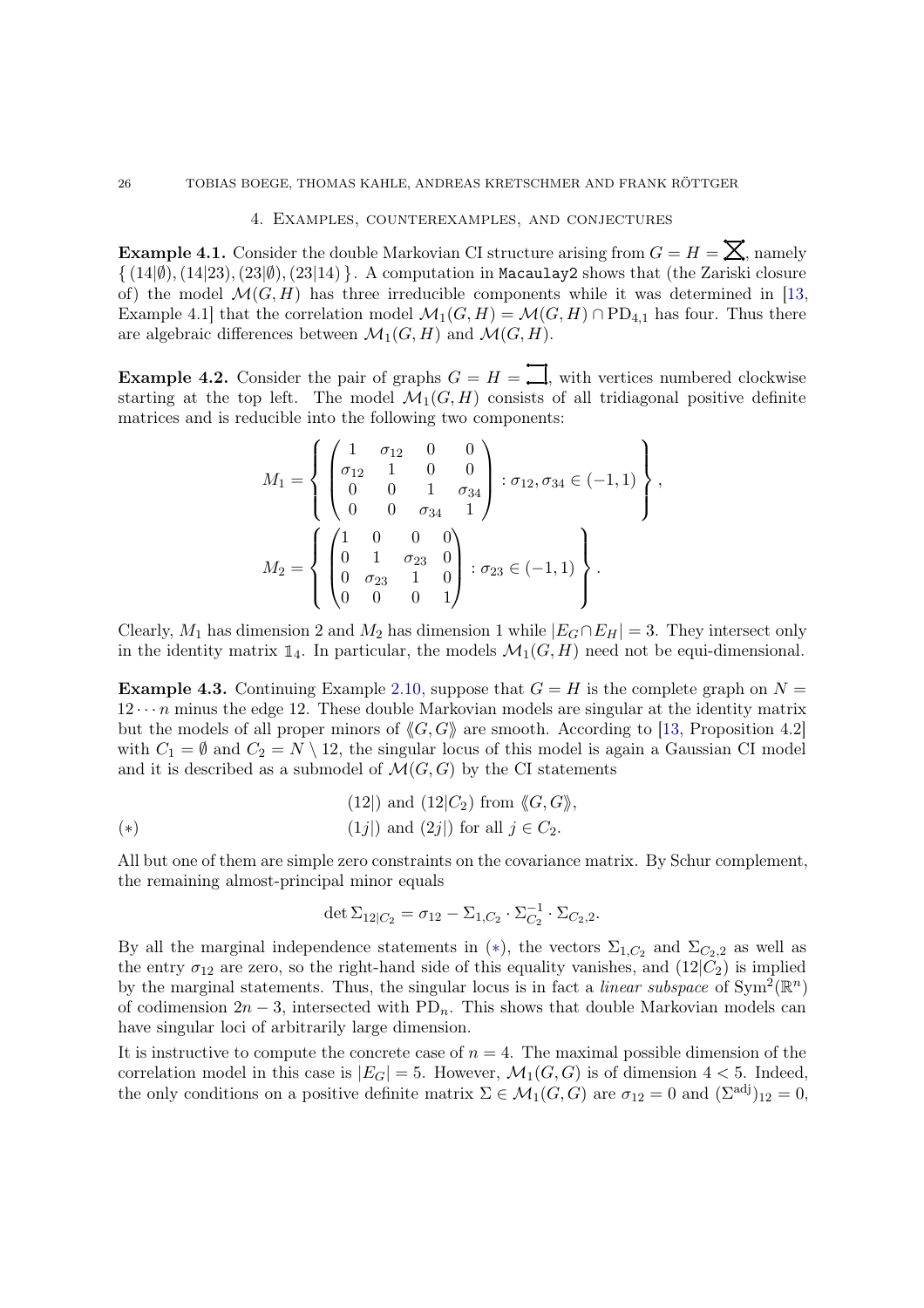which, using  $\sigma_{12} = 0$ , writes as

$$
f \coloneqq \sigma_{13}(\sigma_{24}\sigma_{34} - \sigma_{23}) + \sigma_{14}(\sigma_{23}\sigma_{34} - \sigma_{24}) = 0.
$$

This is an irreducible polynomial, so the Zariski closure of  $\mathcal{M}_1(G, G)$ , which can be viewed as the vanishing set of the above polynomial inside the affine space where we forget the variable  $\sigma_{12}$ , is irreducible. In this case, the ideal  $\text{SCI}_{G,G}$  is prime even without saturation, and it coincides with  $\mathcal{I}(\mathcal{M}_1(G,G)) = (\sigma_{12}, f)$ . Moreover, we can see again that  $\mathcal{M}_1(G,G)$  is connected: for every positive definite matrix  $\Sigma$  satisfying  $\sigma_{12} = 0$  and  $f = 0$ , scale all variables except for  $\sigma_{34}$  by some  $\varepsilon$  tending to 0. This preserves the two equations and establishes a path inside  $\mathcal{M}_1(G, G)$  connecting  $\Sigma$  to a matrix with only the entry  $\sigma_{34} \in (-1, 1)$  possibly non-zero. The set of these matrices is clearly connected. As computed above, in the singular locus all variables but  $\sigma_{34}$  are forced to zero, showing that it is a line inside PD<sub>4</sub>. In particular, failure of smoothness is not always due to reducibility for double Markovian models.

In Example [4.3,](#page-25-3) we have  $G = H =$  an almost complete graph, where only one edge is missing. This model is singular at the identity matrix and therefore shows that the sufficient condition for smoothness in Theorem [3.8,](#page-16-0) namely that  $G \cup H = K_N$ , cannot be weakened. The singular locus in this example is a submodel described by the occurrence of additional CI statements. However, this is not always the case, as [\[13,](#page-27-12) Example 4.3] discovered.

**Example 4.4.** Let  $G = \mathbb{X}$  and  $H = \mathbb{X}$ . The model  $\mathcal{M}_1(G, H)$  agrees with its inverse model up to permutation of N. Moreover,  $G \cup H = K_4$  is the complete graph, so this model is smooth of the expected dimension  $|E_G \cap E_H| = 4$ . However, neither  $\mathcal{M}_1(G, H)$  nor its inverse lie in the graphical model  $\mathcal{M}(G \cap H)$ . Indeed, for every  $\Sigma \in \mathcal{M}_1(G,H)$  the condition  $(\Sigma^{-1})_{12} = 0$ translates into  $\sigma_{12} = \sigma_{13}\sigma_{23} + \sigma_{14}\sigma_{24}$ , in particular  $\sigma_{12}, \sigma_{13}, \sigma_{14}, \sigma_{23}, \sigma_{24}$  can all be non-zero at the same time. The same is true for the inverse model, as it arises from the permutation exchanging 1 with 4 and 2 with 3.

<span id="page-26-1"></span>**Example 4.5.** Consider the disjoint graphs  $G = \times$  and  $H = \prod$ . The semi-definite model with ones on the diagonal consists of the five points

| $\begin{pmatrix} 1 & 0 & 0 & 0 \end{pmatrix}$                                                    |  |  | $\left( \begin{array}{c} 1 \end{array} \right)$ | $\pm 1$ 0      |           |         |  |
|--------------------------------------------------------------------------------------------------|--|--|-------------------------------------------------|----------------|-----------|---------|--|
|                                                                                                  |  |  | $1 \pm 1$ .                                     |                | 0         |         |  |
|                                                                                                  |  |  | $\cdot$ 0                                       | $\overline{0}$ |           | $\mp 1$ |  |
| $\begin{pmatrix} 1 & 0 & 0 & 0 \\ 0 & 1 & 0 & 0 \\ 0 & 0 & 1 & 0 \\ 0 & 0 & 0 & 1 \end{pmatrix}$ |  |  | $\theta$                                        | $\overline{0}$ | $\mp 1$ 1 |         |  |

where the signs of the first two rows and last two rows agree, respectively, but are independent of each other. Thus semi-definite models can be disconnected even in dimension zero.

We have no analogue of Example [4.5](#page-26-1) with positive definite matrices, and semi-definite models with no restriction on the diagonal are connected as they are star-shaped with respect to the zero matrix. The question if double Markovian models are connected in general is open.

<span id="page-26-0"></span>**Conjecture 4.6.** For any  $G, H$ , the models  $\mathcal{M}(G, H)$  and  $\mathcal{M}_1(G, H)$  are connected.

The two statements in Conjecture [4.6](#page-26-0) are equivalent. Moreover,  $\mathcal{M}_1(G, H) \setminus \{1_n\}$  can be disconnected as the 1-dimensional smooth case shows. Connectedness of  $\mathcal{M}_1(G, H)$  implies: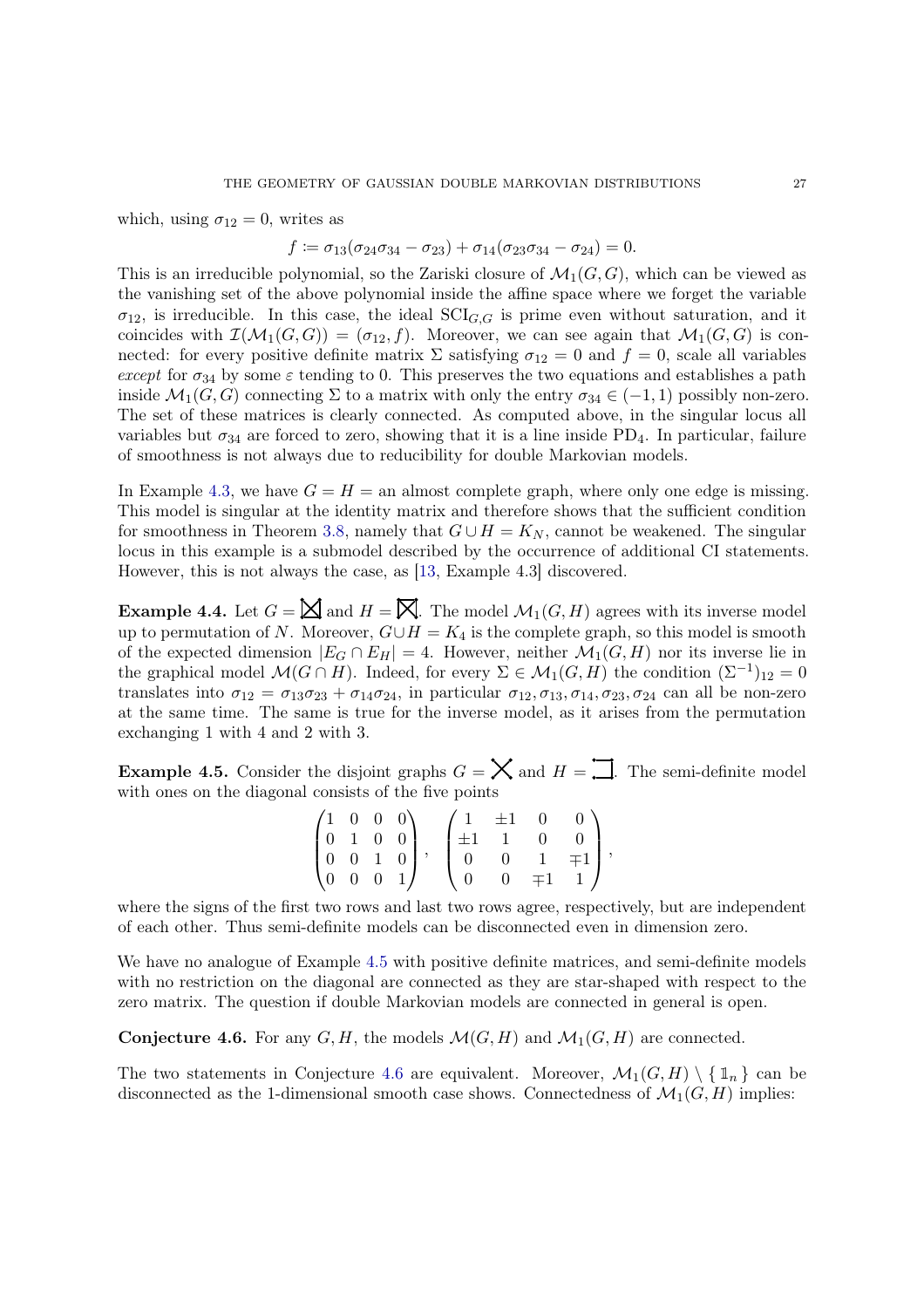# 28 TOBIAS BOEGE, THOMAS KAHLE, ANDREAS KRETSCHMER AND FRANK RÖTTGER

**Conjecture 4.7.** The model  $\mathcal{M}_1(G, H)$  is smooth if it has the maximal dimension  $|E_G \cap E_H|$ . Moreover, if  $\mathcal{M}_1(G, H)$  is smooth, its Zariski closure is irreducible.

Acknowledgements. We thank Piotr Zwiernik for suggesting the problem and for helpful discussions. We also thank the organizers of the summer research project "Linear Spaces of Symmetric Matrices" at MPI MiS Leipzig, where this problem was first posed. The first three authors were supported by the Deutsche Forschungsgemeinschaft (DFG, German Research Foundation) – 314838170, GRK 2297 MathCoRe.

#### **REFERENCES**

- <span id="page-27-0"></span>1. Moulinath Banerjee and Thomas Richardson, On a dualization of graphical Gaussian models: A correction note, Scandinavian Journal of Statistics 30 (2003), no. 4, 817–820.
- <span id="page-27-15"></span>2. Jacek Bochnak, Michel Coste, and Marie-Françoise Roy, Real algebraic geometry, vol. 36, Springer Science & Business Media, 2013.
- <span id="page-27-14"></span>3. Tobias Boege, Gaussoids are two-antecedental approximations of Gaussian conditional independence structures, 2020, [arXiv:2010.11914](https://arxiv.org/abs/2010.11914).
- <span id="page-27-7"></span>4. Tobias Boege, Alessio D'Alì, Thomas Kahle, and Bernd Sturmfels, The Geometry of Gaussoids, Found. Comput. Math. 19 (2019), no. 4, 775–812.
- <span id="page-27-18"></span><span id="page-27-13"></span>5. Tobias Boege and Thomas Kahle, Construction Methods for Gaussoids, Kybernetika 56 (2020), no. 6, 1045–1062.
- 6. Aldo Conca, Divisor class group and canonical class of determinantal rings defined by ideals of minors of a symmetric matrix, Archiv der Mathematik 63 (1994), no. 3, 216–224.
- <span id="page-27-19"></span><span id="page-27-3"></span>7. , Gröbner bases of ideals of minors of a symmetric matrix, Journal of Algebra 166 (1994), 406–421.
- <span id="page-27-2"></span>8. Symmetric ladders, Nagoya Mathematical Journal 136 (1994), 35-56.
- 9. David R. Cox and Nanny Wermuth, Linear Dependencies Represented by Chain Graphs, Statistical Science 8 (1993), no. 3, 204 – 218.
- <span id="page-27-5"></span>10. Imre Csiszár and János Körner, Information theory: coding theorems for discrete memoryless systems, Cambridge University Press, 2011.
- <span id="page-27-9"></span><span id="page-27-1"></span>11. Mathias Drton, Likelihood ratio tests and singularities, The Annals of Statistics 37 (2009), no. 2, 979–1012.
- 12. Mathias Drton and Thomas S. Richardson, A new algorithm for maximum likelihood estimation in Gaussian graphical models for marginal independence, Proceedings of the Nineteenth Conference on Uncertainty in Artificial Intelligence (San Francisco, CA, USA), UAI'03, Morgan Kaufmann Publishers Inc., 2002, p. 184–191.
- <span id="page-27-12"></span>13. Mathias Drton and Han Xiao, Smoothness of Gaussian conditional independence models, Contemp. Math 516 (2010), 155–177.
- <span id="page-27-20"></span>14. Alexander Engström, Thomas Kahle, and Seth Sullivant, Multigraded commutative algebra of graph decompositions, Journal of Algebraic Combinatorics 39 (2014), no. 2, 335–372.
- <span id="page-27-11"></span><span id="page-27-10"></span>15. Robin J. Evans, Smoothness of marginal log-linear parameterizations, Electron. J. Stat. 9 (2015), no. 1, 475–491.
- 16. Antonio Forcina, Smoothness of conditional independence models for discrete data, J. Multivariate Anal. 106 (2012), 49–56.
- <span id="page-27-8"></span>17. Charles J. Geyer, On the asymptotics of constrained m-estimation, The Annals of Statistics 22 (1994), no. 4, 1993–2010.
- <span id="page-27-6"></span>18. Daniel R. Grayson and Michael E. Stillman, Macaulay2, a software system for research in algebraic geometry, Available at <http://www.math.uiuc.edu/Macaulay2/>.
- <span id="page-27-16"></span>19. Victor Guillemin and Alan Pollack, Differential topology, reprint of the 1974 original ed., AMS Chelsea Publishing, 2010.
- <span id="page-27-4"></span>20. Tarik Kaced and Andrei Romashchenko, Conditional information inequalities for entropic and almost entropic points, IEEE transactions on information theory 59 (2013), no. 11, 7149–7167.
- <span id="page-27-17"></span>21. Thomas Kahle, Johannes Rauh, and Seth Sullivant, Positive margins and primary decomposition, Journal of Commutative Algebra 6 (2014), no. 2, 173–208.